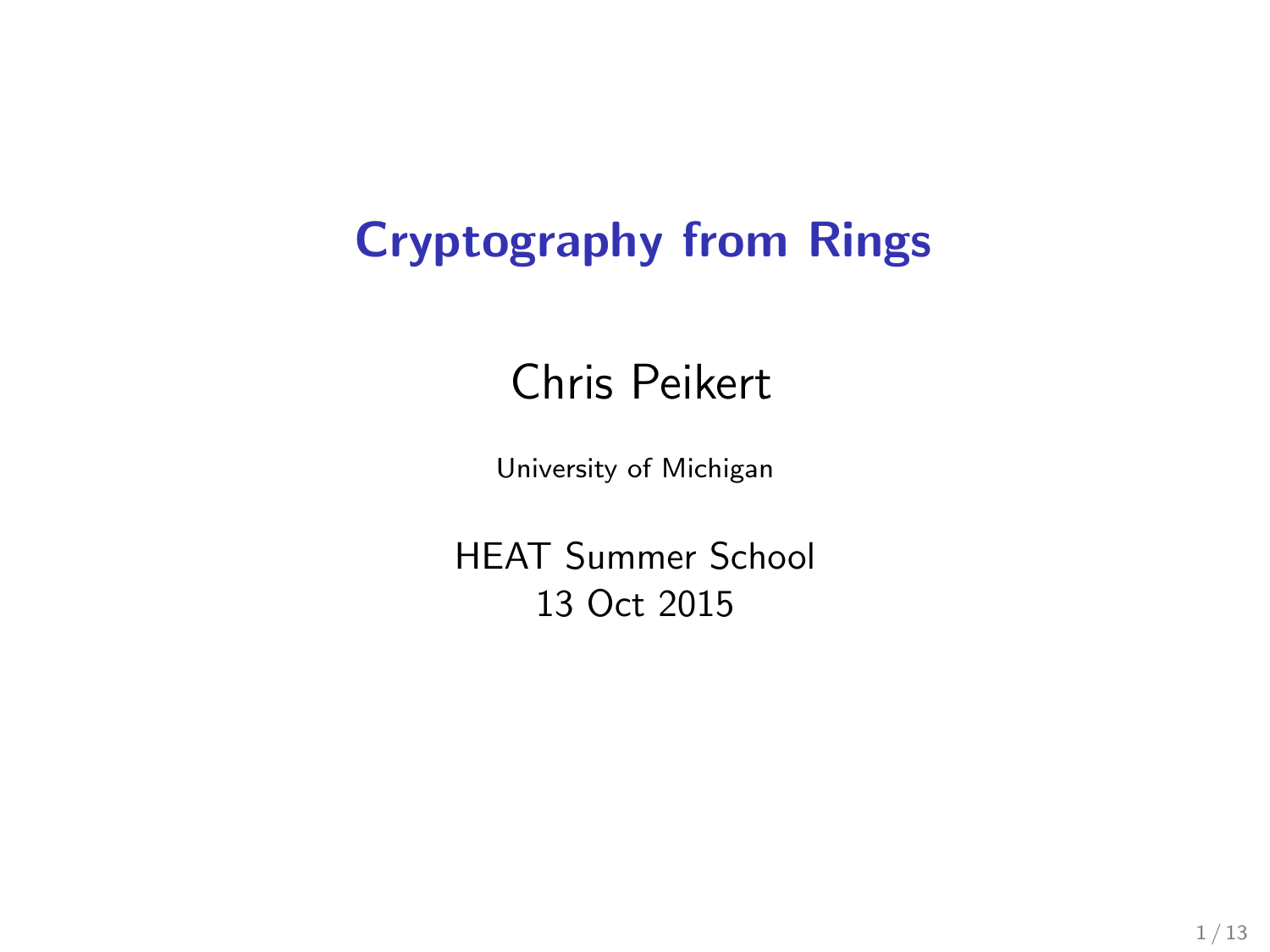### Agenda

**1** Polynomial rings, ideal lattices and Ring-LWE

- **2** Basic Ring-LWE encryption
- **3** Fully homomorphic encryption

Selected bibliography:

LPR'10 and '13 V. Lyubashevsky, C. Peikert, O. Regev.

"On Ideal Lattices and Learning with Errors Over Rings," Eurocrypt'10 and JACM'13.

"A Toolkit for Ring-LWE Cryptography," Eurocrypt'13.

BV'11 Z. Brakerski and V. Vaikuntanathan.

"Fully Homomorphic Encryption from Ring-LWE. . . " CRYPTO'11.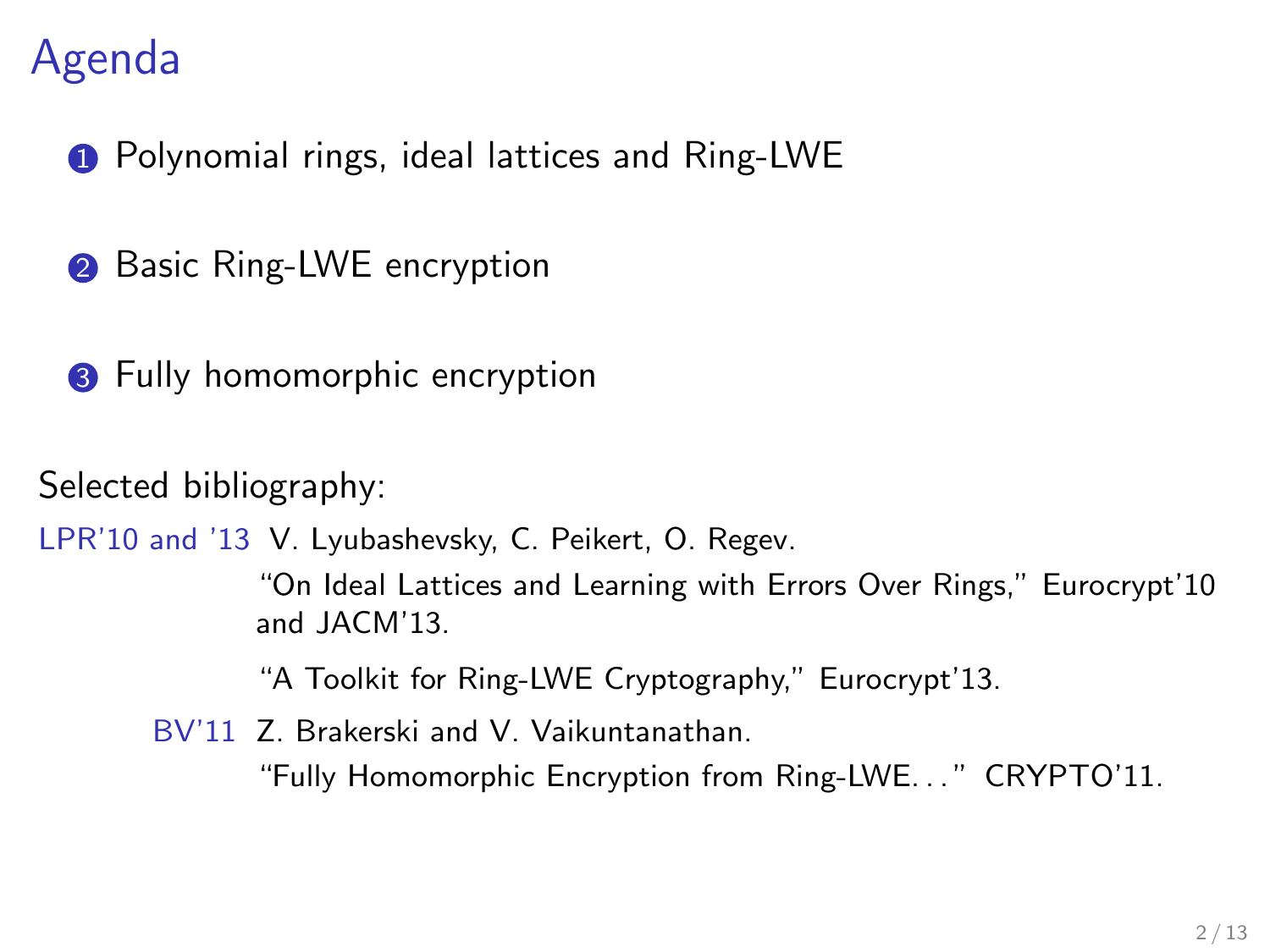1996-97 Ajtai(-Dwork) worst-case/average-case reduction, one-way function & public-key encryption (very inefficient)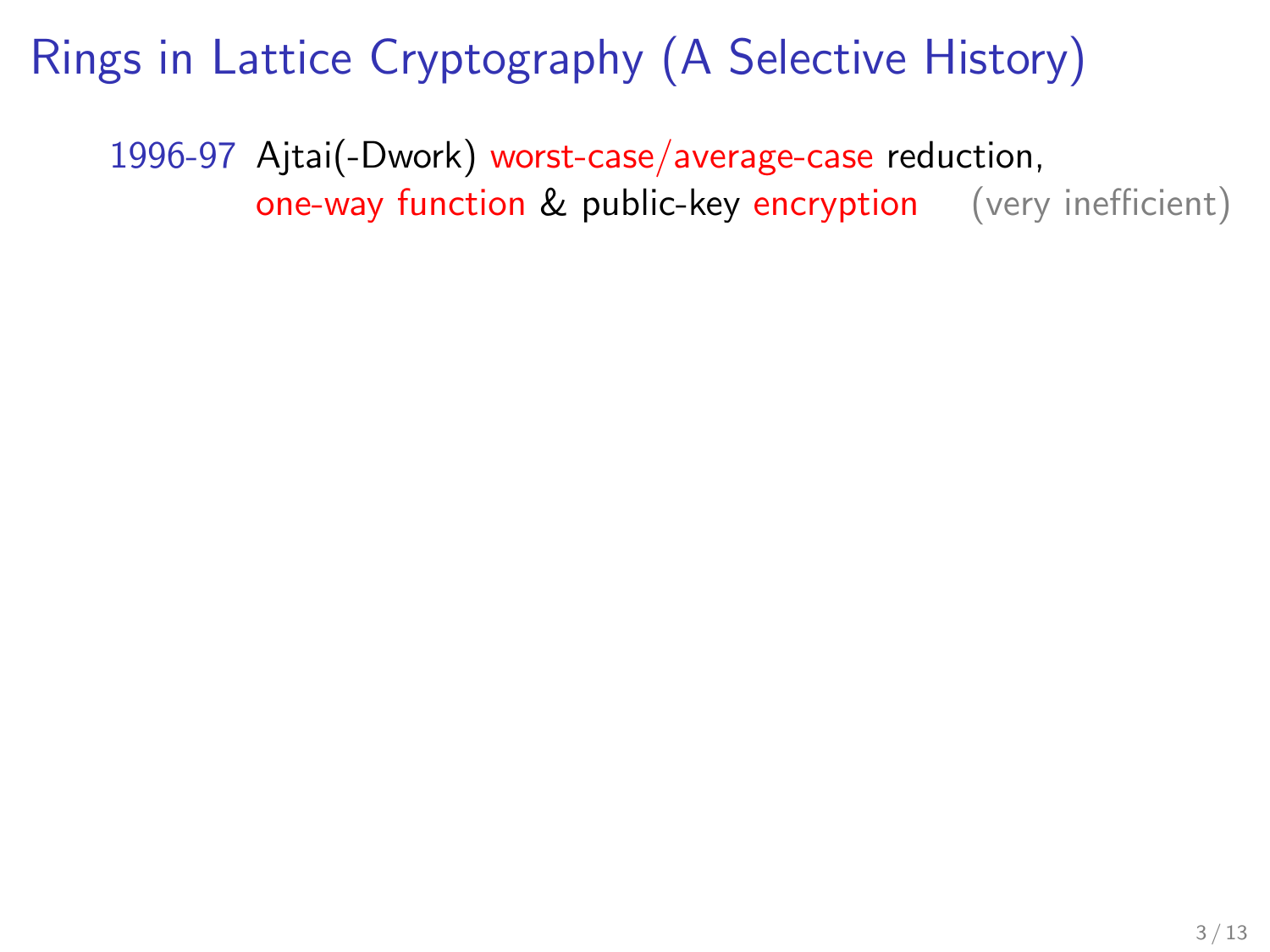1996-97 Ajtai(-Dwork) worst-case/average-case reduction, one-way function & public-key encryption (very inefficient)

1996 NTRU efficient "ring-based" encryption (heuristic security)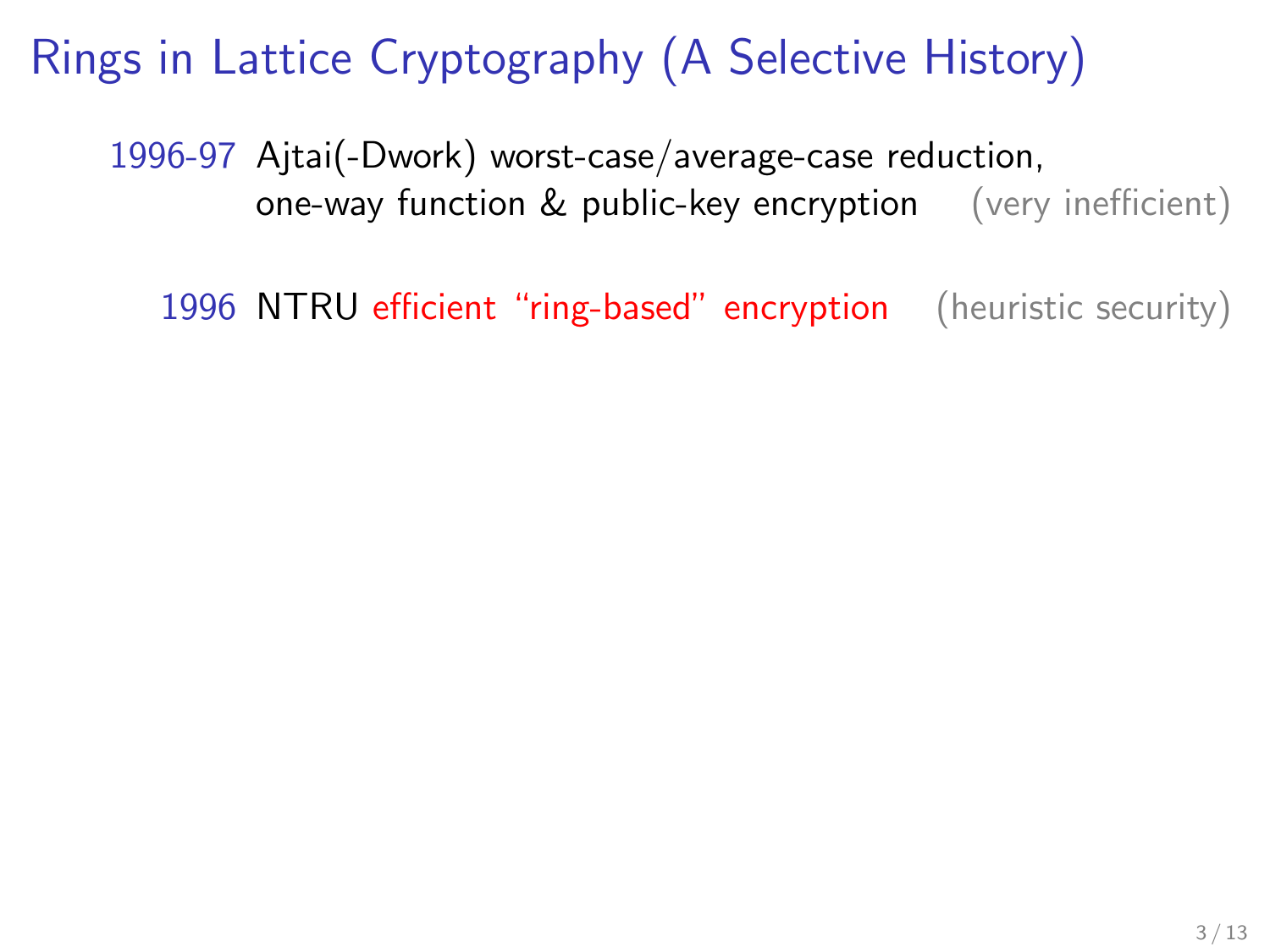1996-97 Ajtai(-Dwork) worst-case/average-case reduction, one-way function & public-key encryption (very inefficient)

1996 NTRU efficient "ring-based" encryption (heuristic security)

2002 Micciancio's ring-based one-way function with worst-case hardness from ideal lattices (no encryption)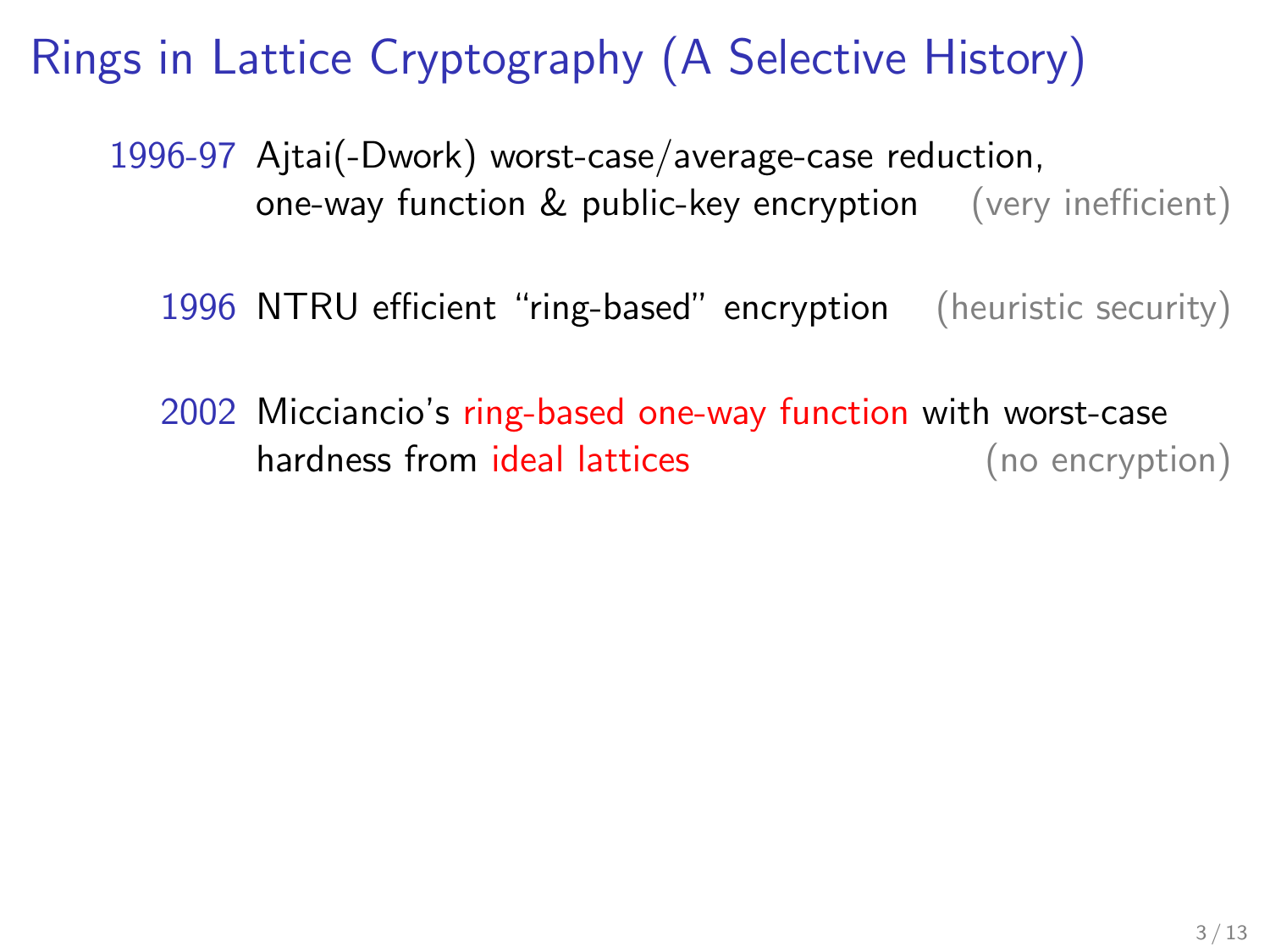1996-97 Ajtai(-Dwork) worst-case/average-case reduction, one-way function & public-key encryption (very inefficient)

1996 NTRU efficient "ring-based" encryption (heuristic security)

2002 Micciancio's ring-based one-way function with worst-case hardness from ideal lattices (no encryption)

2005 Regev's LWE: encryption with worst-case hardness (inefficient)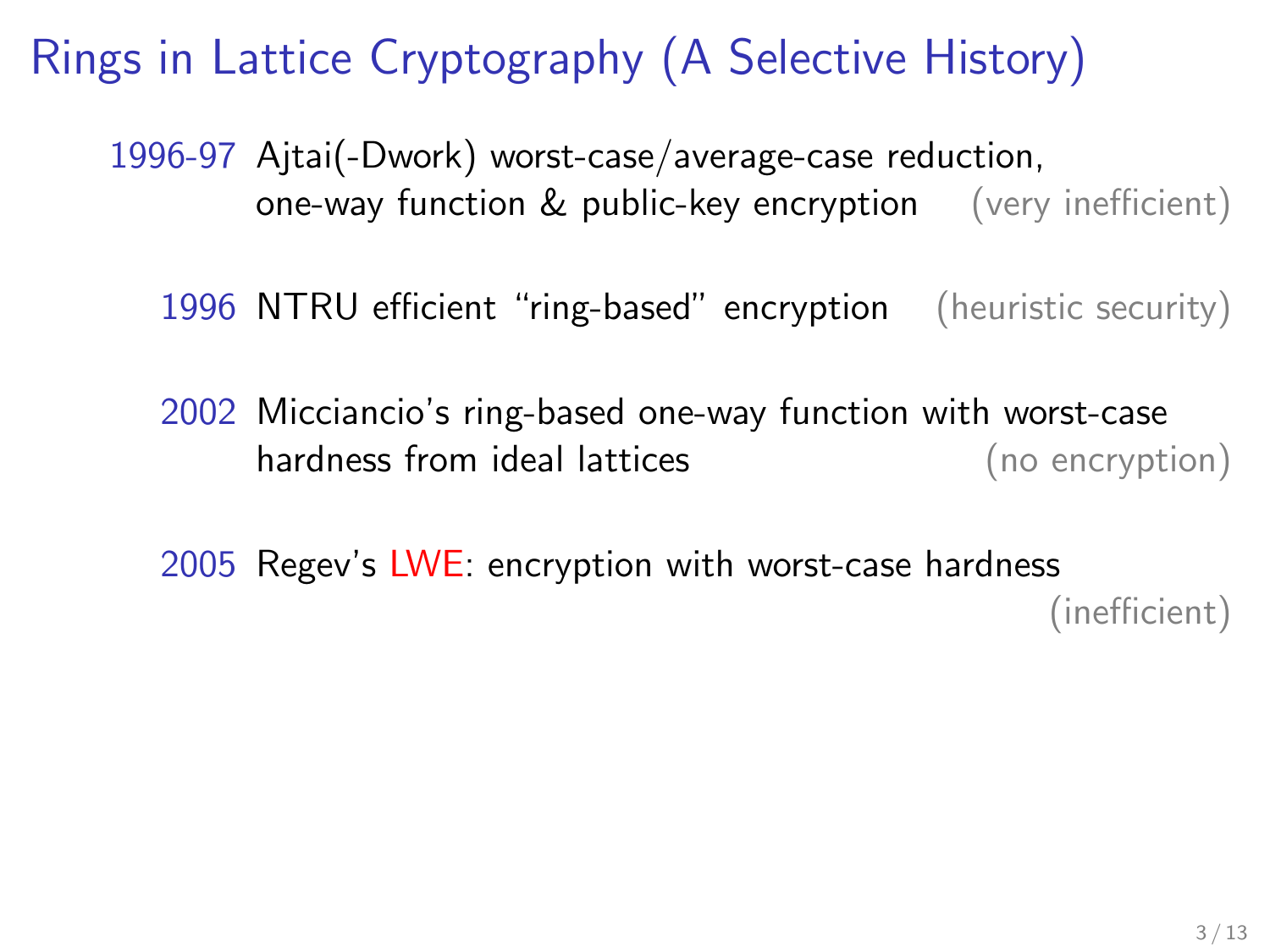1996-97 Ajtai(-Dwork) worst-case/average-case reduction, one-way function & public-key encryption (very inefficient)

1996 NTRU efficient "ring-based" encryption (heuristic security)

2002 Micciancio's ring-based one-way function with worst-case hardness from ideal lattices (no encryption)

2005 Regev's LWE: encryption with worst-case hardness (inefficient)

2008– Countless applications of LWE (still inefficient)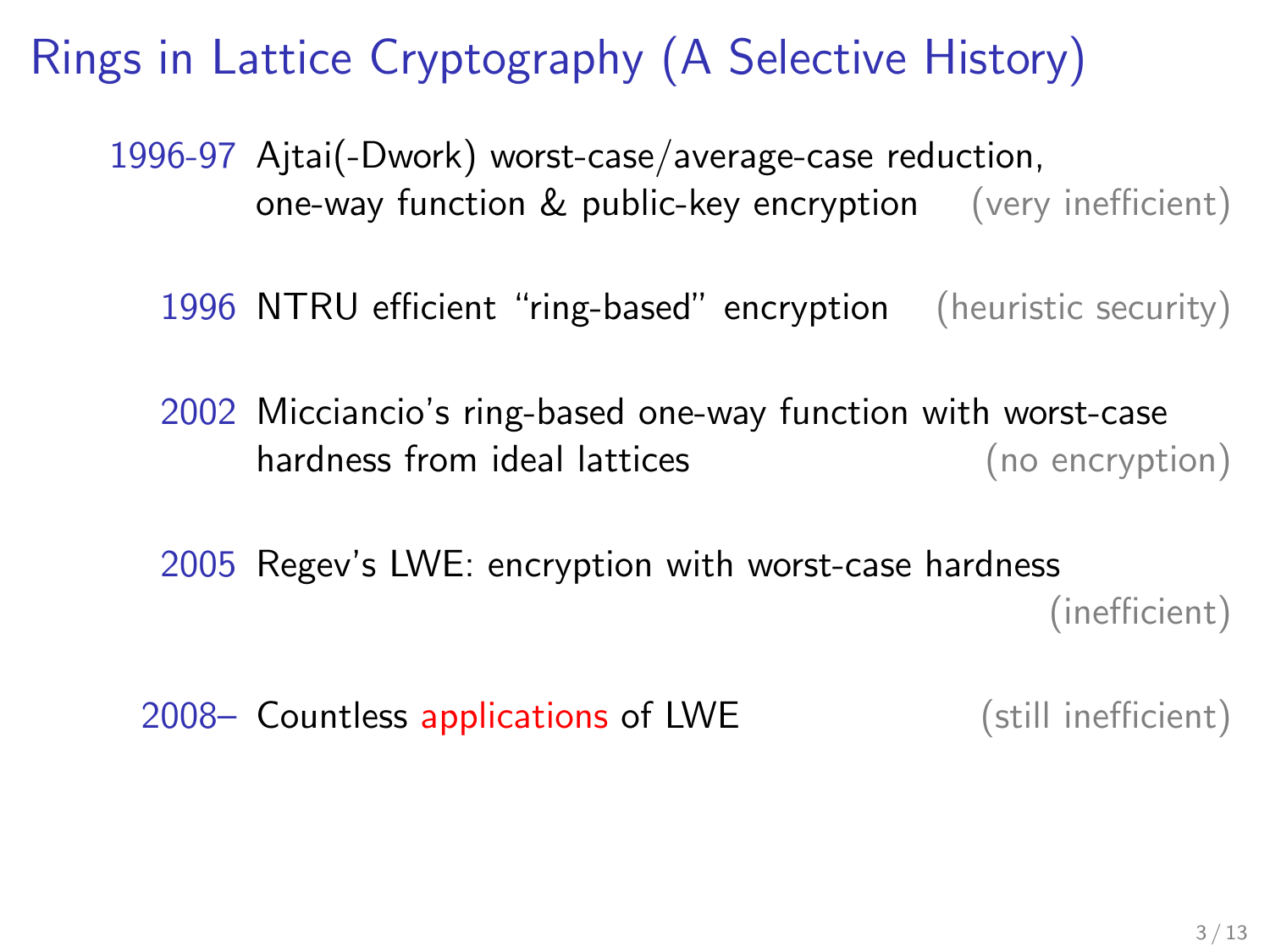1996-97 Ajtai(-Dwork) worst-case/average-case reduction, one-way function & public-key encryption (very inefficient)

1996 NTRU efficient "ring-based" encryption (heuristic security)

2002 Micciancio's ring-based one-way function with worst-case hardness from ideal lattices (no encryption)

2005 Regev's LWE: encryption with worst-case hardness (inefficient)

2008– Countless applications of LWE (still inefficient)

2010 Ring-LWE: very efficient encryption, worst-case hardness  $\qquad$  ()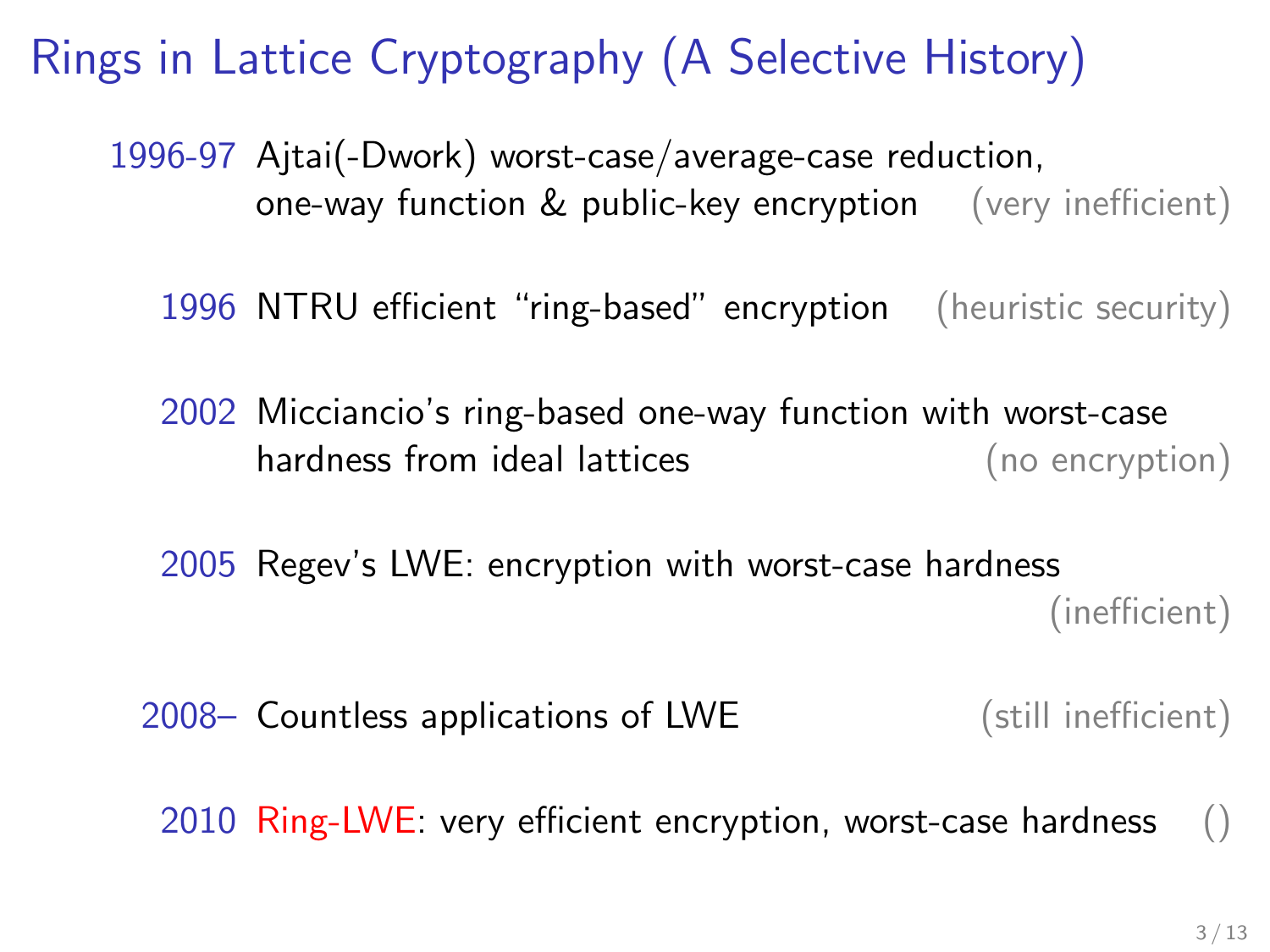**If** The mth cyclotomic ring is  $R = \mathbb{Z}[\zeta]$  where  $\zeta = \zeta_m$  has order m. l.e.,  $\zeta^m=1$  and  $\zeta^j\neq 1$  for  $1< j < m$ .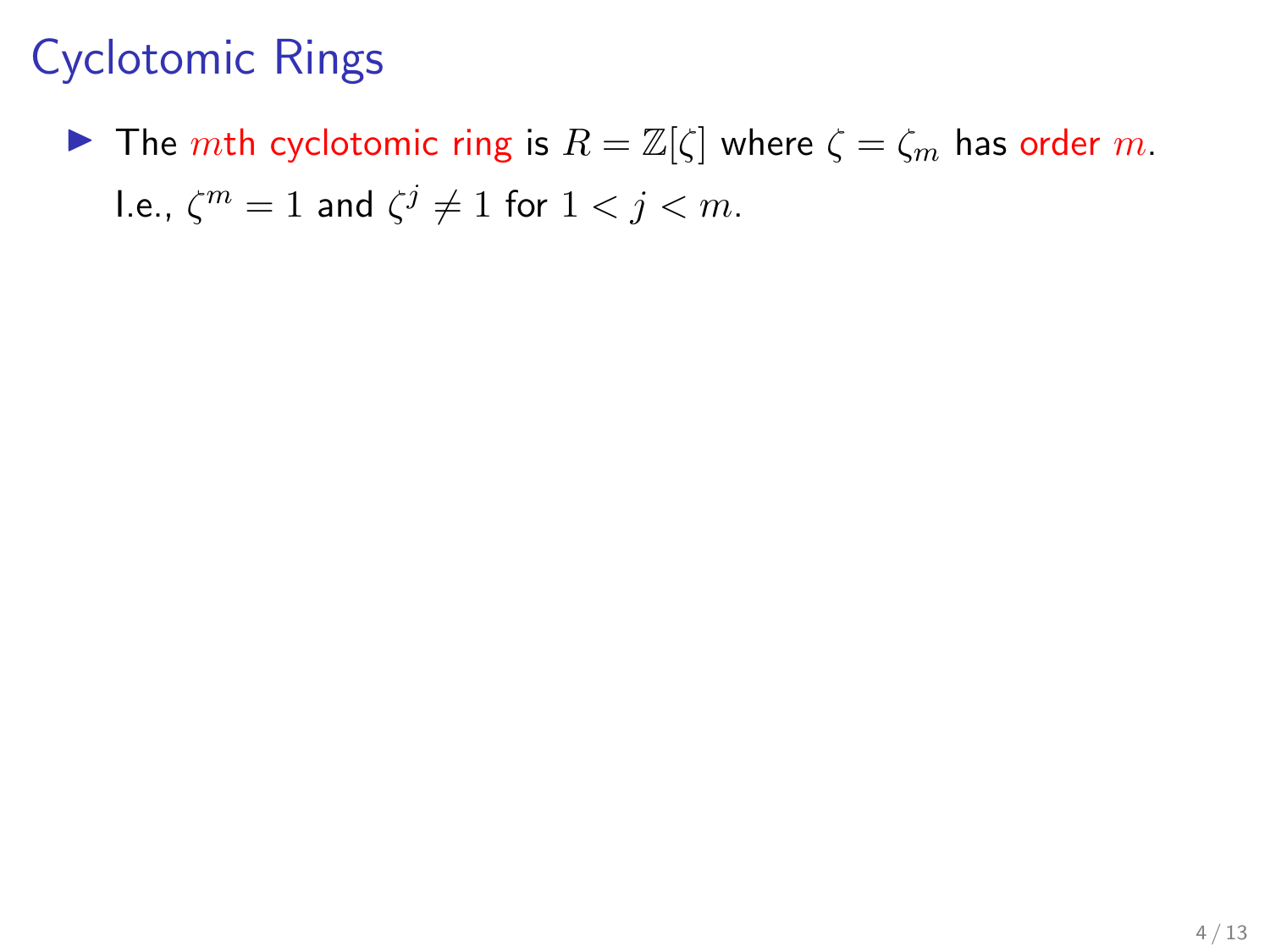- **If** The mth cyclotomic ring is  $R = \mathbb{Z}[\zeta]$  where  $\zeta = \zeta_m$  has order m. l.e.,  $\zeta^m=1$  and  $\zeta^j\neq 1$  for  $1< j < m$ .
- ► Fact:  $X^m 1 = \prod_{d|m} \Phi_d(X)$  for irreducible

$$
\Phi_m(X) = \prod_{i \in \mathbb{Z}_m^*} (X - \omega^i) \in \mathbb{Z}[X], \quad \omega = \exp(2\pi\sqrt{-1/m}) \in \mathbb{C}.
$$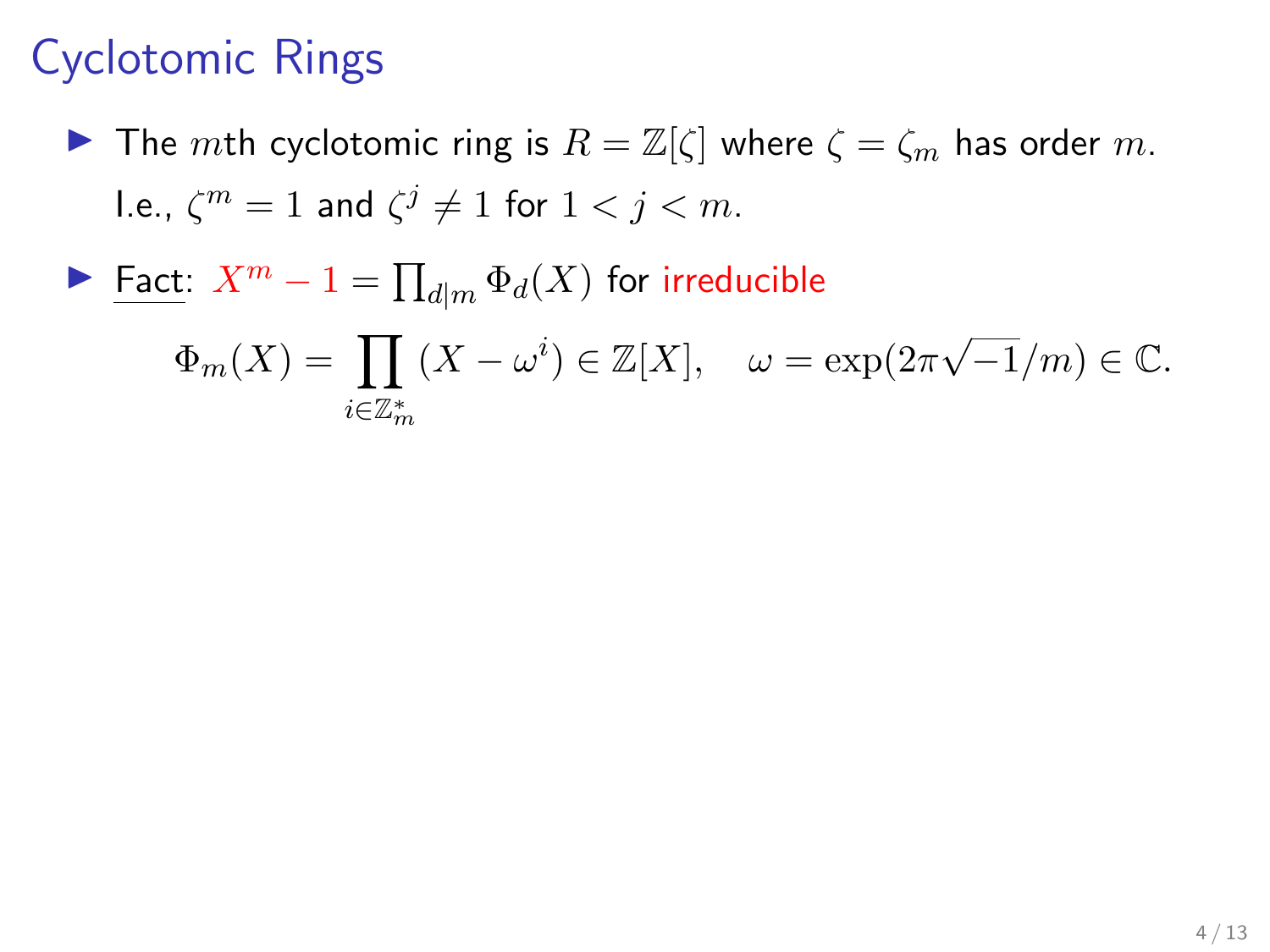- **If The mth cyclotomic ring is**  $R = \mathbb{Z}[\zeta]$  **where**  $\zeta = \zeta_m$  **has order m.** l.e.,  $\zeta^m=1$  and  $\zeta^j\neq 1$  for  $1< j < m$ .
- ► Fact:  $X^m 1 = \prod_{d|m} \Phi_d(X)$  for irreducible

$$
\Phi_m(X) = \prod_{i \in \mathbb{Z}_m^*} (X - \omega^i) \in \mathbb{Z}[X], \quad \omega = \exp(2\pi\sqrt{-1/m}) \in \mathbb{C}.
$$



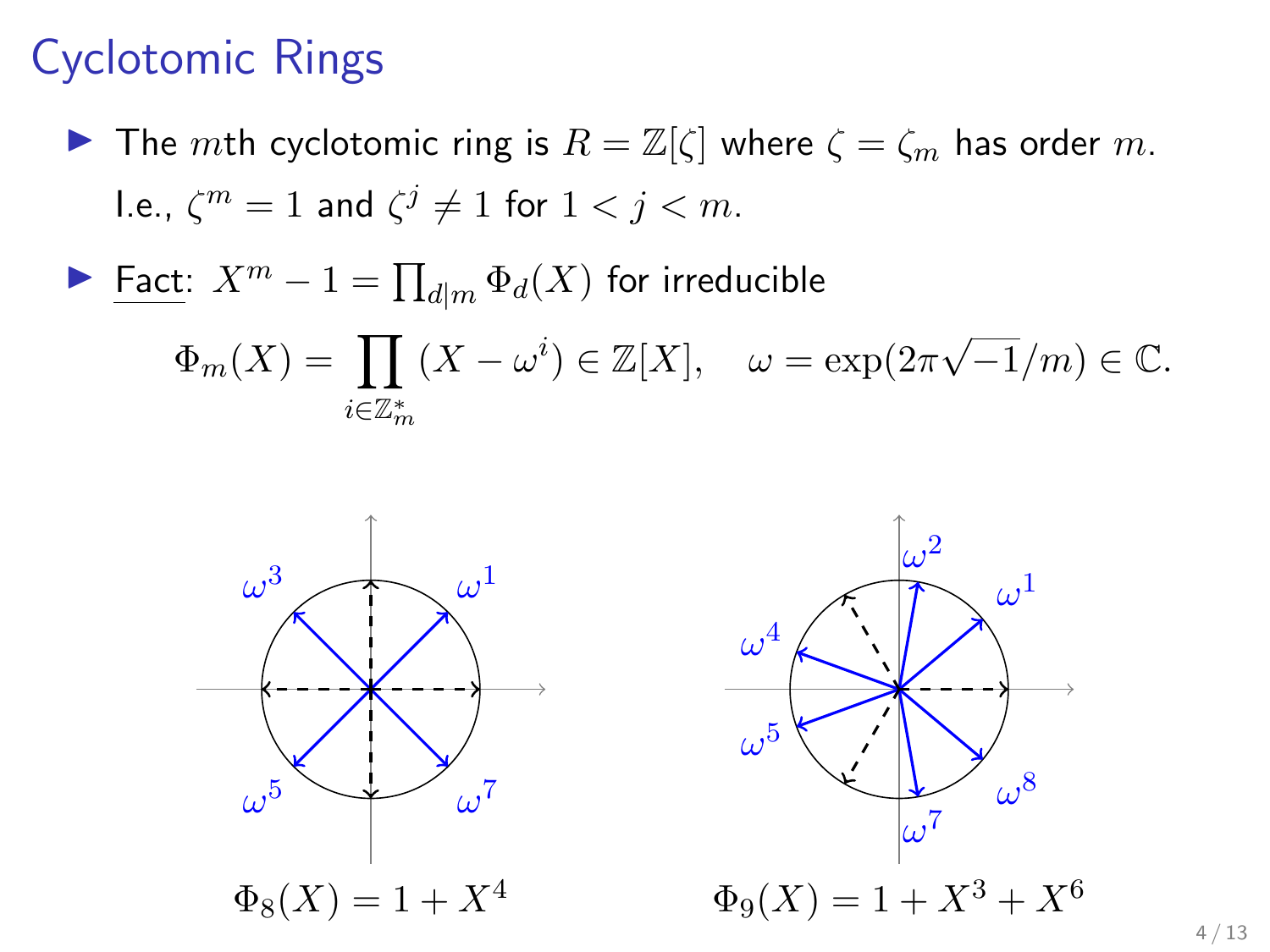- **If The mth cyclotomic ring is**  $R = \mathbb{Z}[\zeta]$  where  $\zeta = \zeta_m$  has order m. l.e.,  $\zeta^m=1$  and  $\zeta^j\neq 1$  for  $1< j < m$ .
- ► Fact:  $X^m 1 = \prod_{d|m} \Phi_d(X)$  for irreducible

$$
\Phi_m(X) = \prod_{i \in \mathbb{Z}_m^*} (X - \omega^i) \in \mathbb{Z}[X], \quad \omega = \exp(2\pi\sqrt{-1/m}) \in \mathbb{C}.
$$



 $\omega^1$ 

 $\omega^8$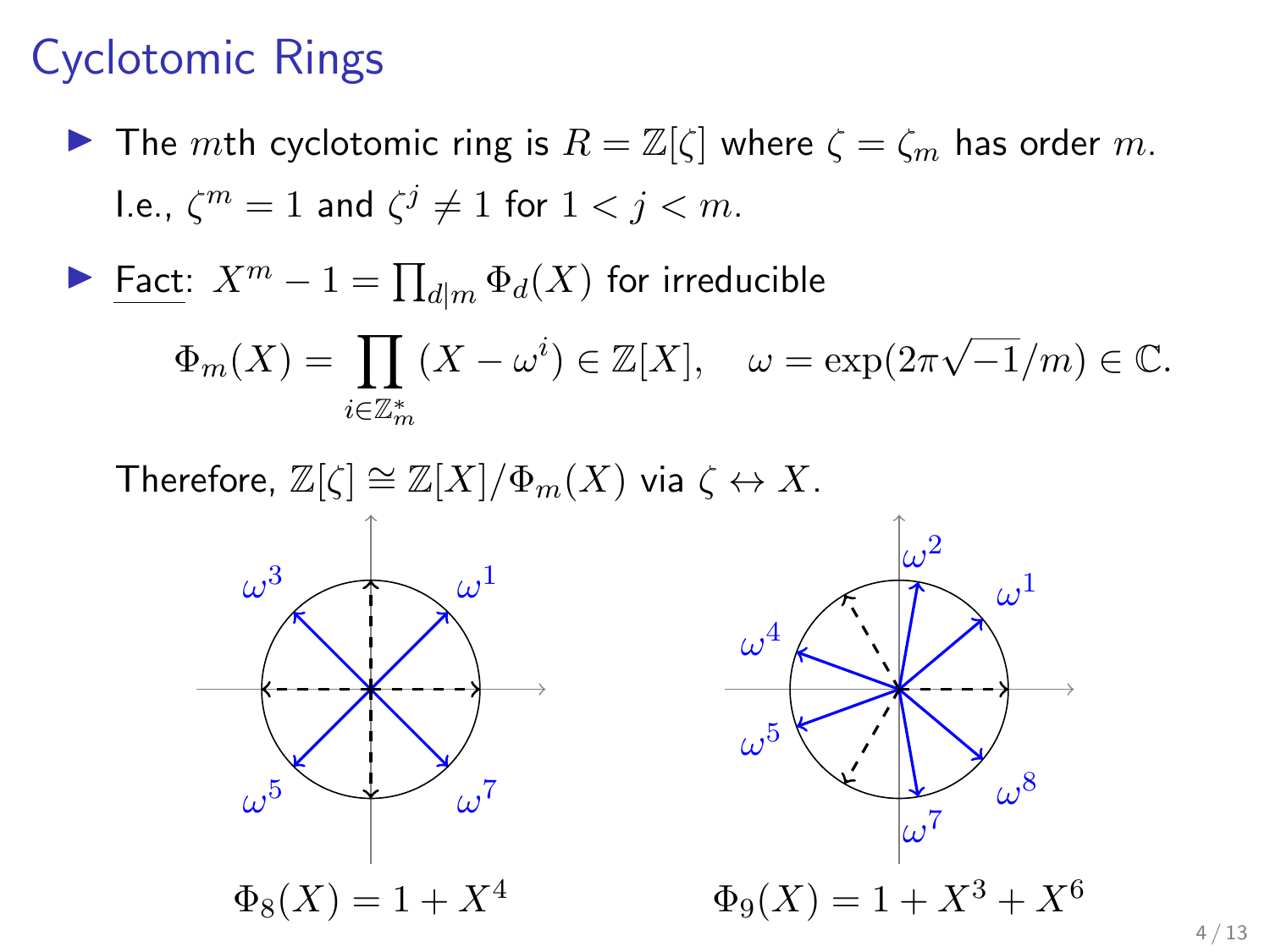- **If The mth cyclotomic ring is**  $R = \mathbb{Z}[\zeta]$  where  $\zeta = \zeta_m$  has order m. l.e.,  $\zeta^m=1$  and  $\zeta^j\neq 1$  for  $1< j < m$ .
- ► Fact:  $X^m 1 = \prod_{d|m} \Phi_d(X)$  for irreducible

$$
\Phi_m(X) = \prod_{i \in \mathbb{Z}_m^*} (X - \omega^i) \in \mathbb{Z}[X], \quad \omega = \exp(2\pi\sqrt{-1/m}) \in \mathbb{C}.
$$

Therefore,  $\mathbb{Z}[\zeta] \cong \mathbb{Z}[X]/\Phi_m(X)$  via  $\zeta \leftrightarrow X$ .

 $\blacktriangleright$  We have  $\deg(R) = \deg(\Phi_m) = n := \varphi(m)$ . and  $R$  has a  $\mathbb Z$ -basis  $\{\zeta^0,\zeta^1,\ldots,\zeta^{n-1}\}$ : the power basis. This corresponds to  $\mathbb{Z}[X]/\Phi_m(X)$  representation.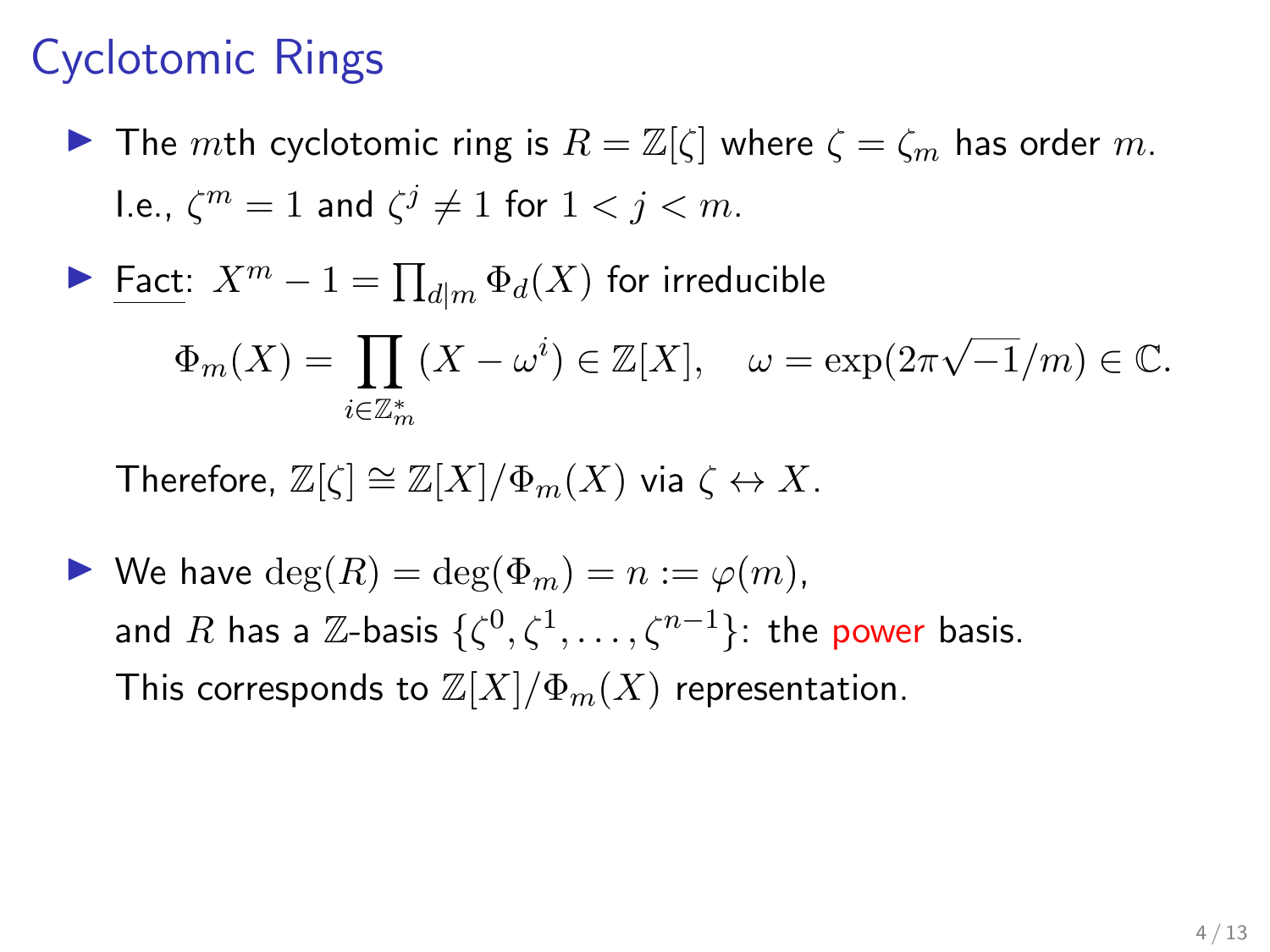**If** The mth cyclotomic ring is  $R = \mathbb{Z}[\zeta]$  where  $\zeta = \zeta_m$  has order m. l.e.,  $\zeta^m=1$  and  $\zeta^j\neq 1$  for  $1< j < m$ .

$$
\blacktriangleright \underline{\text{Fact: } X^m - 1} = \prod_{d \mid m} \Phi_d(X) \text{ for irreducible}
$$

$$
\Phi_m(X) = \prod_{i \in \mathbb{Z}_m^*} (X - \omega^i) \in \mathbb{Z}[X], \quad \omega = \exp(2\pi\sqrt{-1/m}) \in \mathbb{C}.
$$

Therefore, 
$$
\mathbb{Z}[\zeta] \cong \mathbb{Z}[X]/\Phi_m(X)
$$
 via  $\zeta \leftrightarrow X$ .

 $\blacktriangleright$  We have  $\deg(R) = \deg(\Phi_m) = n := \varphi(m)$ , and  $R$  has a  $\mathbb Z$ -basis  $\{\zeta^0,\zeta^1,\ldots,\zeta^{n-1}\}$ : the power basis. This corresponds to  $\mathbb{Z}[X]/\Phi_m(X)$  representation.

• There are other Z-bases, e.g., 
$$
\{\zeta_p^0, \ldots \zeta_p^{k-1}, \zeta_p^{k+1}, \ldots, \zeta_p^{p-1}\}
$$
.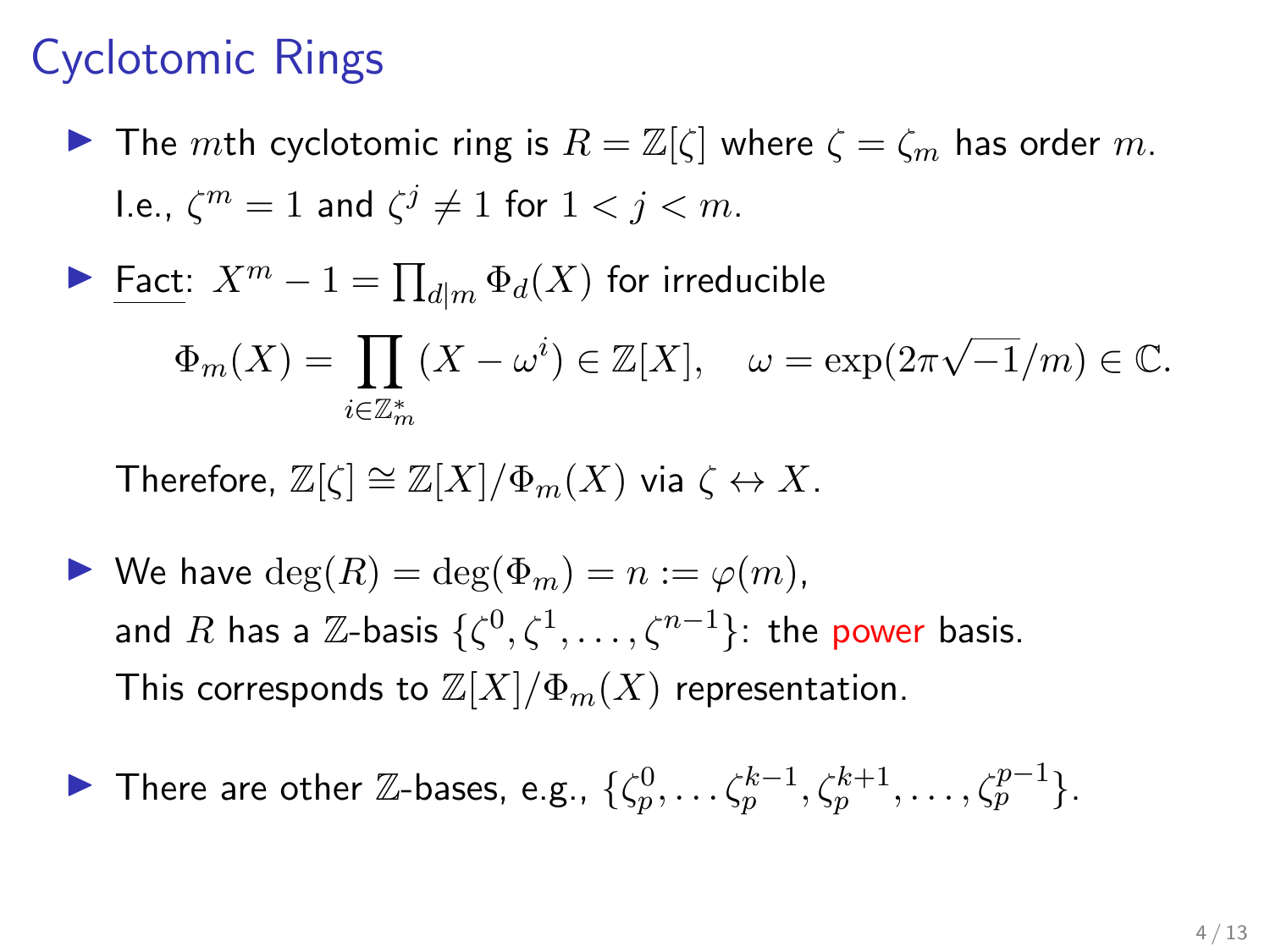### Key Facts

 $\textbf{1}$  For prime  $p: \Phi_{p}(X) = 1 + X + X^{2} + \cdots + X^{p-1}.$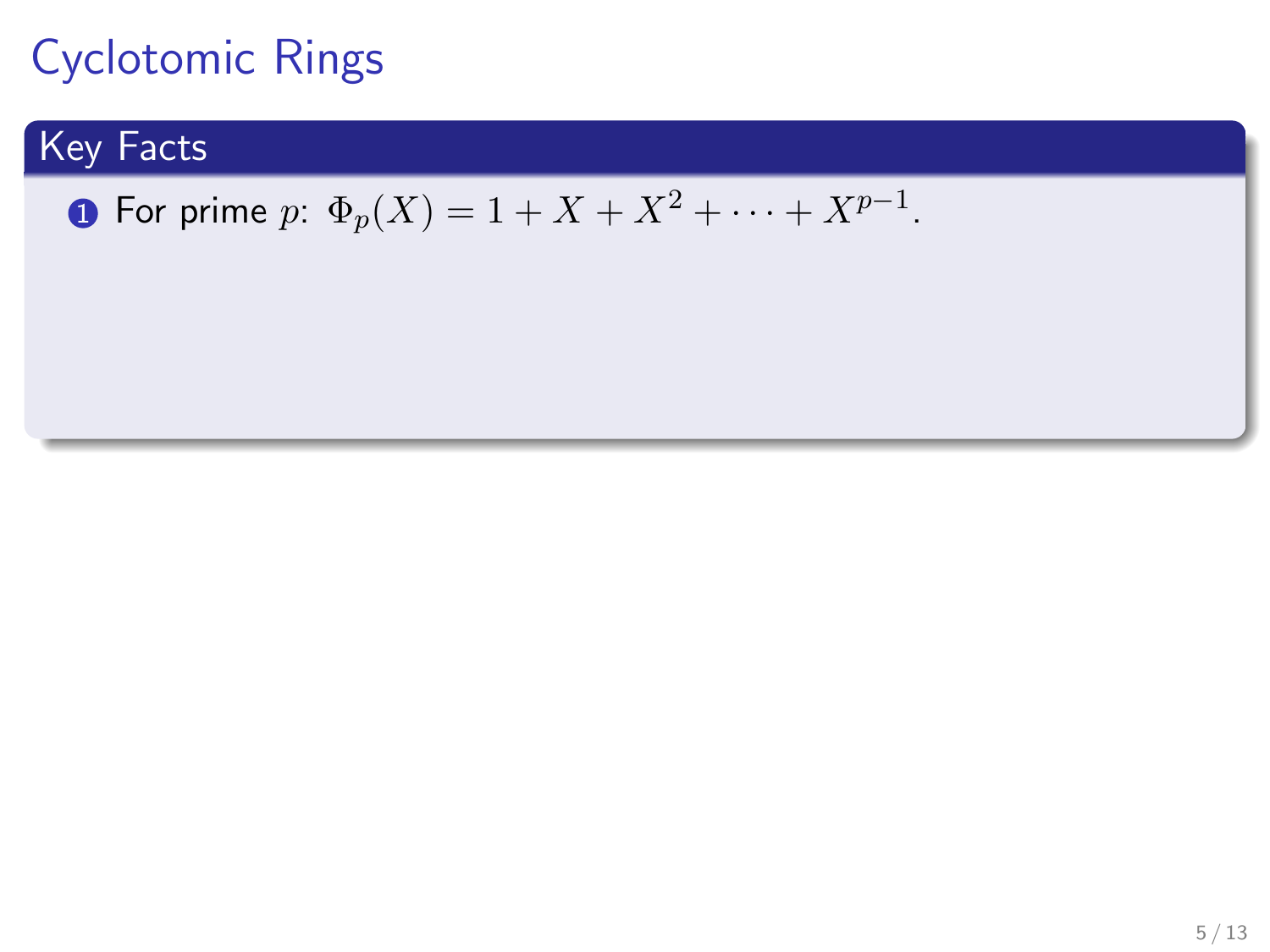### Key Facts

 $\textbf{1}$  For prime  $p: \Phi_{p}(X) = 1 + X + X^{2} + \cdots + X^{p-1}.$ 

2 For  $m = p^e \colon \Phi_m(X) = \Phi_p(X^{m/p}) = 1 + X^{m/p} + \cdots + X^{m-m/p}.$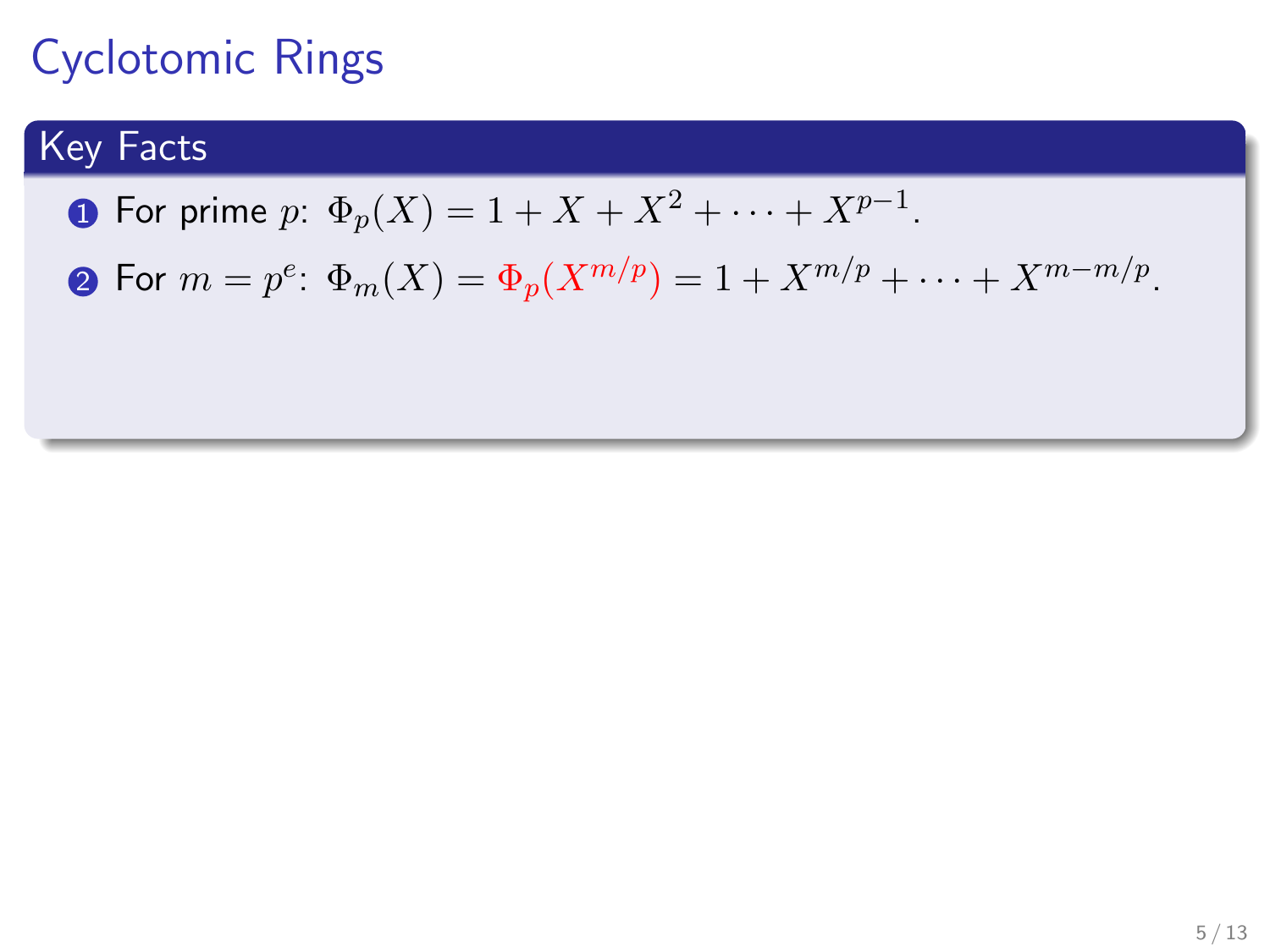#### Key Facts

- $\textbf{1}$  For prime  $p: \Phi_{p}(X) = 1 + X + X^{2} + \cdots + X^{p-1}.$
- 2 For  $m = p^e \colon \Phi_m(X) = \Phi_p(X^{m/p}) = 1 + X^{m/p} + \cdots + X^{m-m/p}.$
- **X** Otherwise,  $\Phi_m(X)$  is less "regular" and more "dense." So it can be cumbersome to work with  $\mathbb{Z}[X]/\Phi_m(X)$ .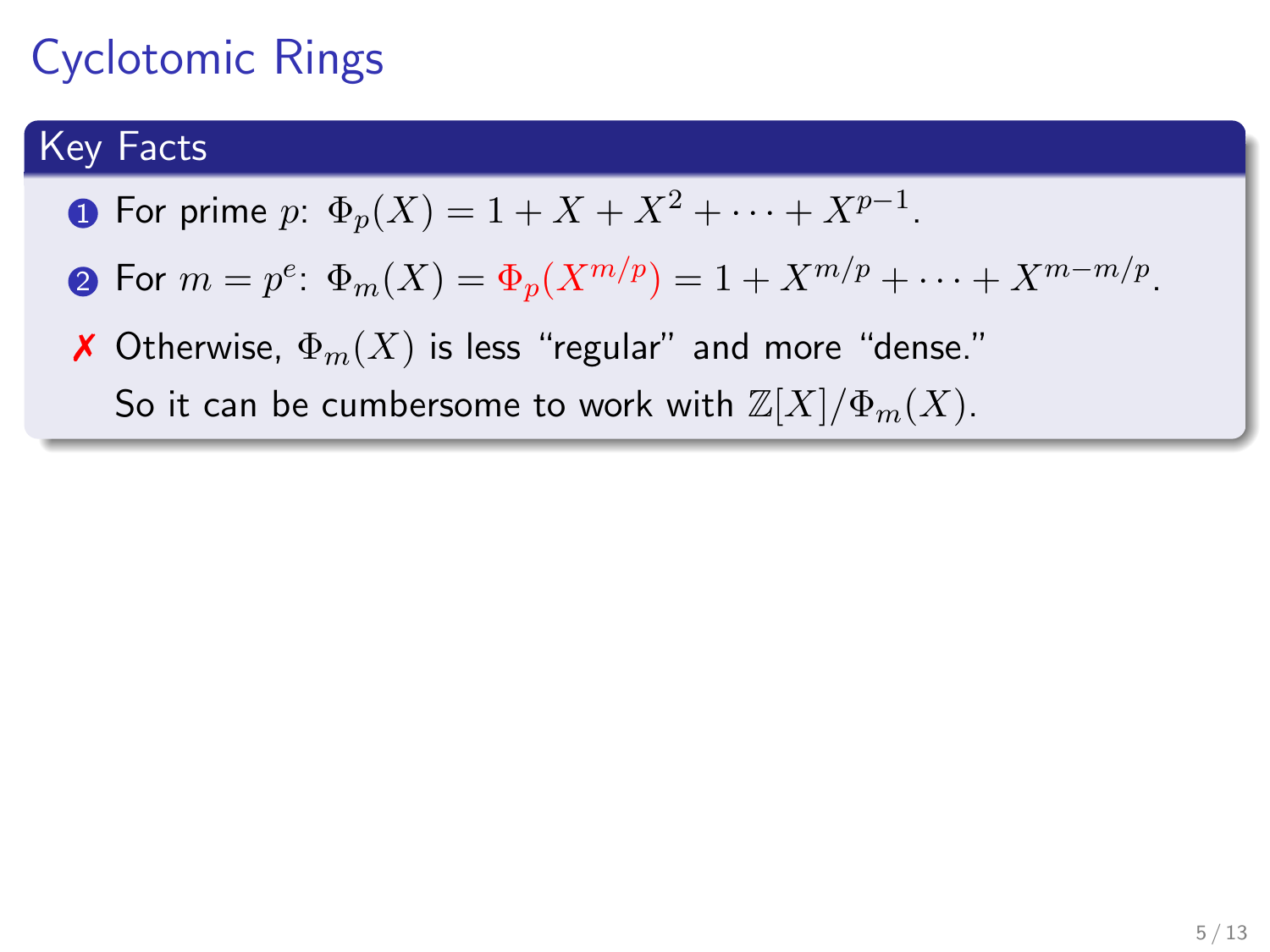#### Key Facts

- $\textbf{1}$  For prime  $p: \Phi_{p}(X) = 1 + X + X^{2} + \cdots + X^{p-1}.$
- 2 For  $m = p^e \colon \Phi_m(X) = \Phi_p(X^{m/p}) = 1 + X^{m/p} + \cdots + X^{m-m/p}.$
- **X** Otherwise,  $\Phi_m(X)$  is less "regular" and more "dense." So it can be cumbersome to work with  $\mathbb{Z}[X]/\Phi_m(X)$ .

#### Reduction to the Prime-Power Case

Say m has prime-power factorization  $m_1 \cdots m_\ell$ .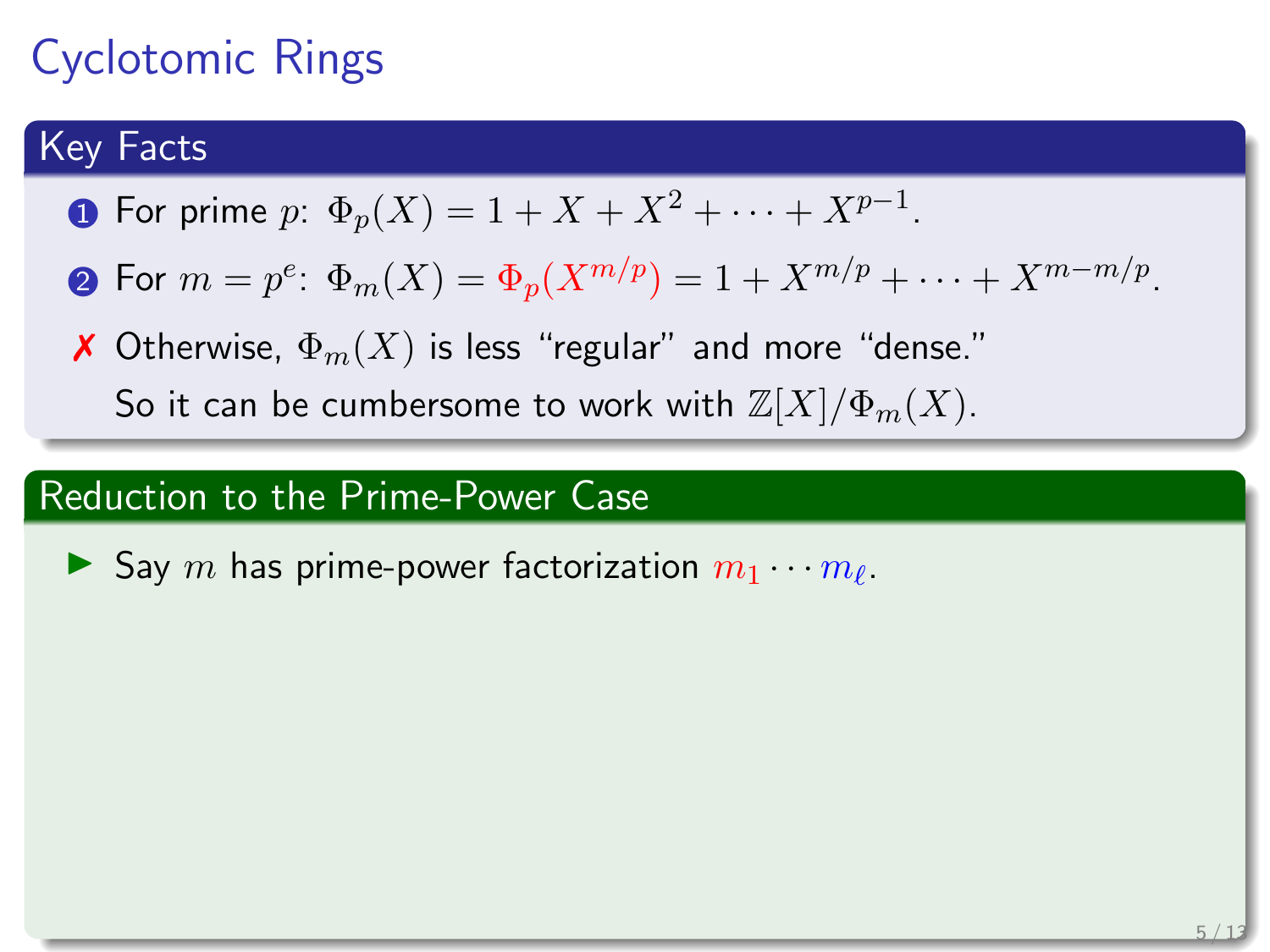#### Key Facts

- $\textbf{1}$  For prime  $p: \Phi_{p}(X) = 1 + X + X^{2} + \cdots + X^{p-1}.$
- 2 For  $m = p^e \colon \Phi_m(X) = \Phi_p(X^{m/p}) = 1 + X^{m/p} + \cdots + X^{m-m/p}.$
- **X** Otherwise,  $\Phi_m(X)$  is less "regular" and more "dense." So it can be cumbersome to work with  $\mathbb{Z}[X]/\Phi_m(X)$ .

#### Reduction to the Prime-Power Case

 $\blacktriangleright$  Say  $m$  has prime-power factorization  $m_1 \cdots m_\ell$ . By  $\zeta_{m_i} \leftrightarrow \zeta_m^{m/m_i}$ ,

$$
R=\mathbb{Z}[\zeta_m]\ \cong\ \mathbb{Z}[\zeta_{m_1},\ \ldots,\ \zeta_{m_\ell}].
$$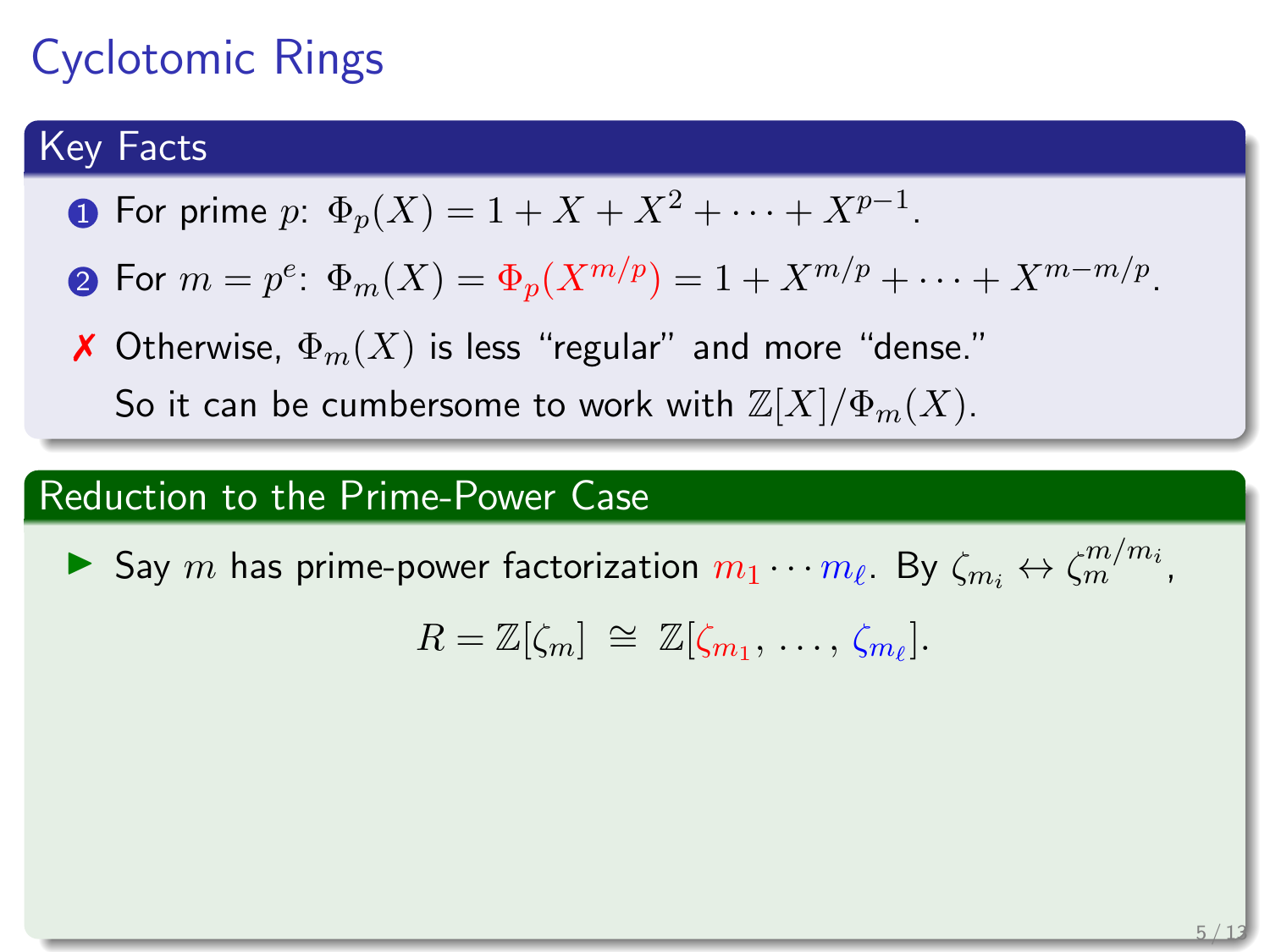#### Key Facts

- $\textbf{1}$  For prime  $p: \Phi_{p}(X) = 1 + X + X^{2} + \cdots + X^{p-1}.$
- 2 For  $m = p^e \colon \Phi_m(X) = \Phi_p(X^{m/p}) = 1 + X^{m/p} + \cdots + X^{m-m/p}.$
- **X** Otherwise,  $\Phi_m(X)$  is less "regular" and more "dense." So it can be cumbersome to work with  $\mathbb{Z}[X]/\Phi_m(X)$ .

#### Reduction to the Prime-Power Case

 $\blacktriangleright$  Say  $m$  has prime-power factorization  $m_1 \cdots m_\ell$ . By  $\zeta_{m_i} \leftrightarrow \zeta_m^{m/m_i}$ ,

$$
R=\mathbb{Z}[\zeta_m]\ \cong\ \mathbb{Z}[\zeta_{m_1},\ \ldots,\ \zeta_{m_\ell}].
$$

▶ R has powerful Z-basis  $\{\zeta_{m_1}^{j_1}\cdots\zeta_{m_\ell}^{j_\ell}\} = \bigotimes \{\zeta_{m_i}^{j_i}\}, \ \ 0 \leq j_i < \varphi(m_i).$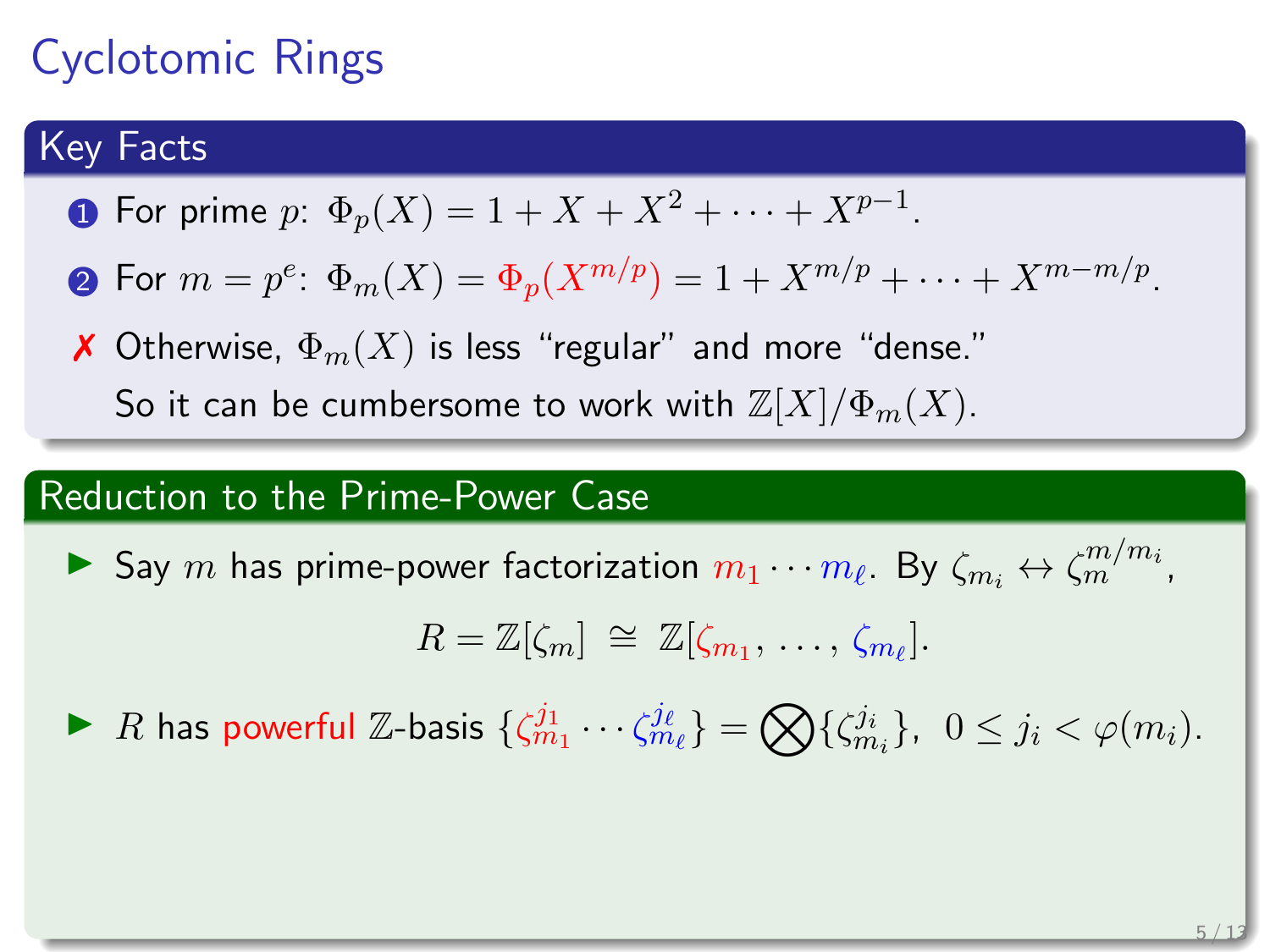#### Key Facts

- $\textbf{1}$  For prime  $p: \Phi_{p}(X) = 1 + X + X^{2} + \cdots + X^{p-1}.$
- 2 For  $m = p^e \colon \Phi_m(X) = \Phi_p(X^{m/p}) = 1 + X^{m/p} + \cdots + X^{m-m/p}.$
- **X** Otherwise,  $\Phi_m(X)$  is less "regular" and more "dense." So it can be cumbersome to work with  $\mathbb{Z}[X]/\Phi_m(X)$ .

#### Reduction to the Prime-Power Case

 $\blacktriangleright$  Say  $m$  has prime-power factorization  $m_1 \cdots m_\ell$ . By  $\zeta_{m_i} \leftrightarrow \zeta_m^{m/m_i}$ ,

$$
R=\mathbb{Z}[\zeta_m]\ \cong\ \mathbb{Z}[\zeta_{m_1},\ \ldots,\ \zeta_{m_\ell}].
$$

▶ R has powerful Z-basis  $\{\zeta_{m_1}^{j_1}\cdots\zeta_{m_\ell}^{j_\ell}\} = \bigotimes \{\zeta_{m_i}^{j_i}\}, \ \ 0 \leq j_i < \varphi(m_i).$ In general, powerful basis  $\neq$  power basis  $\{\zeta_m^j\}, \ \ 0\leq j < \varphi(m).$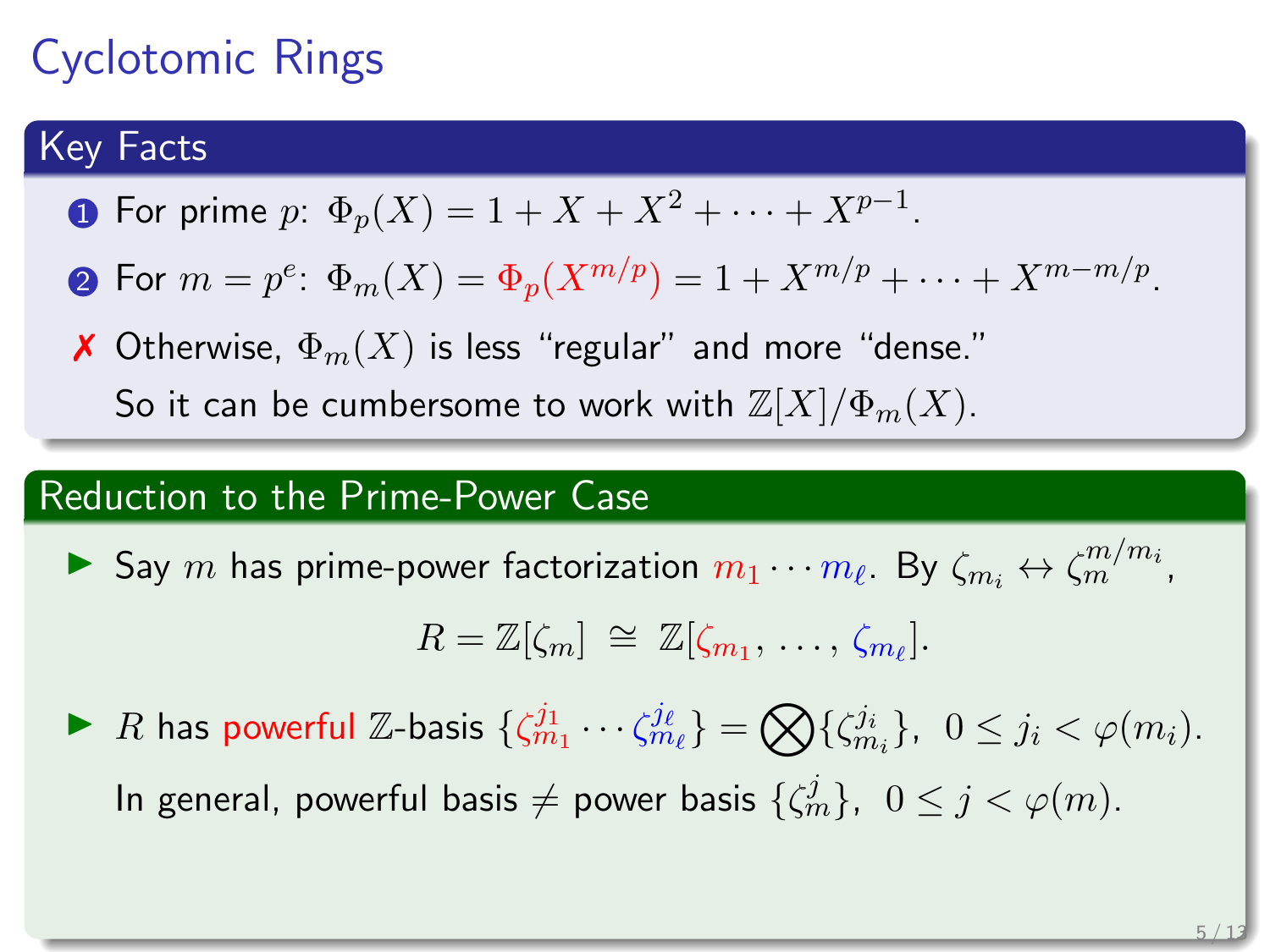### Key Facts

- $\textbf{1}$  For prime  $p: \Phi_{p}(X) = 1 + X + X^{2} + \cdots + X^{p-1}.$
- 2 For  $m = p^e \colon \Phi_m(X) = \Phi_p(X^{m/p}) = 1 + X^{m/p} + \cdots + X^{m-m/p}.$
- **X** Otherwise,  $\Phi_m(X)$  is less "regular" and more "dense." So it can be cumbersome to work with  $\mathbb{Z}[X]/\Phi_m(X)$ .

#### Reduction to the Prime-Power Case

 $\blacktriangleright$  Say  $m$  has prime-power factorization  $m_1 \cdots m_\ell$ . By  $\zeta_{m_i} \leftrightarrow \zeta_m^{m/m_i}$ ,

$$
R=\mathbb{Z}[\zeta_m]\ \cong\ \mathbb{Z}[\zeta_{m_1},\ \ldots,\ \zeta_{m_\ell}].
$$

- ▶ R has powerful Z-basis  $\{\zeta_{m_1}^{j_1}\cdots\zeta_{m_\ell}^{j_\ell}\} = \bigotimes \{\zeta_{m_i}^{j_i}\}, \ \ 0 \leq j_i < \varphi(m_i).$ In general, powerful basis  $\neq$  power basis  $\{\zeta_m^j\}, \ \ 0\leq j < \varphi(m).$
- $\blacktriangleright$  Bottom line: we can efficiently reduce operations in R to independent operations in prime-power cyclotomics  $\mathbb{Z}[\zeta_{m_i}].$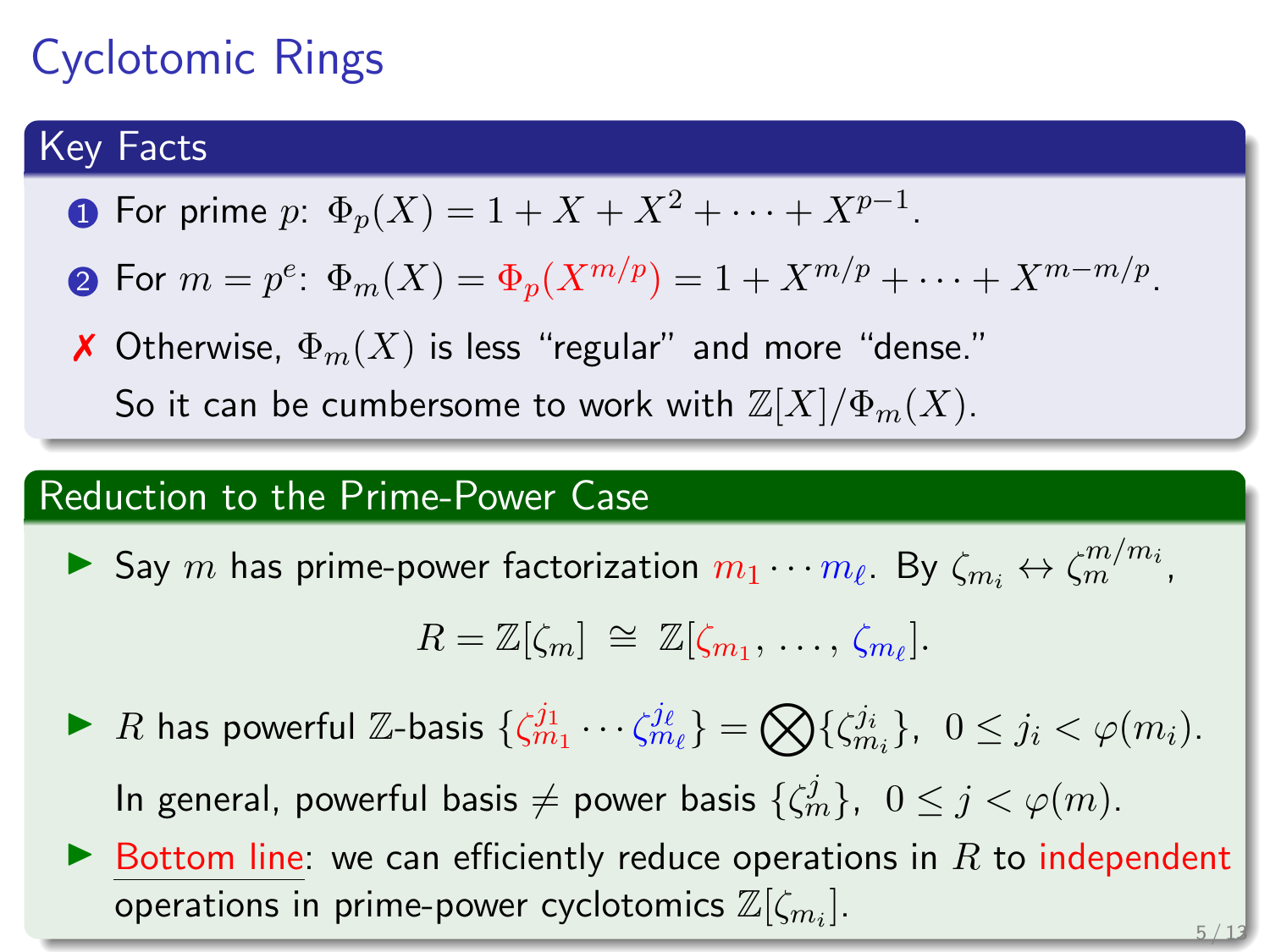$\triangleright$  Need a geometry and notion of "short" for ring elements. Use coefficient vector w.r.t. a Z-basis? Which basis to use?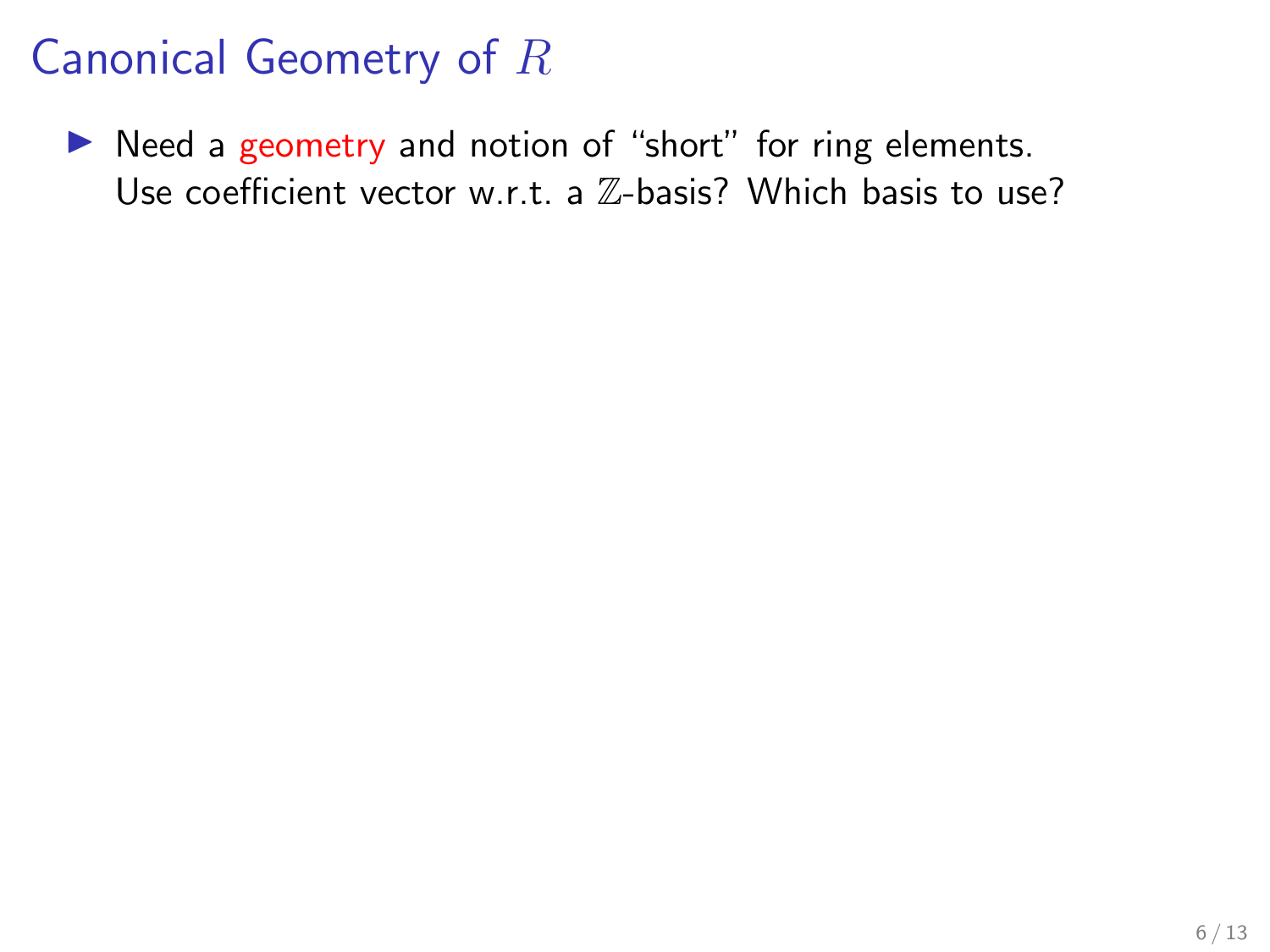$\triangleright$  Need a geometry and notion of "short" for ring elements. Use coefficient vector w.r.t. a  $\mathbb{Z}$ -basis? Which basis to use? None!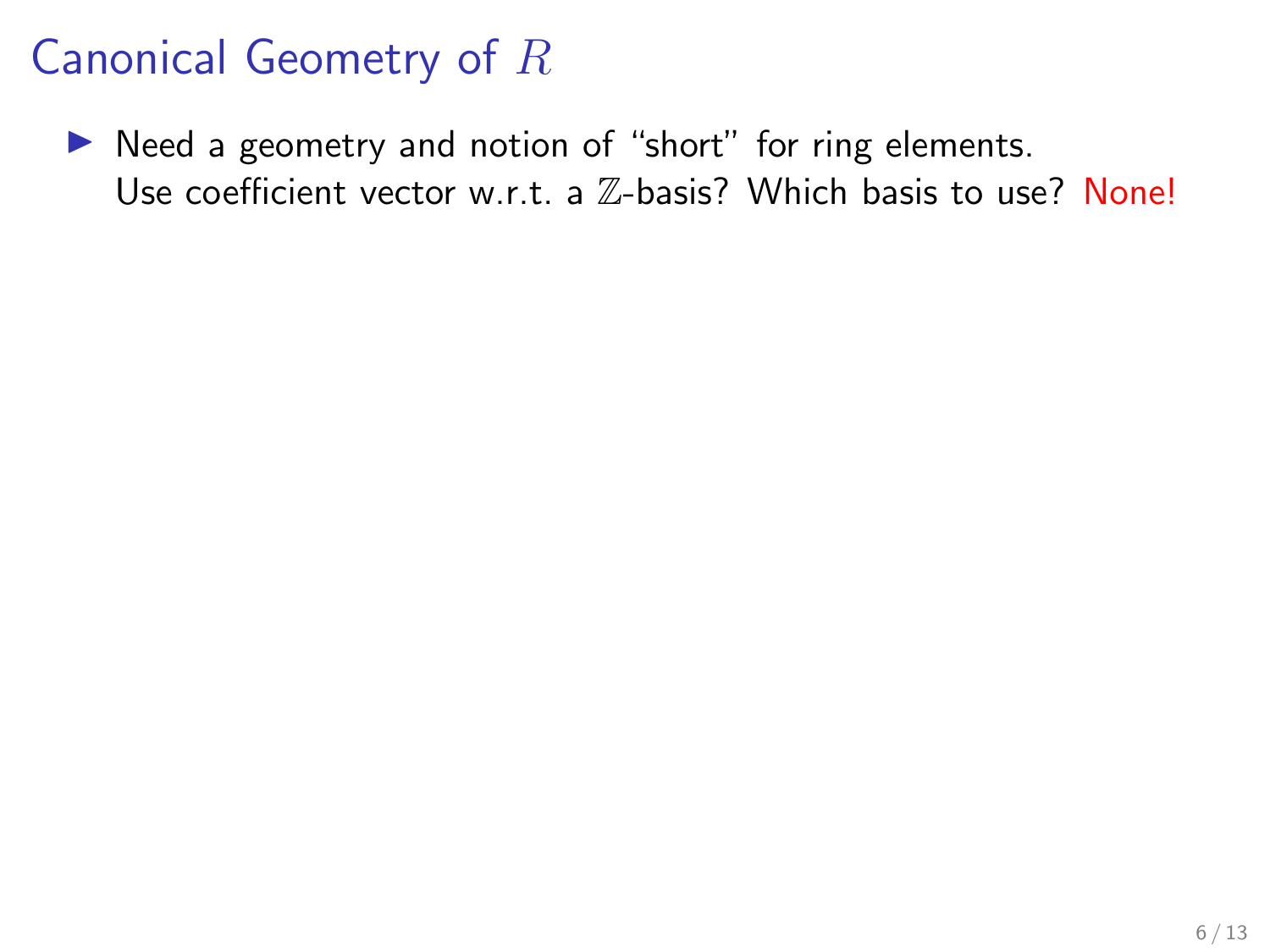- $\triangleright$  Need a geometry and notion of "short" for ring elements. Use coefficient vector w.r.t. a  $\mathbb{Z}$ -basis? Which basis to use? None!
- $\blacktriangleright$   $R = \mathbb{Z}[\zeta_m]$  has  $n = \varphi(m)$  ring embeddings into  $\mathbb{C}$ , given by mapping  $\zeta_m$  to each primitive mth root of unity:

$$
\sigma_i(\zeta_m)=\omega_m^i\in\mathbb{C},\ i\in\mathbb{Z}_m^*.
$$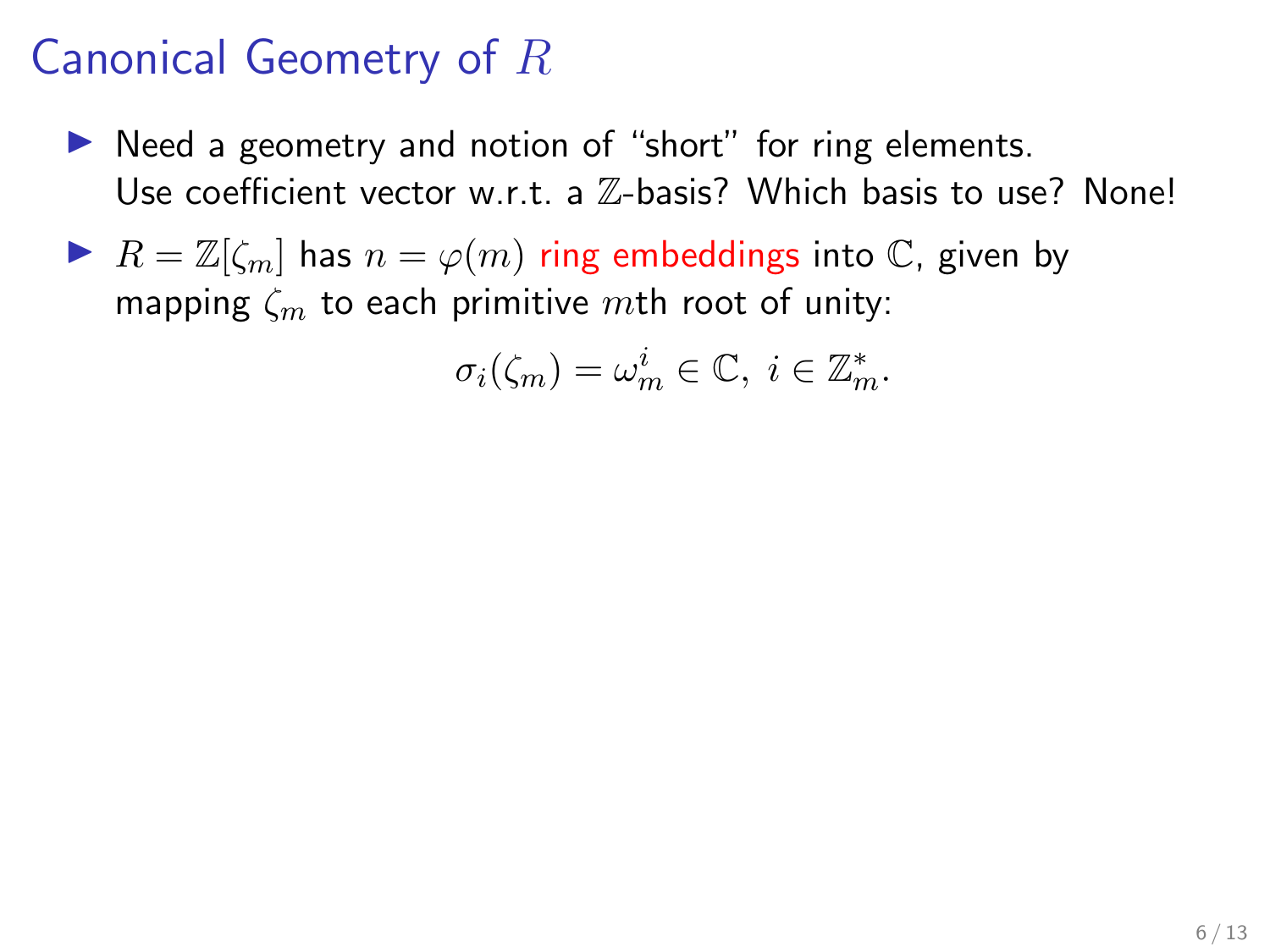- $\triangleright$  Need a geometry and notion of "short" for ring elements. Use coefficient vector w.r.t. a Z-basis? Which basis to use? None!
- $\blacktriangleright$   $R = \mathbb{Z}[\zeta_m]$  has  $n = \varphi(m)$  ring embeddings into  $\mathbb{C}$ , given by mapping  $\zeta_m$  to each primitive mth root of unity:

$$
\sigma_i(\zeta_m)=\omega_m^i\in\mathbb{C},\ i\in\mathbb{Z}_m^*.
$$

The canonical embedding  $\sigma: R \to \mathbb{C}^n$  is  $\sigma(a) = (\sigma_i(a))_{i \in \mathbb{Z}_m^*}$ .

Canonical because it is independent of representation (basis) of  $R$ .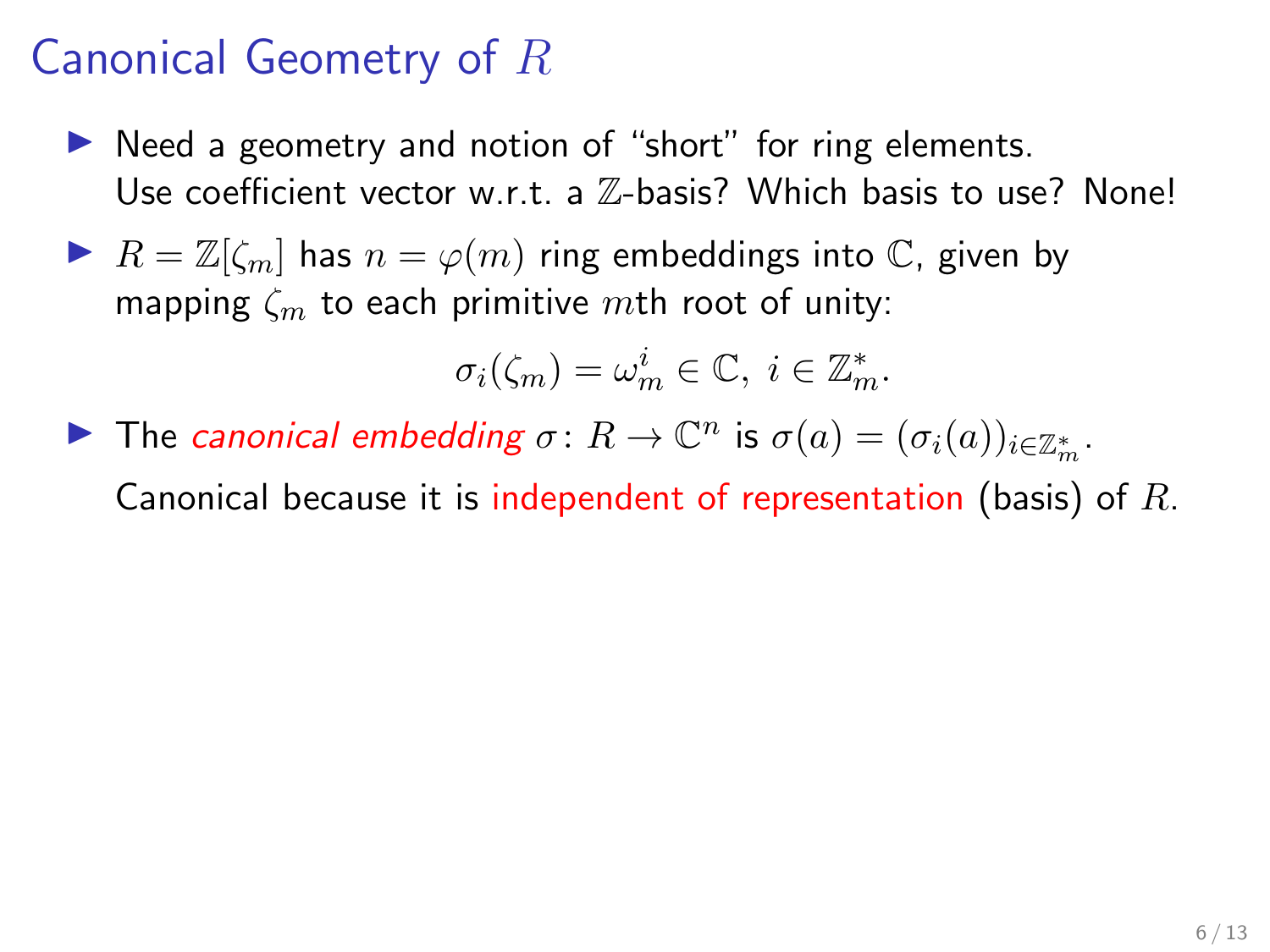- $\triangleright$  Need a geometry and notion of "short" for ring elements. Use coefficient vector w.r.t. a Z-basis? Which basis to use? None!
- $\blacktriangleright$   $R = \mathbb{Z}[\zeta_m]$  has  $n = \varphi(m)$  ring embeddings into  $\mathbb{C}$ , given by mapping  $\zeta_m$  to each primitive mth root of unity:

$$
\sigma_i(\zeta_m)=\omega_m^i\in\mathbb{C},\ i\in\mathbb{Z}_m^*.
$$

The canonical embedding  $\sigma: R \to \mathbb{C}^n$  is  $\sigma(a) = (\sigma_i(a))_{i \in \mathbb{Z}_m^*}$ . Canonical because it is independent of representation (basis) of  $R$ . Define all geometric quantities using  $\sigma$ : e.g.,  $||a||_2 := ||\sigma(a)||_2$ .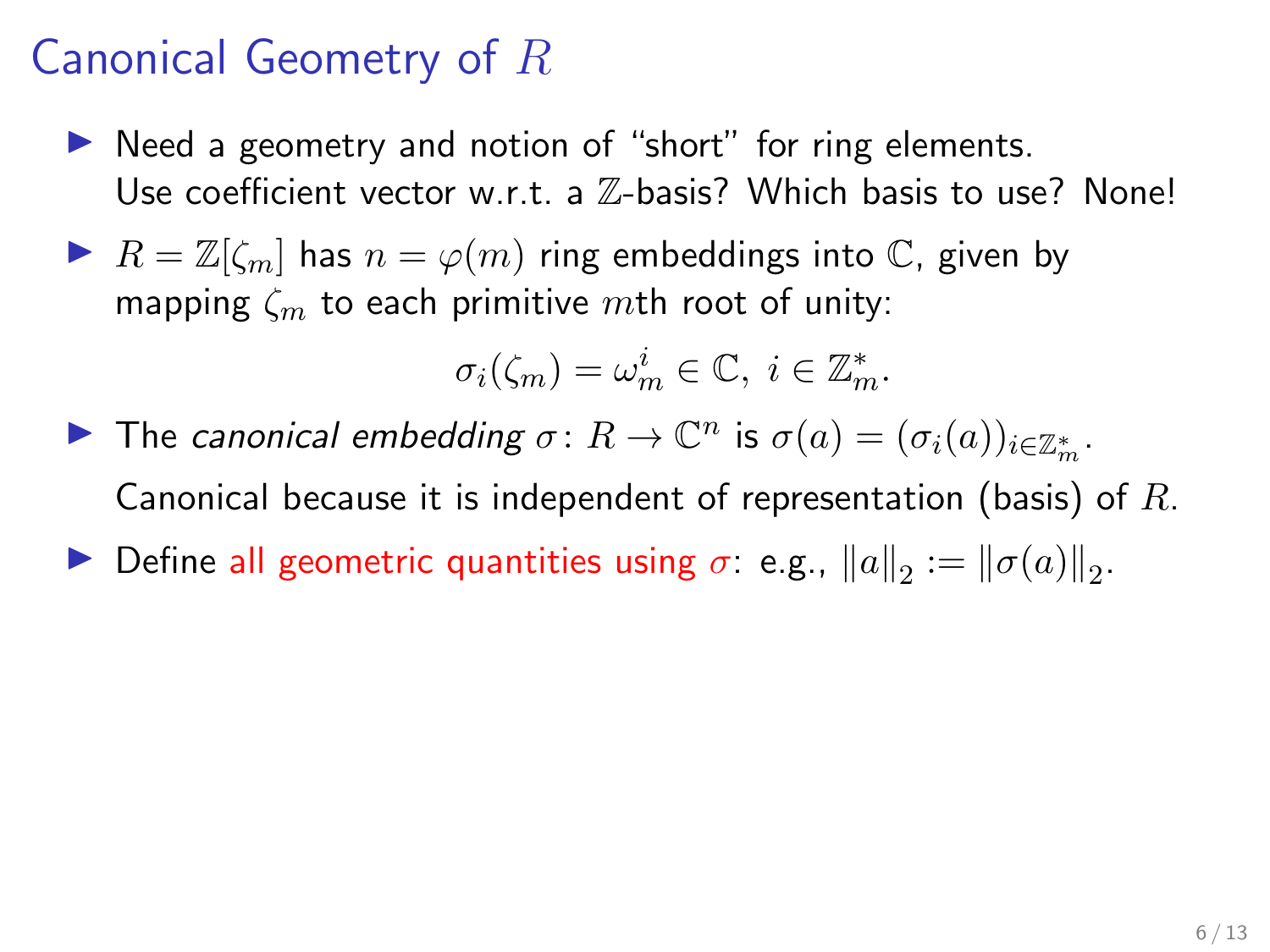- $\triangleright$  Need a geometry and notion of "short" for ring elements. Use coefficient vector w.r.t. a  $\mathbb{Z}$ -basis? Which basis to use? None!
- $\blacktriangleright$   $R = \mathbb{Z}[\zeta_m]$  has  $n = \varphi(m)$  ring embeddings into  $\mathbb{C}$ , given by mapping  $\zeta_m$  to each primitive mth root of unity:

$$
\sigma_i(\zeta_m)=\omega_m^i\in\mathbb{C},\ i\in\mathbb{Z}_m^*.
$$

- The canonical embedding  $\sigma: R \to \mathbb{C}^n$  is  $\sigma(a) = (\sigma_i(a))_{i \in \mathbb{Z}_m^*}$ . Canonical because it is independent of representation (basis) of  $R$ .
- Define all geometric quantities using  $\sigma$ : e.g.,  $||a||_2 := ||\sigma(a)||_2$ .

### Nice Properties

 $\blacktriangleright$  Under  $\sigma$ , both  $+$  and  $\cdot$  are coordinate-wise:  $\sigma(a \cdot b) = \sigma(a) \odot \sigma(b)$ .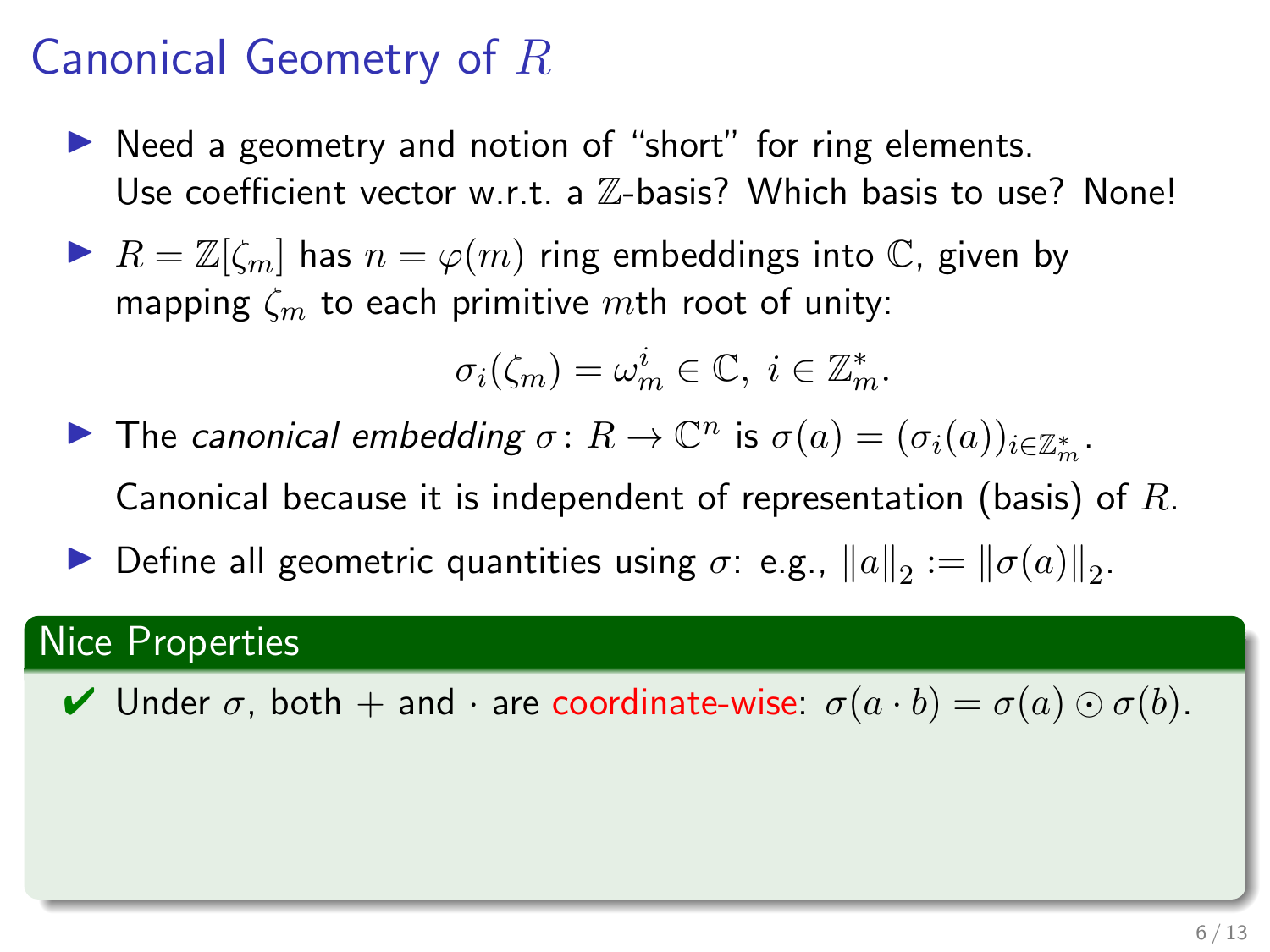- $\triangleright$  Need a geometry and notion of "short" for ring elements. Use coefficient vector w.r.t. a Z-basis? Which basis to use? None!
- $\blacktriangleright$   $R = \mathbb{Z}[\zeta_m]$  has  $n = \varphi(m)$  ring embeddings into  $\mathbb{C}$ , given by mapping  $\zeta_m$  to each primitive mth root of unity:

$$
\sigma_i(\zeta_m)=\omega_m^i\in\mathbb{C},\ i\in\mathbb{Z}_m^*.
$$

The canonical embedding  $\sigma: R \to \mathbb{C}^n$  is  $\sigma(a) = (\sigma_i(a))_{i \in \mathbb{Z}_m^*}$ . Canonical because it is independent of representation (basis) of  $R$ . Define all geometric quantities using  $\sigma$ : e.g.,  $||a||_2 := ||\sigma(a)||_2$ .

#### Nice Properties

 $\blacktriangleright$  Under  $\sigma$ , both  $+$  and  $\cdot$  are coordinate-wise:  $\sigma(a \cdot b) = \sigma(a) \odot \sigma(b)$ . This yields the "expansion" bound

 $||a \cdot b||_2 \le ||a||_{\infty} \cdot ||b||_2$ , where  $||a||_{\infty} = \max_i |\sigma_i(a)|$ .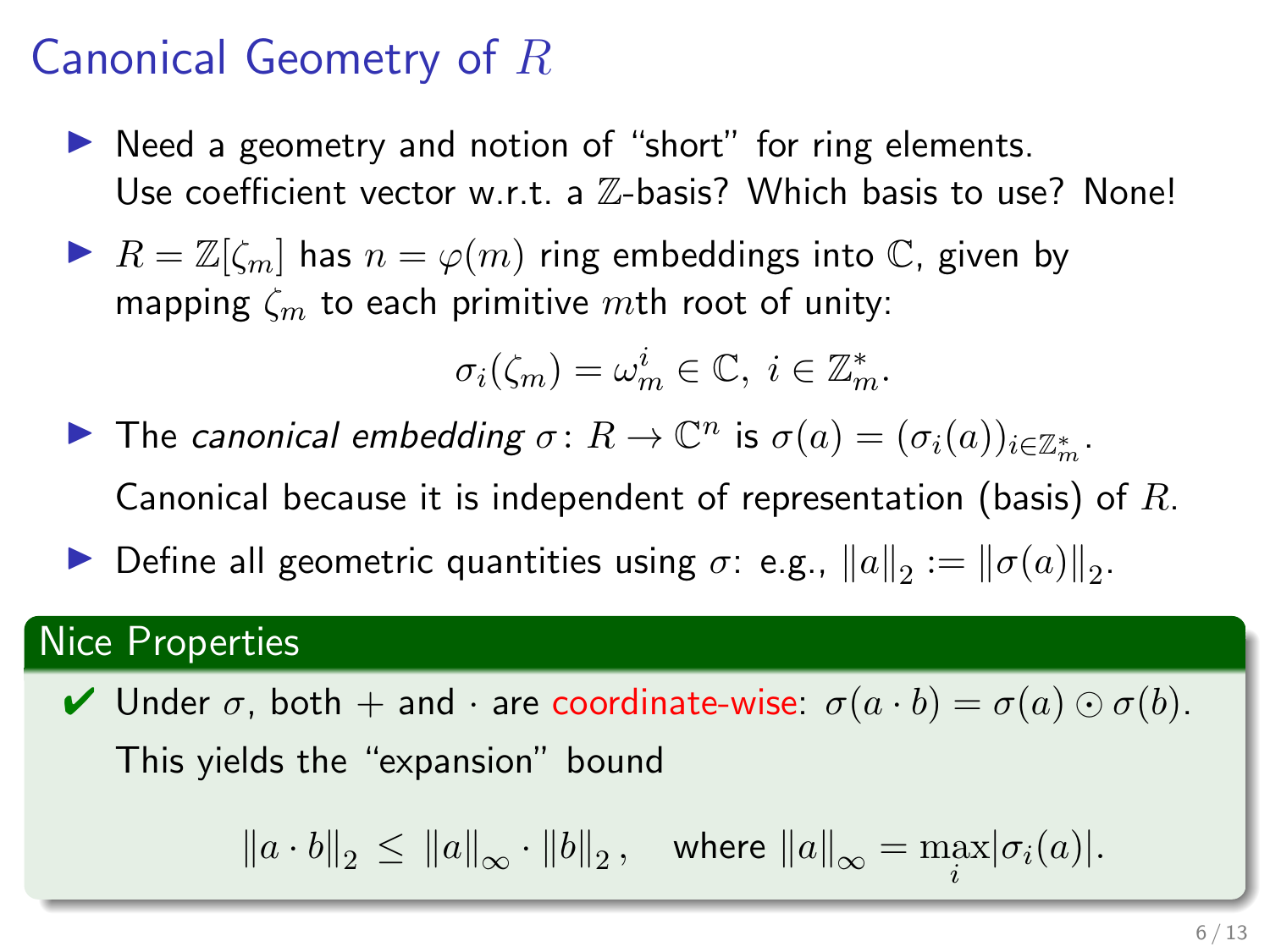# ▶ 4th cyclotomic  $R = \mathbb{Z}[X]/(1+X^2)$ : embeddings  $X \mapsto \pm \sqrt{-1}$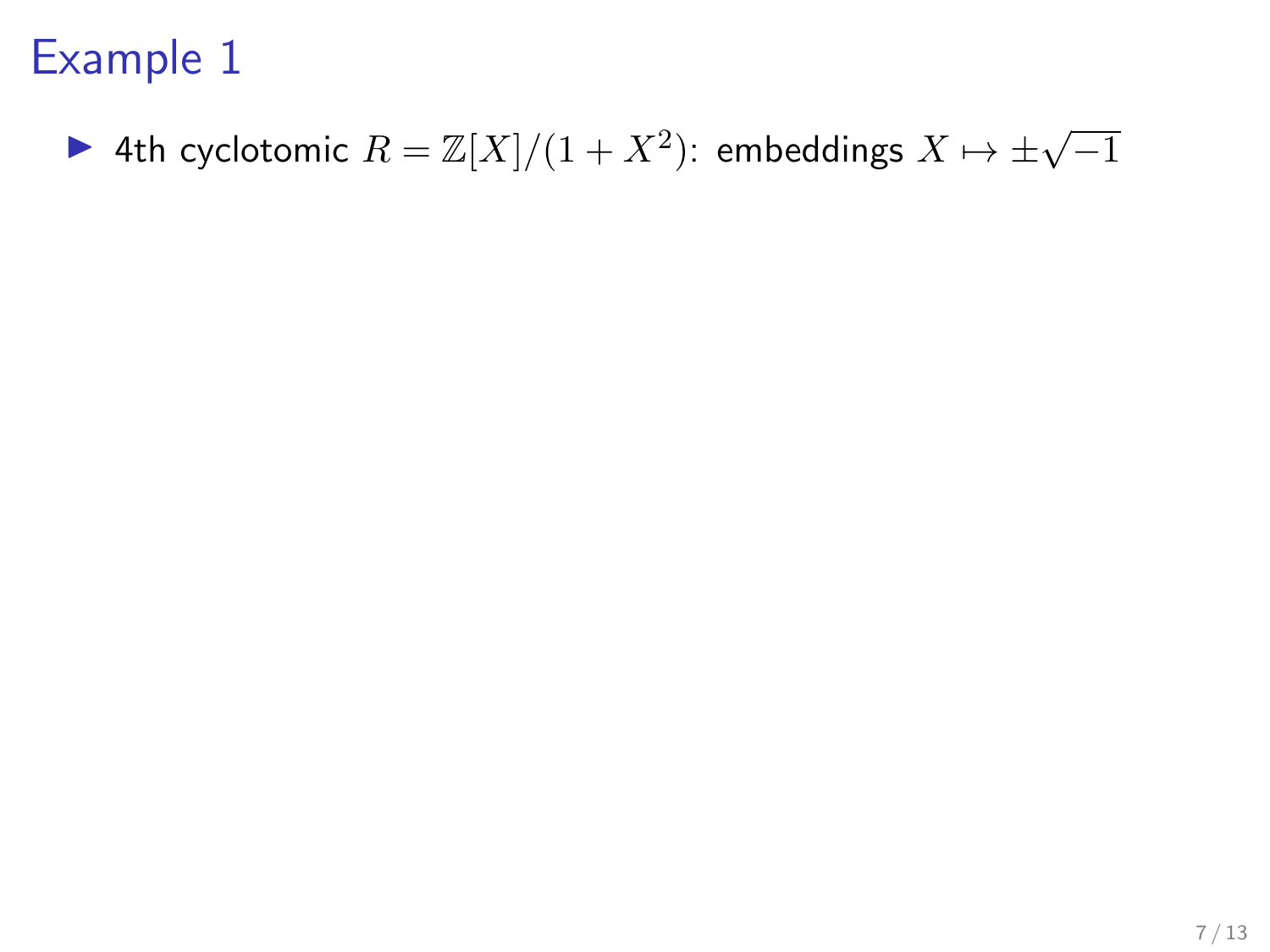▶ 4th cyclotomic  $R = \mathbb{Z}[X]/(1+X^2)$ : embeddings  $X \mapsto \pm \sqrt{-1}$ 

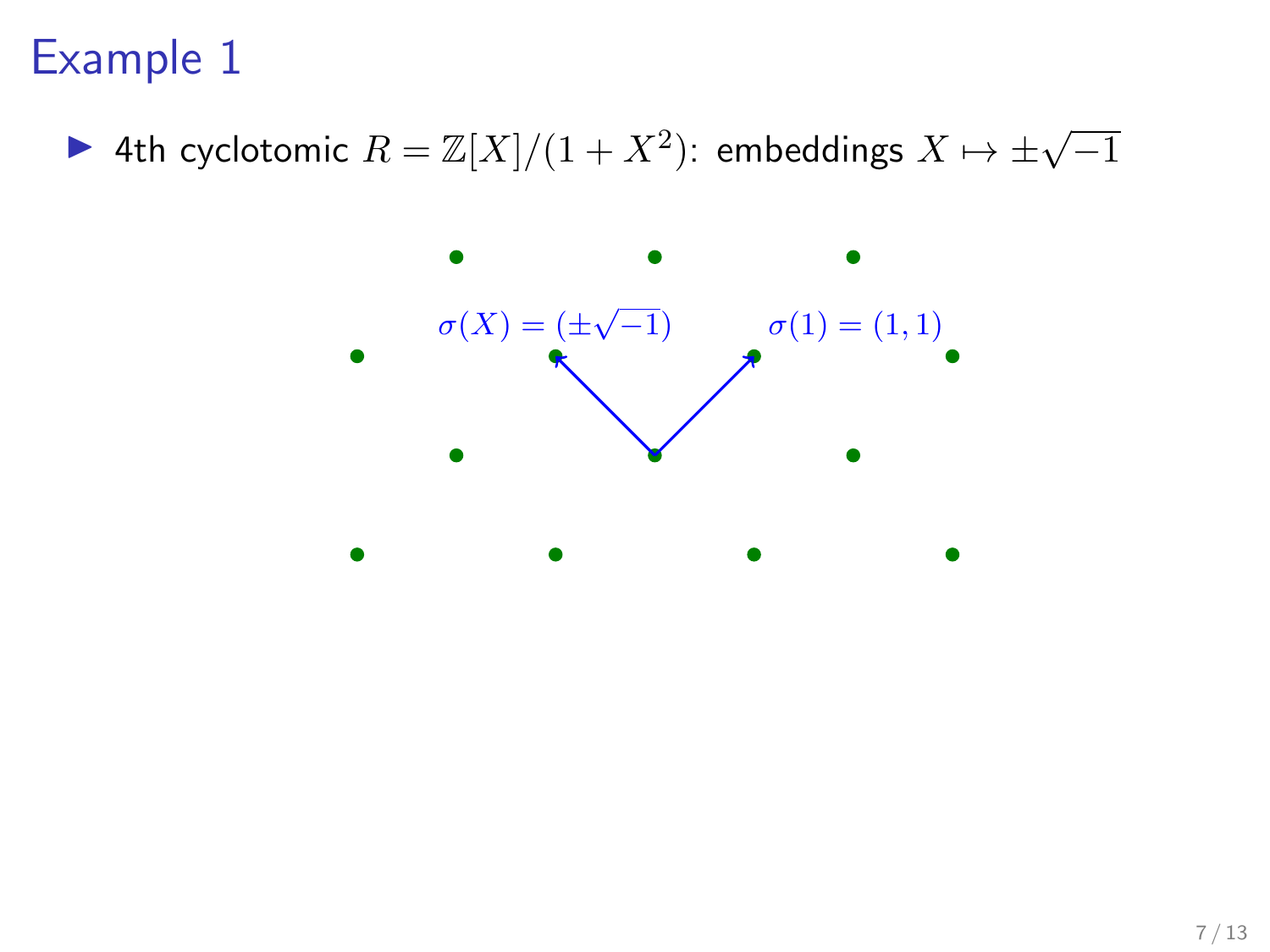▶ 4th cyclotomic  $R = \mathbb{Z}[X]/(1+X^2)$ : embeddings  $X \mapsto \pm \sqrt{-1}$ 



In Any  $2^k$ -th Cyclotomic...

For any 
$$
j
$$
,  $||X^j||_2 = \sqrt{n}$  and  $||X^j||_{\infty} = 1$ .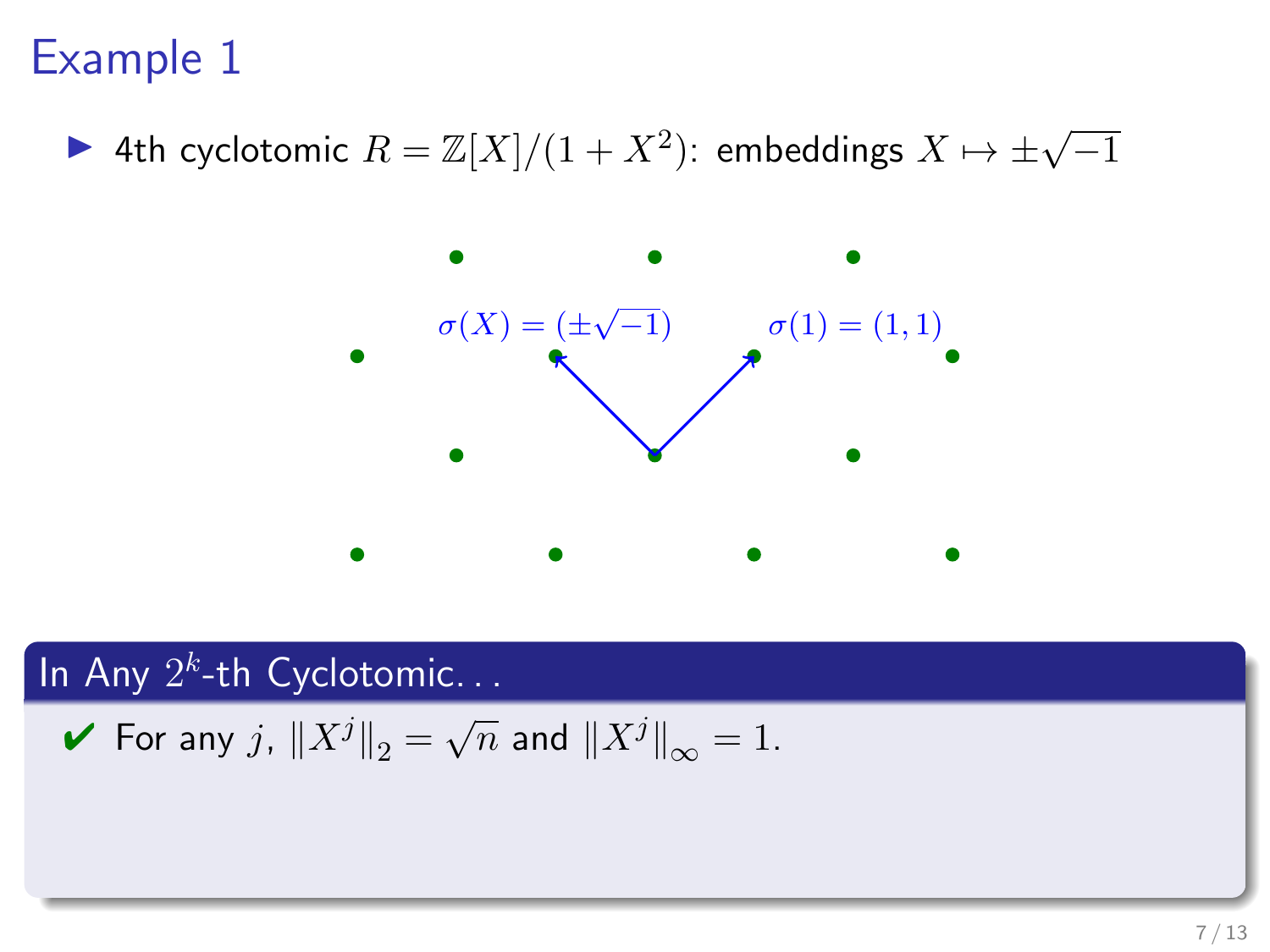▶ 4th cyclotomic  $R = \mathbb{Z}[X]/(1+X^2)$ : embeddings  $X \mapsto \pm \sqrt{-1}$ 



### In Any  $2^k$ -th Cyclotomic...

- $\blacktriangleright$  For any  $j$ ,  $\|X^j\|_2 = \sqrt{n}$  and  $\|X^j\|_{\infty} = 1$ .
- $\blacktriangleright$  Power basis  $\{1, X, \ldots, X^{n-1}\}$  is orthogonal under embedding σ. So power & canonical geometries are equivalent (up to  $\sqrt{n}$  scaling).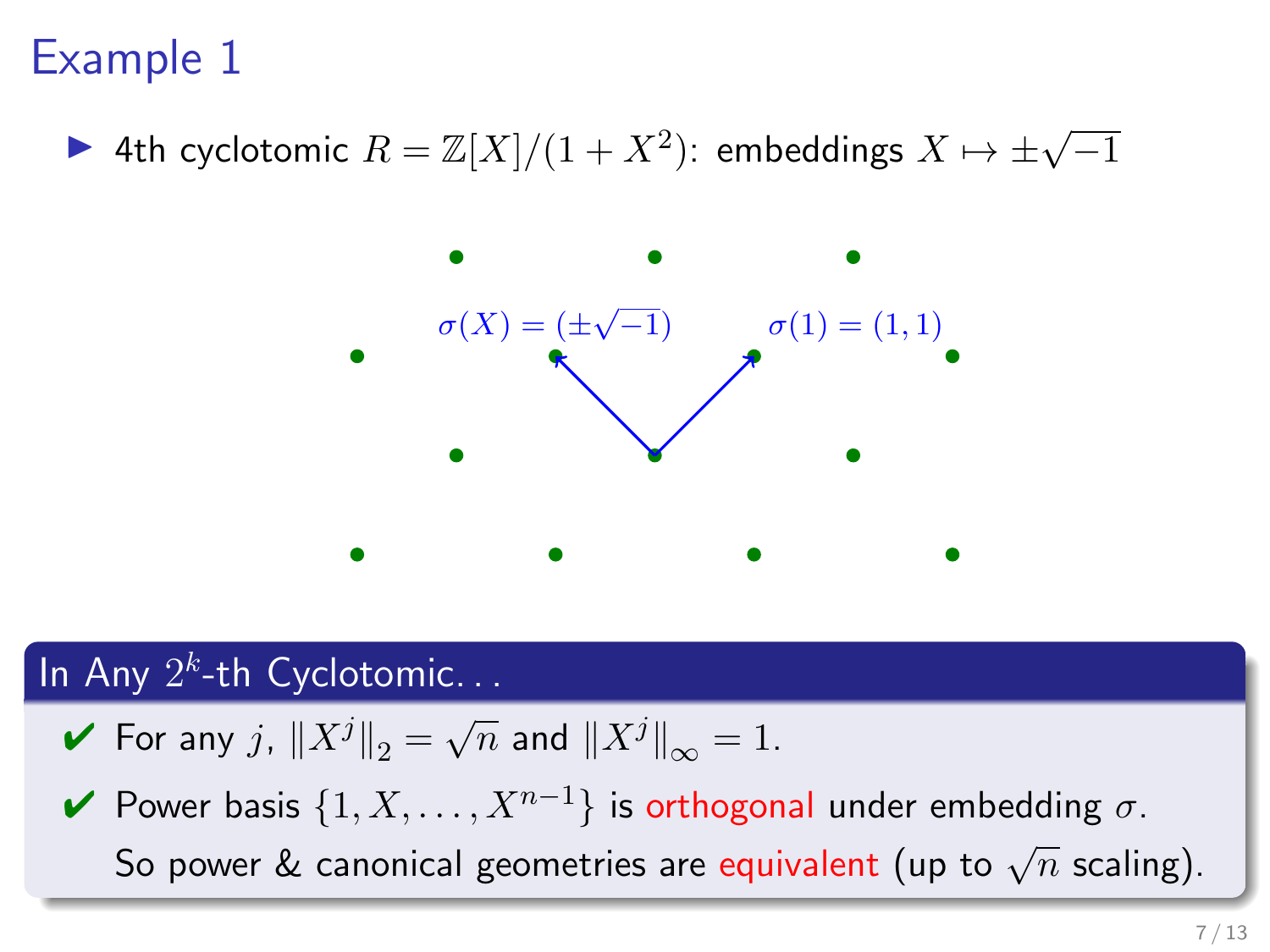▶ 3rd cyclotomic  $R = \mathbb{Z}[X]/(1 + X + X^2)$ : embed  $X \mapsto -\frac{1}{2} \pm \frac{1}{2}$  $\sqrt{-3}$ 2

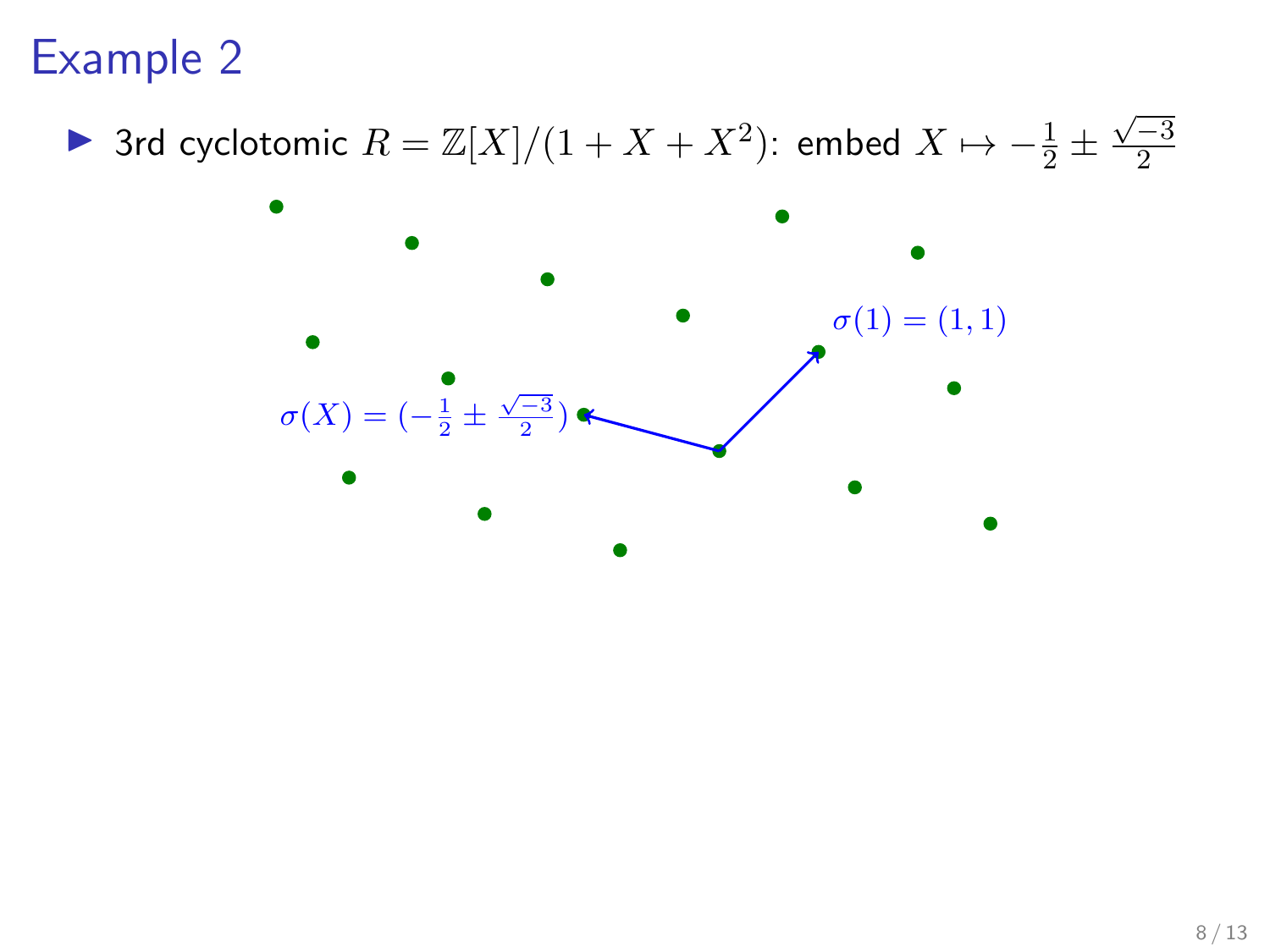▶ 3rd cyclotomic  $R = \mathbb{Z}[X]/(1 + X + X^2)$ : embed  $X \mapsto -\frac{1}{2} \pm \frac{1}{2}$  $\sqrt{-3}$ 2



#### In Any Cyclotomic...

For any 
$$
j
$$
,  $||X^j||_2 = \sqrt{n}$  and  $||X^j||_{\infty} = 1$ .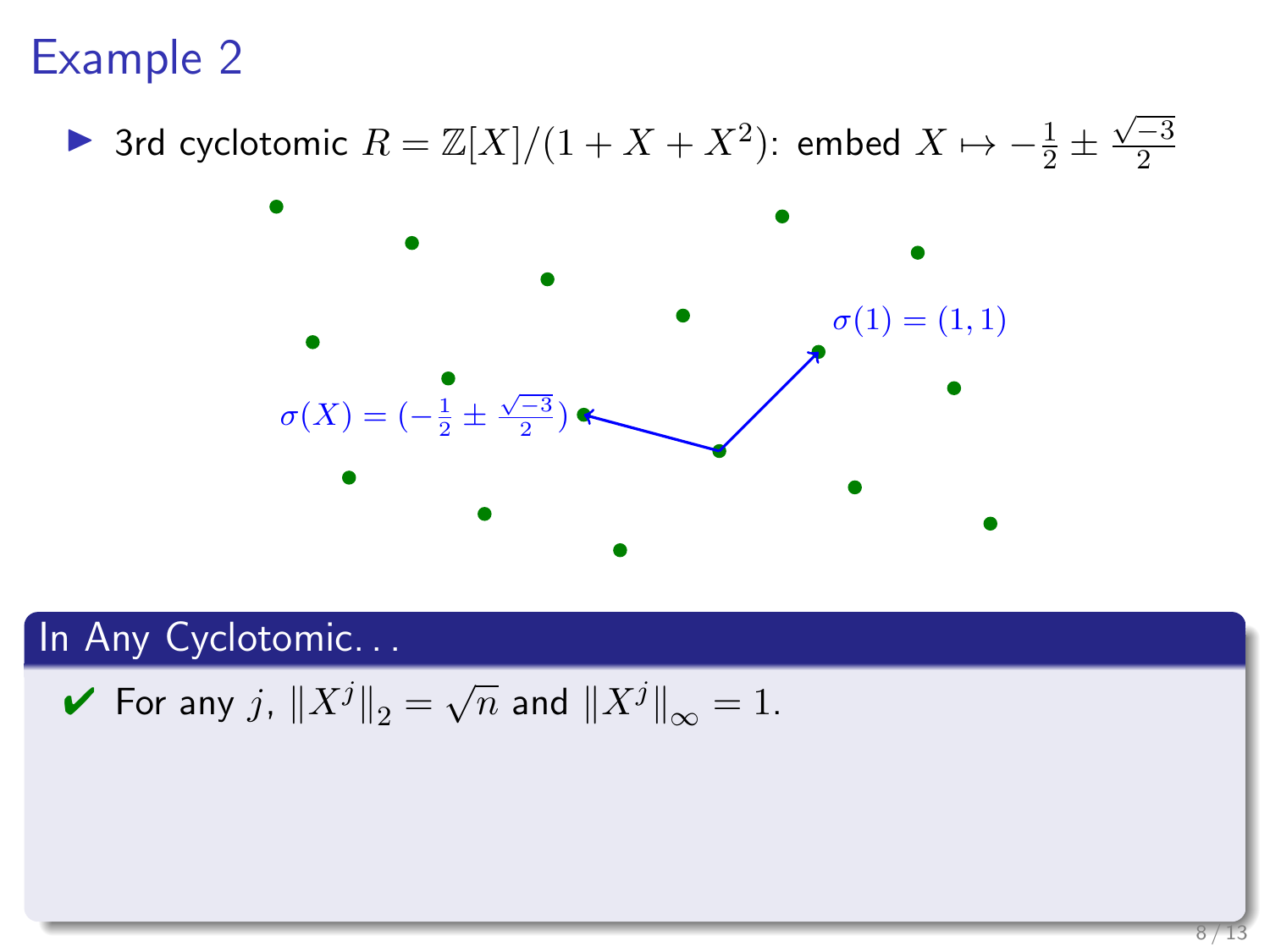▶ 3rd cyclotomic  $R = \mathbb{Z}[X]/(1 + X + X^2)$ : embed  $X \mapsto -\frac{1}{2} \pm \frac{1}{2}$  $\sqrt{-3}$ 2



#### In Any Cyclotomic. . .

For any 
$$
j
$$
,  $||X^j||_2 = \sqrt{n}$  and  $||X^j||_{\infty} = 1$ .

Power basis  $\{1, X, \ldots, X^{n-1}\}$  is not orthogonal (unless  $m = 2^k$ ).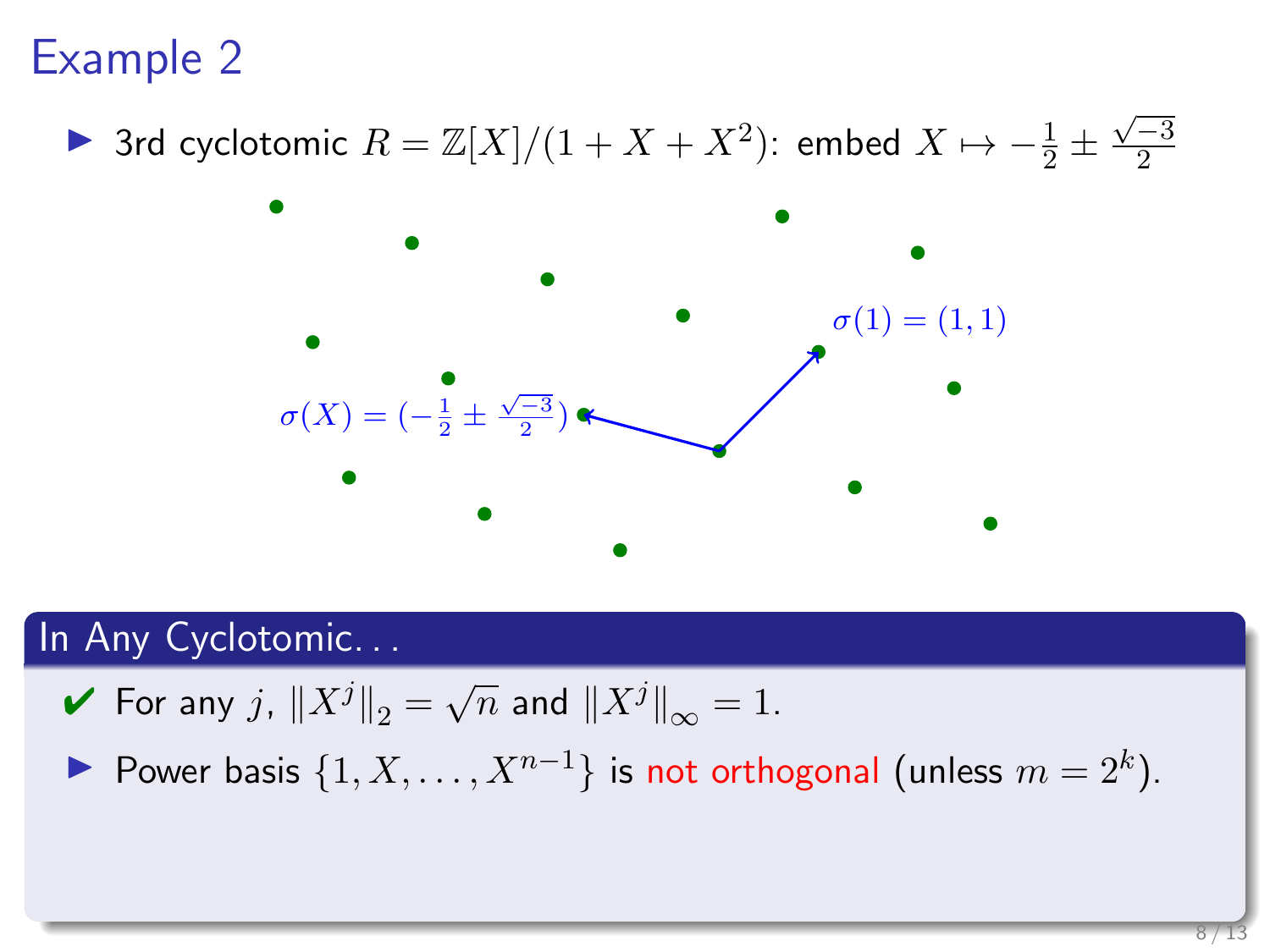▶ 3rd cyclotomic  $R = \mathbb{Z}[X]/(1 + X + X^2)$ : embed  $X \mapsto -\frac{1}{2} \pm \frac{1}{2}$  $\sqrt{-3}$ 2



#### In Any Cyclotomic...

- $\blacktriangleright$  For any  $j$ ,  $\|X^j\|_2 = \sqrt{n}$  and  $\|X^j\|_{\infty} = 1$ .
- Power basis  $\{1, X, \ldots, X^{n-1}\}$  is not orthogonal (unless  $m = 2^k$ ).

In power basis, short elements can have long coeff vectors.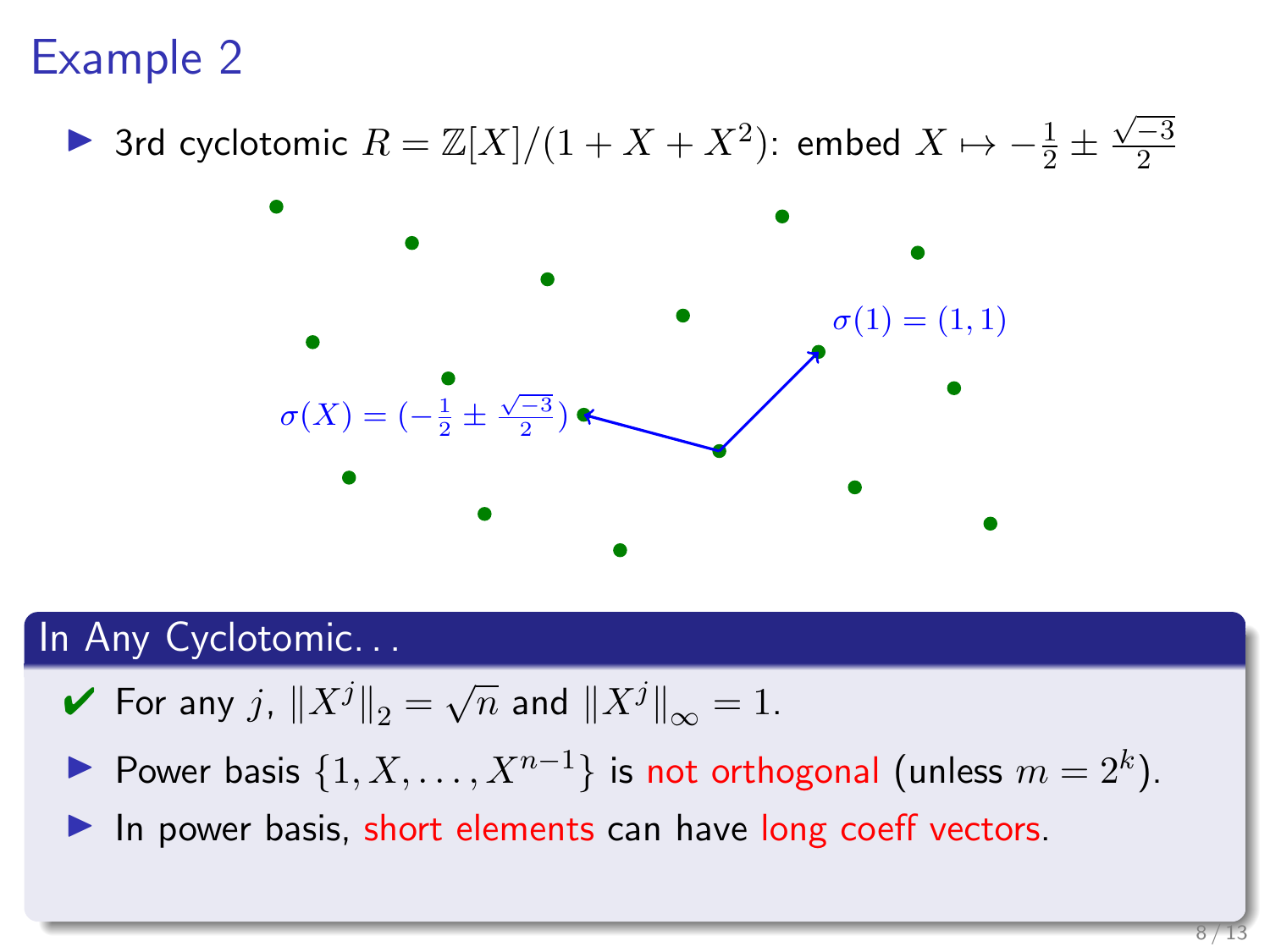▶ 3rd cyclotomic  $R = \mathbb{Z}[X]/(1 + X + X^2)$ : embed  $X \mapsto -\frac{1}{2} \pm \frac{1}{2}$  $\sqrt{-3}$ 2



#### In Any Cyclotomic. . .

- $\blacktriangleright$  For any  $j$ ,  $\|X^j\|_2 = \sqrt{n}$  and  $\|X^j\|_{\infty} = 1$ .
- Power basis  $\{1, X, \ldots, X^{n-1}\}$  is not orthogonal (unless  $m = 2^k$ ).

In power basis, short elements can have long coeff vectors. E.g.,  $e = 1 + X + \cdots + X^{p-2}$  but  $||e|| = ||1|| = ||X|| = \sqrt{p-1}$ .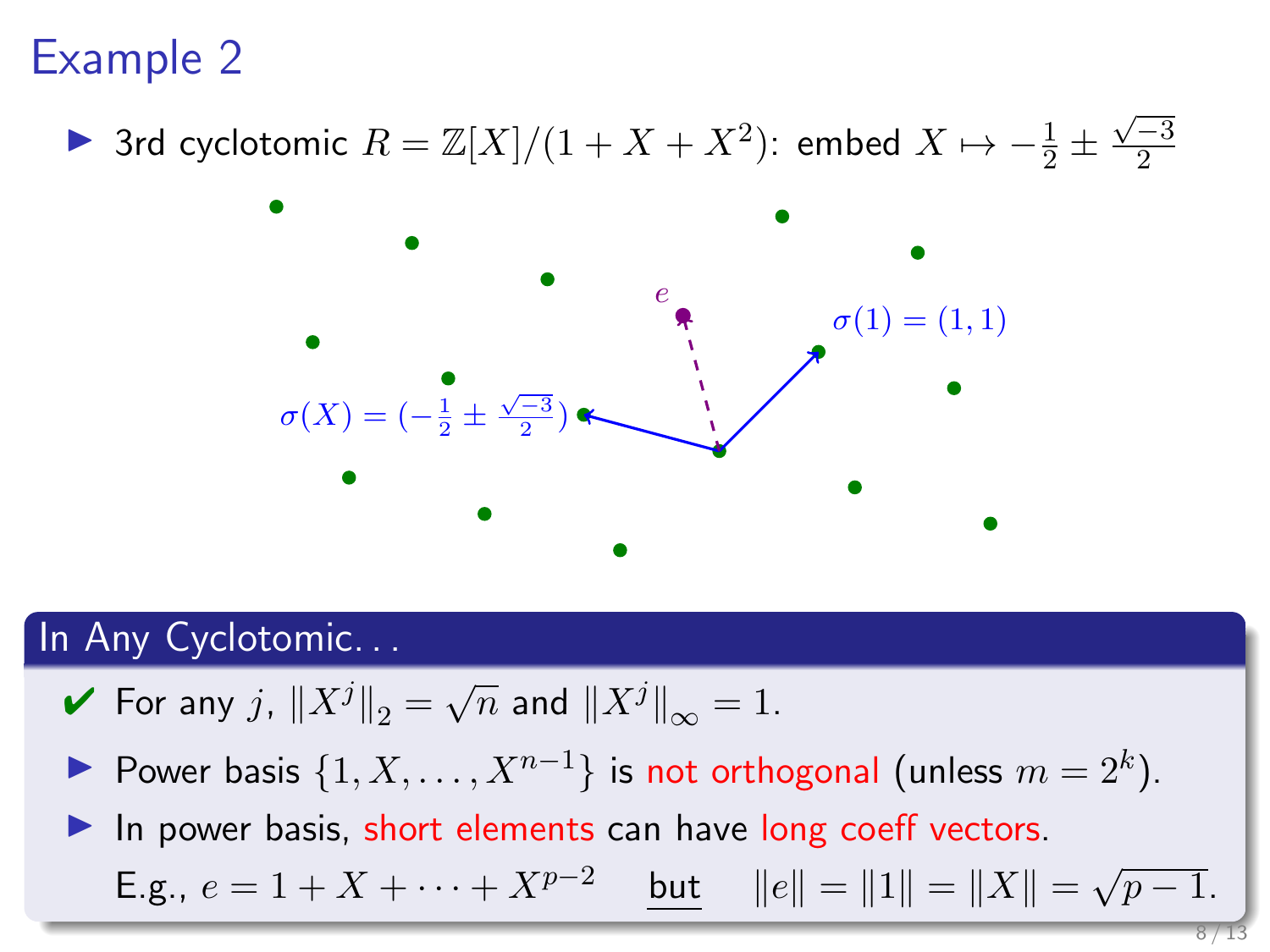An ideal  $\mathcal{I} \subseteq R$  is closed under + and -, and under  $\cdot$  with R.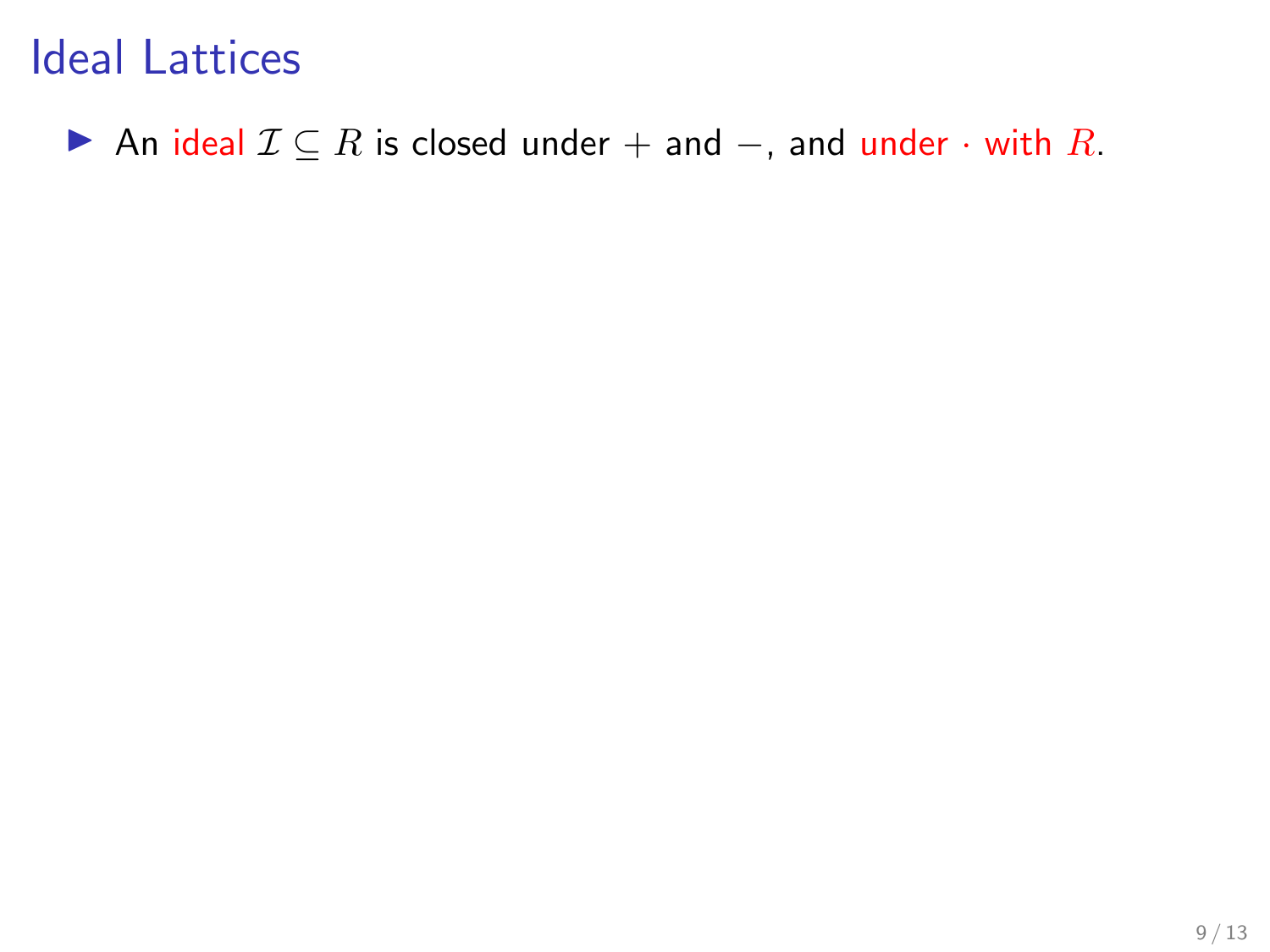An ideal  $\mathcal{I} \subseteq R$  is closed under + and  $-$ , and under  $\cdot$  with R. Every ideal  $\mathcal I$  embeds as an ideal lattice  $\sigma(\mathcal I)$ .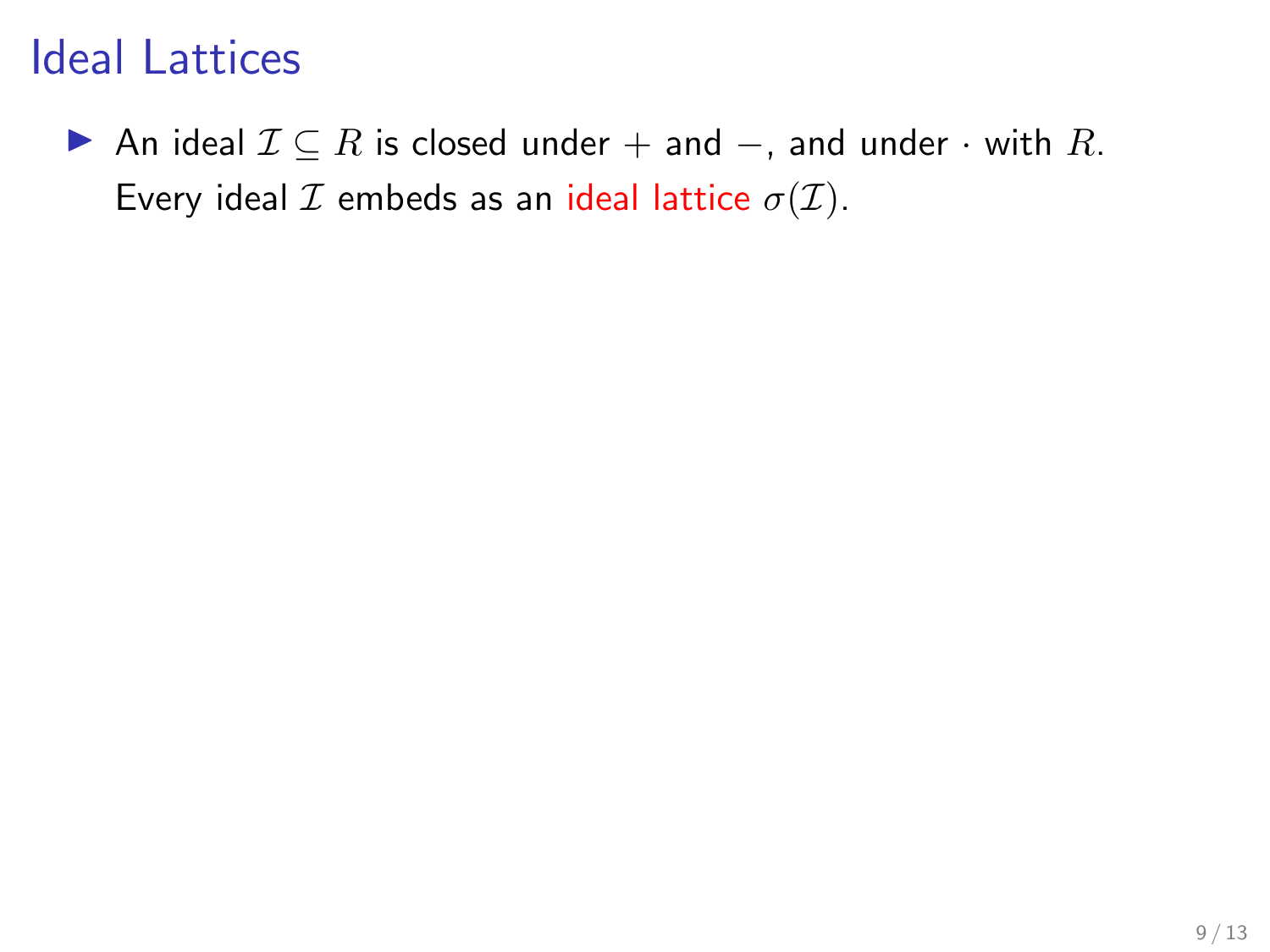- An ideal  $\mathcal{I} \subseteq R$  is closed under + and -, and under  $\cdot$  with R. Every ideal  $\mathcal I$  embeds as an ideal lattice  $\sigma(\mathcal I)$ .
- ► E.g.,  $R = \mathbb{Z}[X]/(X^2 + 1)$ . Embeddings send  $X \mapsto \pm \sqrt{-1}$ .  $\mathcal{I} = \langle X - 2, -3X + 1 \rangle$  is an ideal in R.

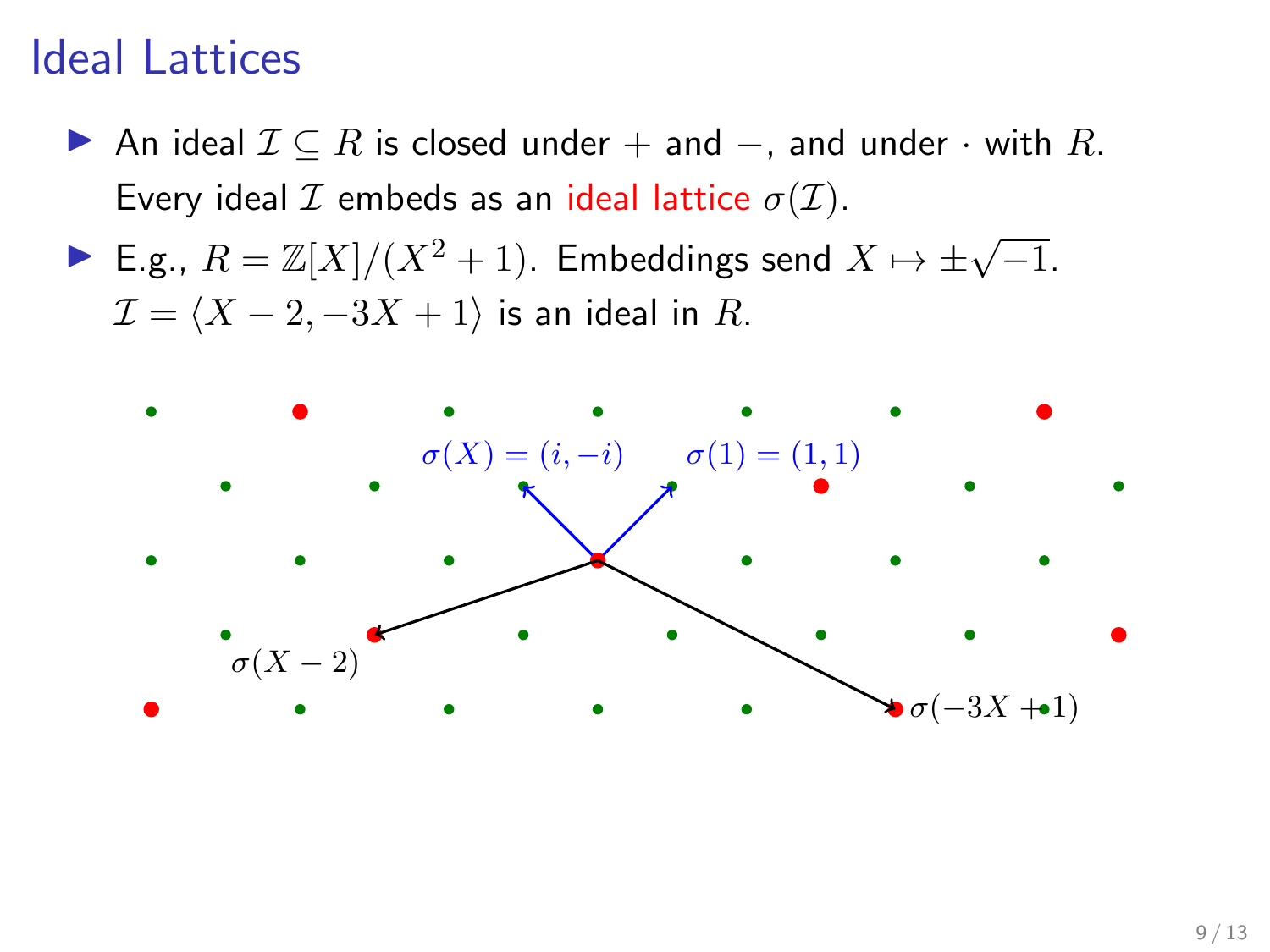- ▶ An ideal  $\mathcal{I} \subseteq R$  is closed under + and  $-$ , and under  $\cdot$  with  $R$ . Every ideal  $\mathcal I$  embeds as an ideal lattice  $\sigma(\mathcal I)$ .
- ► E.g.,  $R = \mathbb{Z}[X]/(X^2 + 1)$ . Embeddings send  $X \mapsto \pm \sqrt{-1}$ .  $\mathcal{I} = \langle X - 2, -3X + 1 \rangle$  is an ideal in R.



#### (Approximate) Ideal Shortest Vector Problem

► Given a  $\mathbb Z$ -basis of an ideal  $\mathcal I \subseteq R$ , find a nearly shortest nonzero  $a \in \mathcal{I}$ .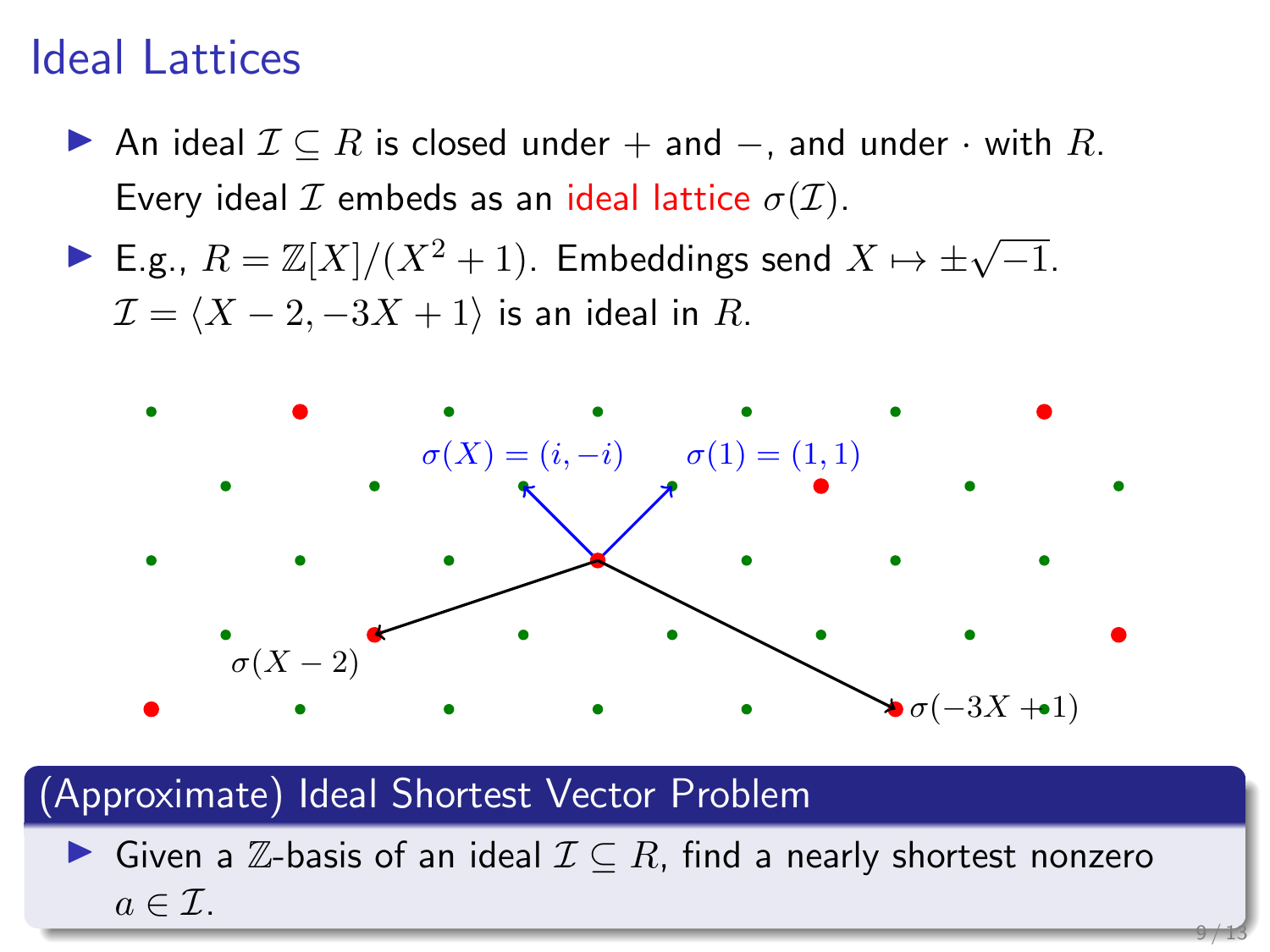In Let R be a cyclotomic ring and  $R_q = R/qR = \mathbb{Z}_q[\zeta_m].$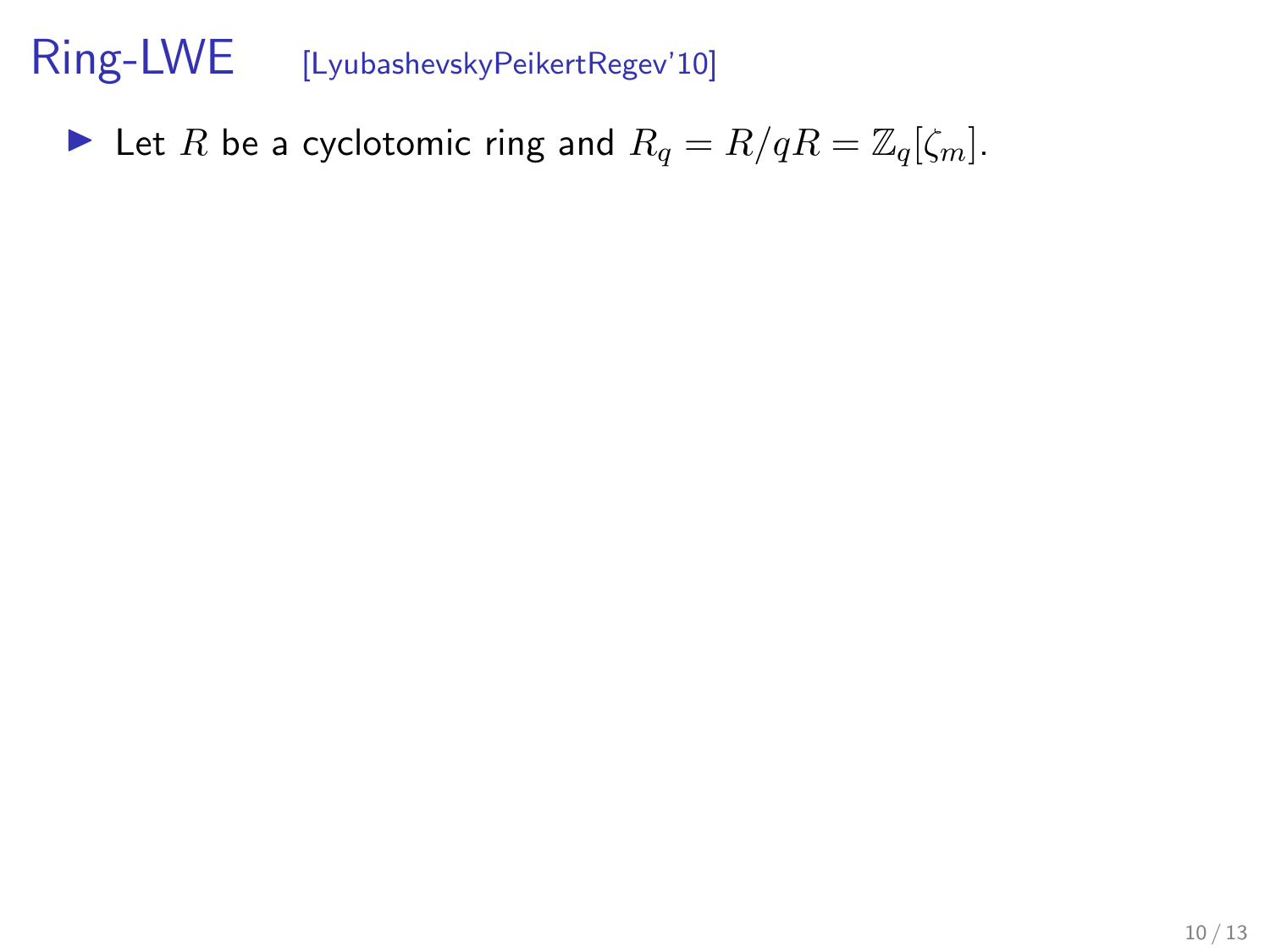In Let R be a cyclotomic ring and  $R_q = R/qR = \mathbb{Z}_q[\zeta_m].$ For prime  $q = 1 \pmod{m}$ ,  $\tilde{O}(n)$ -time ring ops in  $R_q$  via CRT basis.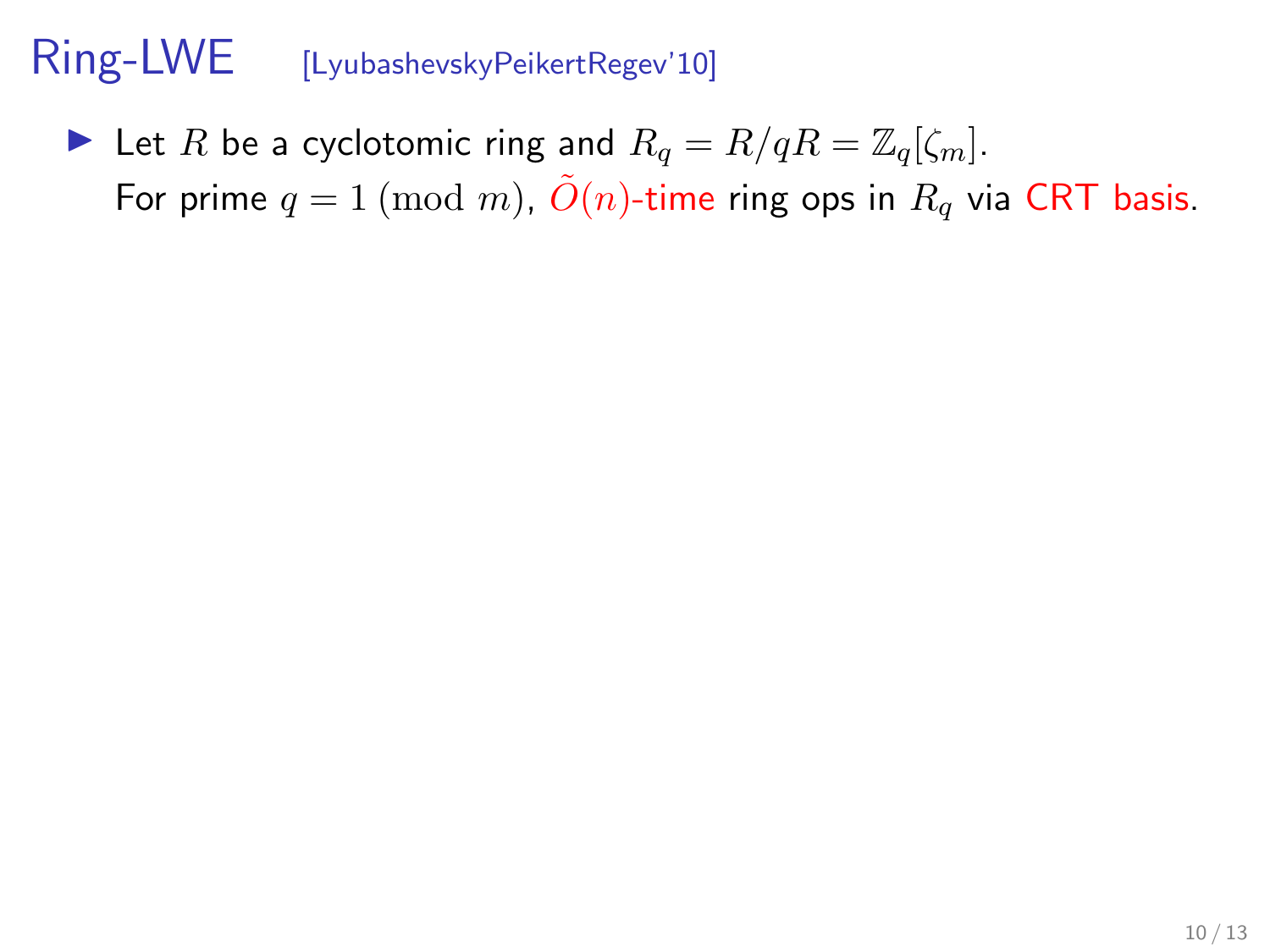In Let R be a cyclotomic ring and  $R_q = R/qR = \mathbb{Z}_q[\zeta_m].$ For prime  $q = 1 \pmod{m}$ ,  $\tilde{O}(n)$ -time ring ops in  $R_q$  via CRT basis. (For product  $q = q_1 \cdots q_t$  of distinct primes,  $R_q \cong R_{q_1} \times \cdots \times R_{q_t}$ .)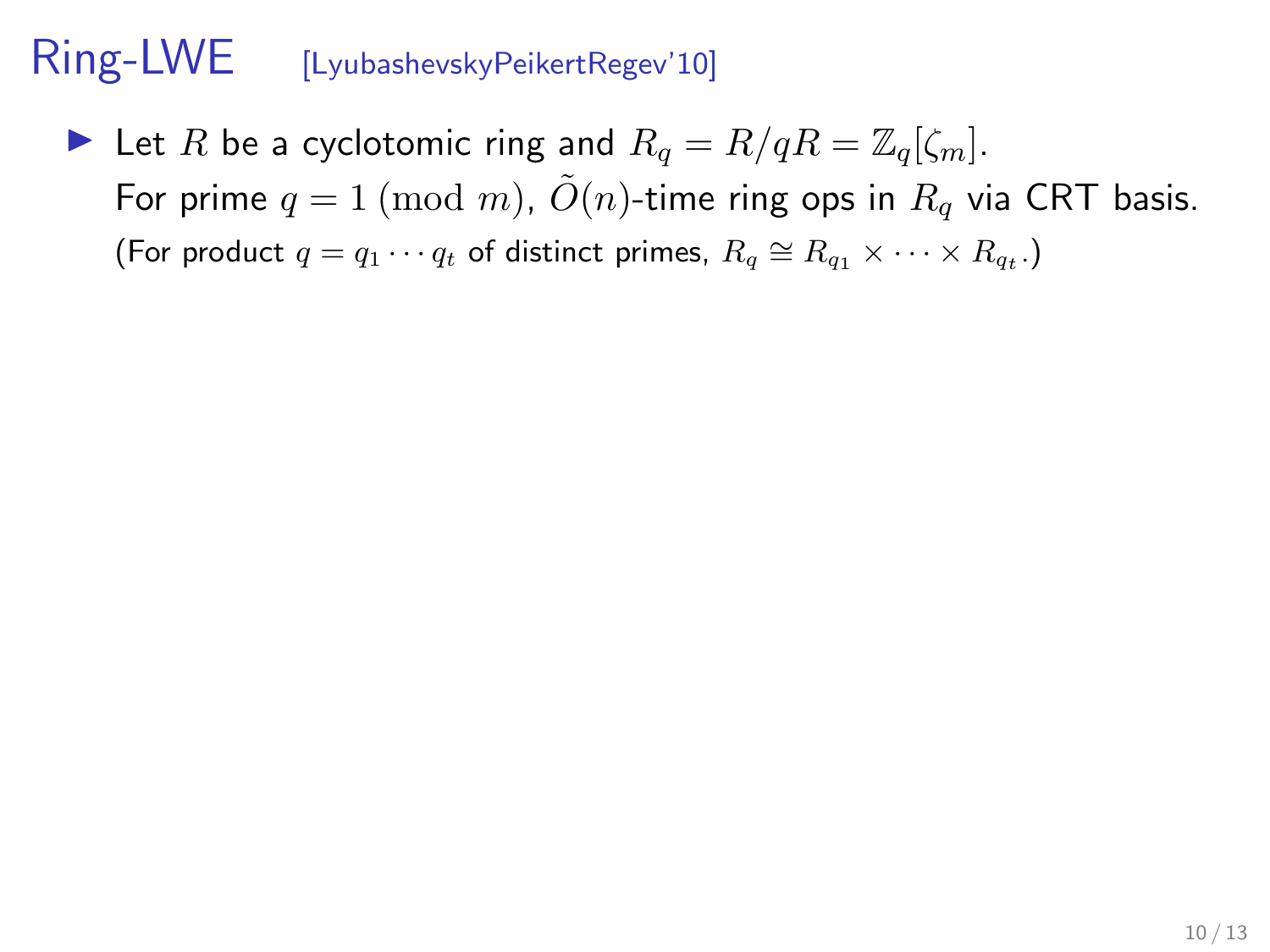- In Let R be a cyclotomic ring and  $R_q = R/qR = \mathbb{Z}_q[\zeta_m].$ For prime  $q = 1 \pmod{m}$ ,  $\tilde{O}(n)$ -time ring ops in  $R_q$  via CRT basis. (For product  $q = q_1 \cdots q_t$  of distinct primes,  $R_q \cong R_{q_1} \times \cdots \times R_{q_t}$ .)
- ► Search: find secret ring element  $s \in R_q$ , given:

$$
a_1 \leftarrow R_q \quad , \quad b_1 = a_1 \cdot s + e_1 \in R_q
$$
  
\n
$$
a_2 \leftarrow R_q \quad , \quad b_2 = a_2 \cdot s + e_2 \in R_q
$$
  
\n
$$
a_3 \leftarrow R_q \quad , \quad b_3 = a_3 \cdot s + e_3 \in R_q
$$
  
\n
$$
\vdots \qquad \qquad \sqrt{n} \leq \text{error coeffs} \ll q
$$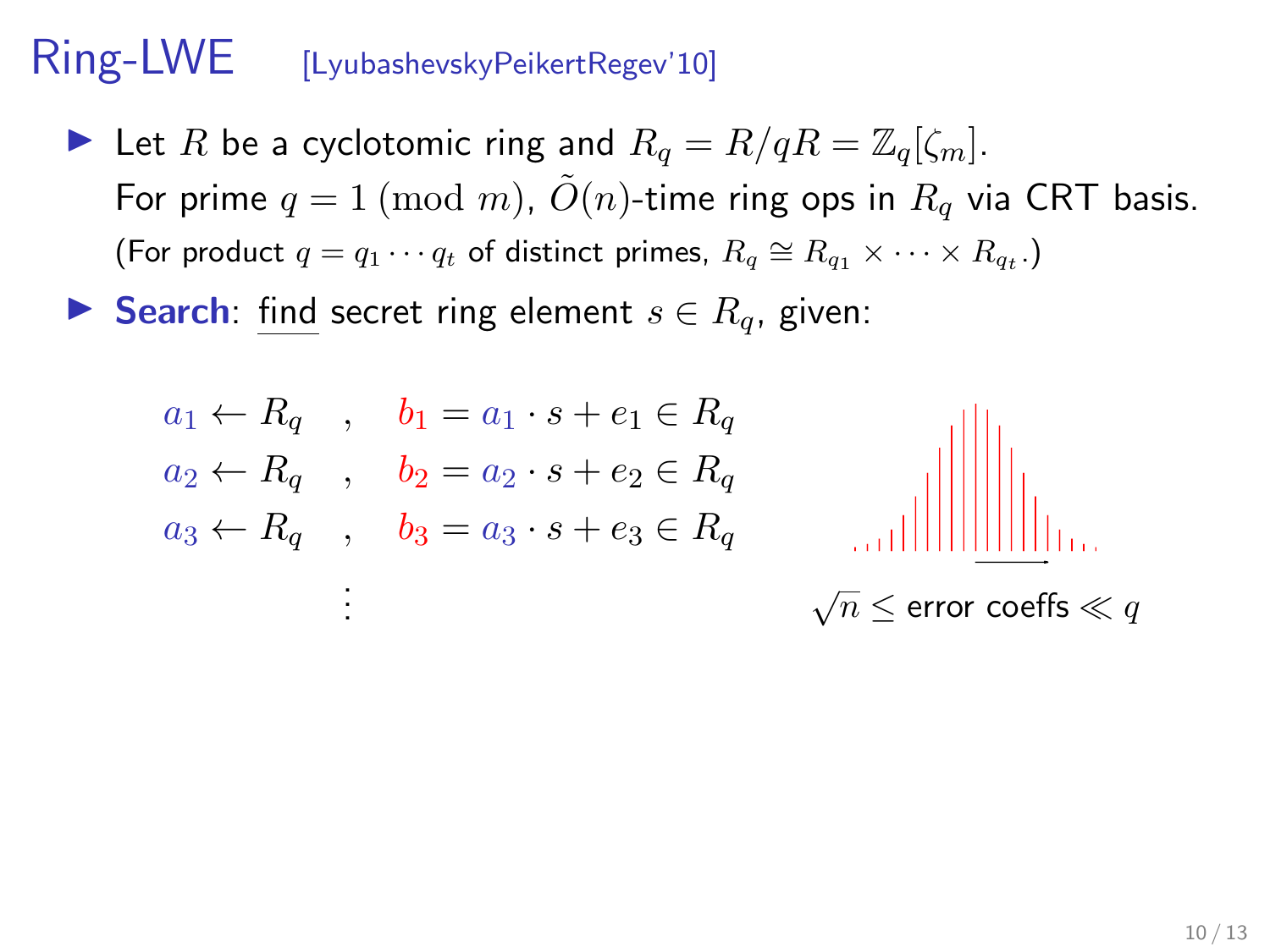- In Let R be a cyclotomic ring and  $R_q = R/qR = \mathbb{Z}_q[\zeta_m].$ For prime  $q = 1 \pmod{m}$ ,  $\tilde{O}(n)$ -time ring ops in  $R_q$  via CRT basis. (For product  $q = q_1 \cdots q_t$  of distinct primes,  $R_q \cong R_{q_1} \times \cdots \times R_{q_t}$ .)
- ► Search: find secret ring element  $s \in R_q$ , given:

$$
a_1 \leftarrow R_q \quad , \quad b_1 = a_1 \cdot s + e_1 \in R_q
$$
  
\n
$$
a_2 \leftarrow R_q \quad , \quad b_2 = a_2 \cdot s + e_2 \in R_q
$$
  
\n
$$
a_3 \leftarrow R_q \quad , \quad b_3 = a_3 \cdot s + e_3 \in R_q
$$
  
\n
$$
\vdots \qquad \qquad \sqrt{n} \le \text{error coefficients} \le q
$$

Note:  $(a_i,b_i)$  are uniformly random subject to:  $\big|b_i - a_i \cdot s \approx 0\big|.$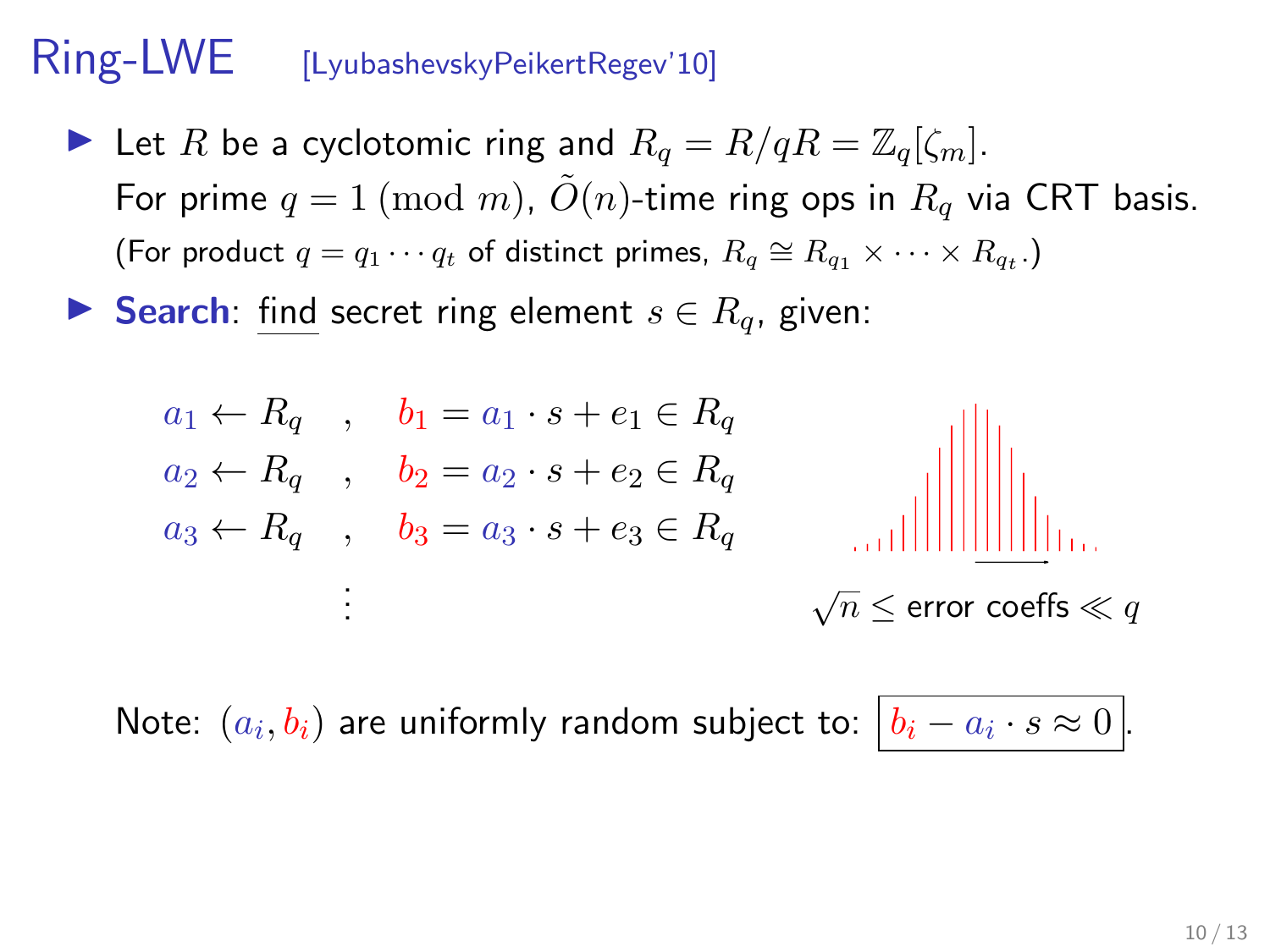- In Let R be a cyclotomic ring and  $R_q = R/qR = \mathbb{Z}_q[\zeta_m].$ For prime  $q = 1 \pmod{m}$ ,  $\tilde{O}(n)$ -time ring ops in  $R_q$  via CRT basis. (For product  $q = q_1 \cdots q_t$  of distinct primes,  $R_q \cong R_{q_1} \times \cdots \times R_{q_t}$ .)
- ► Search: find secret ring element  $s \in R_q$ , given:

$$
a_1 \leftarrow R_q \quad , \quad b_1 = a_1 \cdot s + e_1 \in R_q
$$
  
\n
$$
a_2 \leftarrow R_q \quad , \quad b_2 = a_2 \cdot s + e_2 \in R_q
$$
  
\n
$$
a_3 \leftarrow R_q \quad , \quad b_3 = a_3 \cdot s + e_3 \in R_q
$$
  
\n
$$
\vdots \qquad \qquad \sqrt{n} \le \text{error coeffs} \ll q
$$

Note:  $(a_i,b_i)$  are uniformly random subject to:  $\big|b_i - a_i \cdot s \approx 0\big|.$ Errors are subtle! Coeffs of  $e_i$  are small in "decoding"  $\mathbb Z$ -basis of R, and not necessarily independent!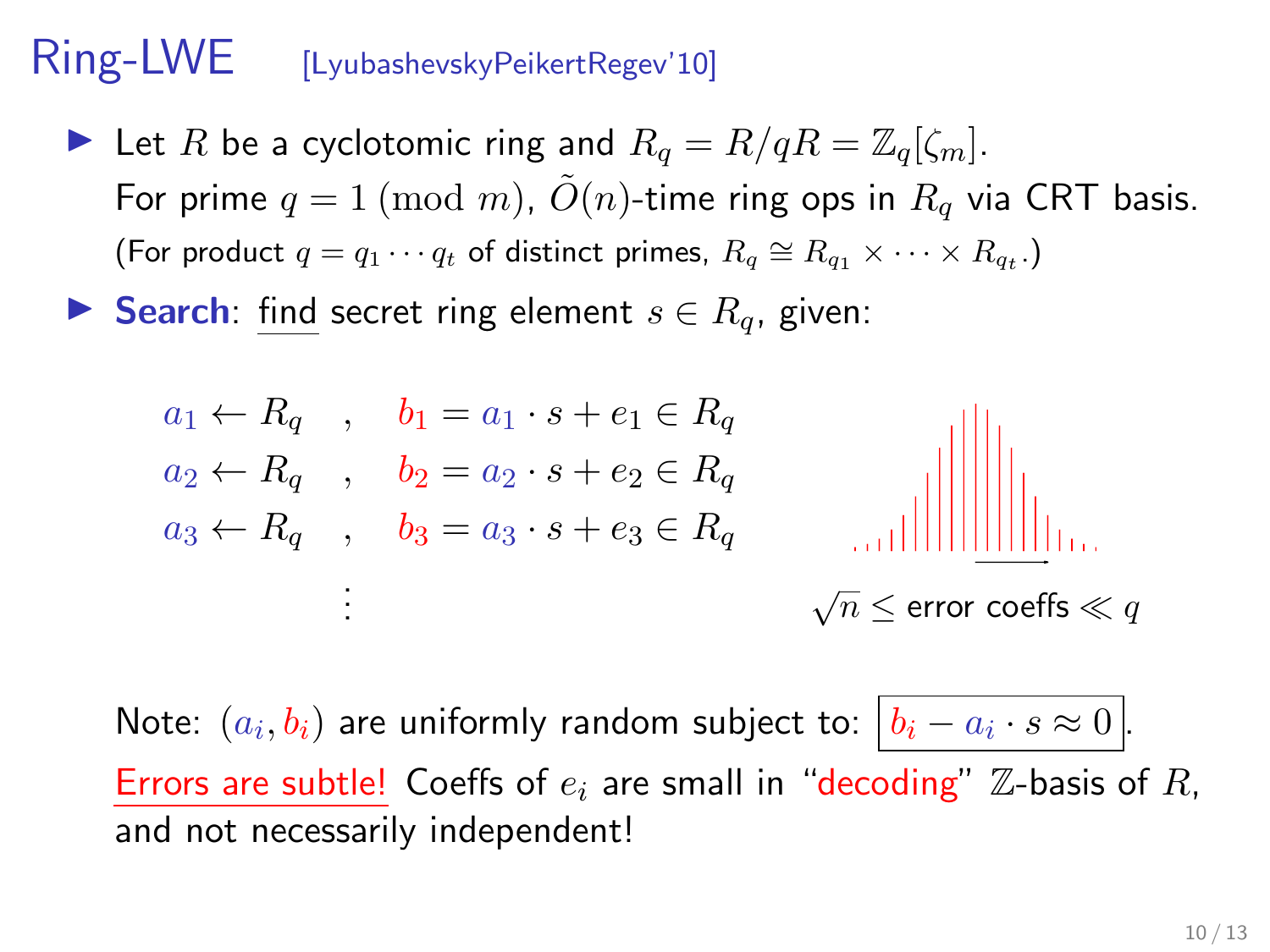- In Let R be a cyclotomic ring and  $R_q = R/qR = \mathbb{Z}_q[\zeta_m].$ For prime  $q = 1 \pmod{m}$ ,  $\tilde{O}(n)$ -time ring ops in  $R_q$  via CRT basis. (For product  $q = q_1 \cdots q_t$  of distinct primes,  $R_q \cong R_{q_1} \times \cdots \times R_{q_t}$ .)
- ► Search: find secret ring element  $s \in R_q$ , given:

a<sup>1</sup> ← R<sup>q</sup> , b<sup>1</sup> = a<sup>1</sup> · s + e<sup>1</sup> ∈ R<sup>q</sup> a<sup>2</sup> ← R<sup>q</sup> , b<sup>2</sup> = a<sup>2</sup> · s + e<sup>2</sup> ∈ R<sup>q</sup> a<sup>3</sup> ← R<sup>q</sup> , b<sup>3</sup> = a<sup>3</sup> · s + e<sup>3</sup> ∈ R<sup>q</sup> . . . √ n ≤ error coeffs q

Note:  $(a_i,b_i)$  are uniformly random subject to:  $\big|b_i - a_i \cdot s \approx 0\big|.$ Errors are subtle! Coeffs of  $e_i$  are small in "decoding"  $\mathbb Z$ -basis of R, and not necessarily independent!

**Decision**: distinguish  $(a_i, b_i)$  from uniform  $(a_i, b_i) \in R_q \times R_q$ .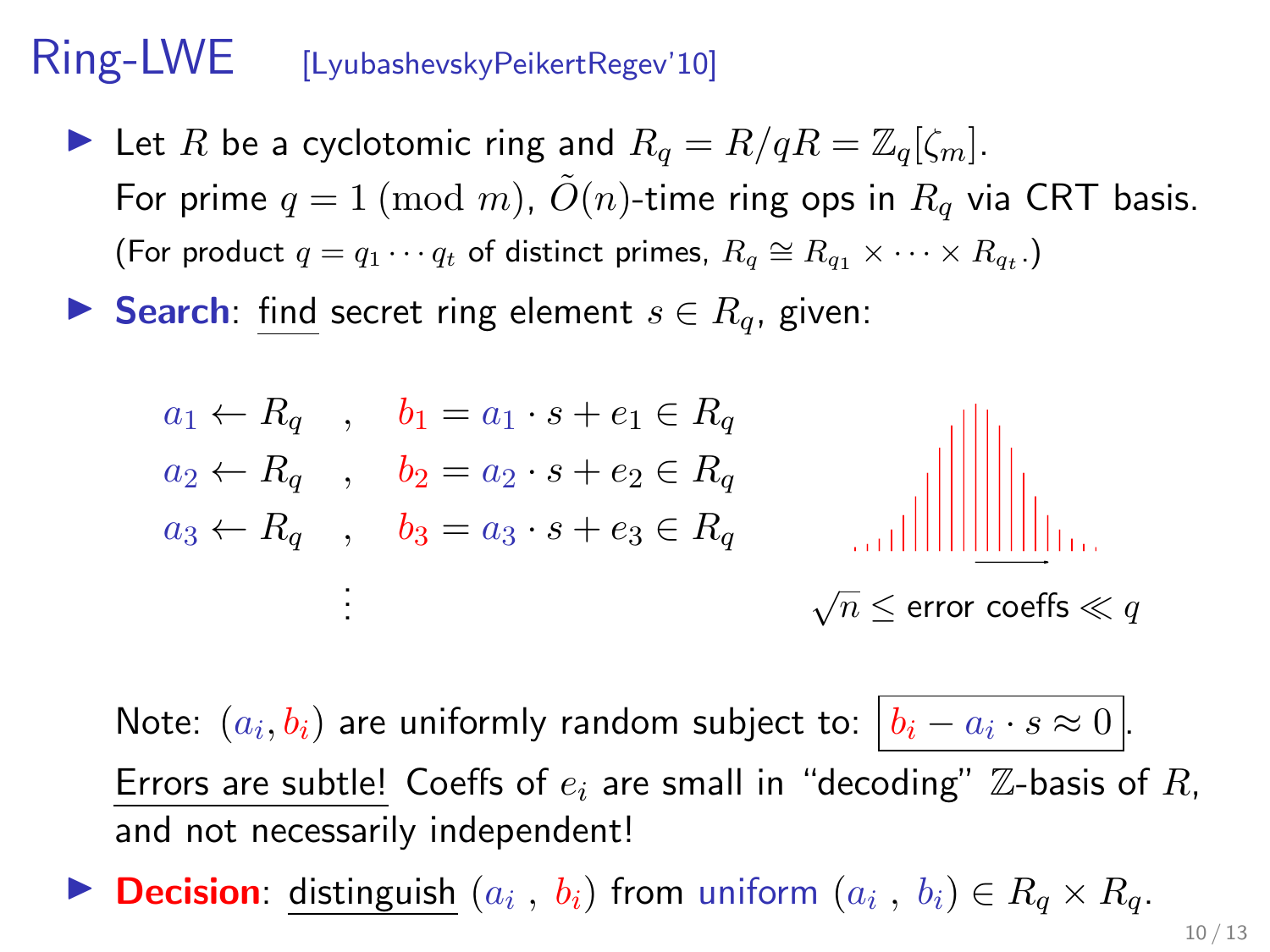$\blacktriangleright$  Two main theorems (reductions):

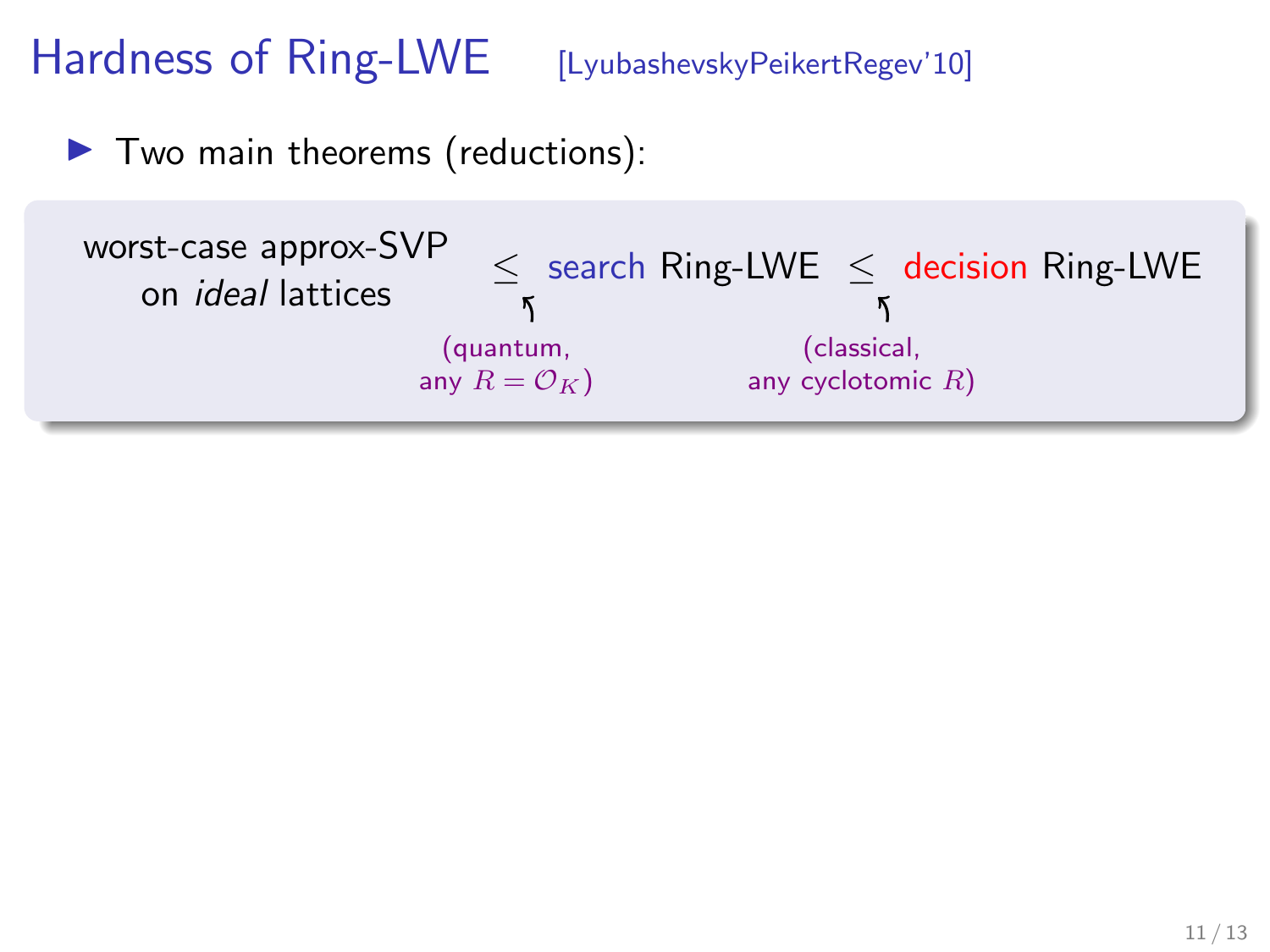$\blacktriangleright$  Two main theorems (reductions):



 $\star$  If you can distinguish  $(a_i\;,\;b_i)$  from  $(a_i\;,\;b_i)$ , then you can find  $s.$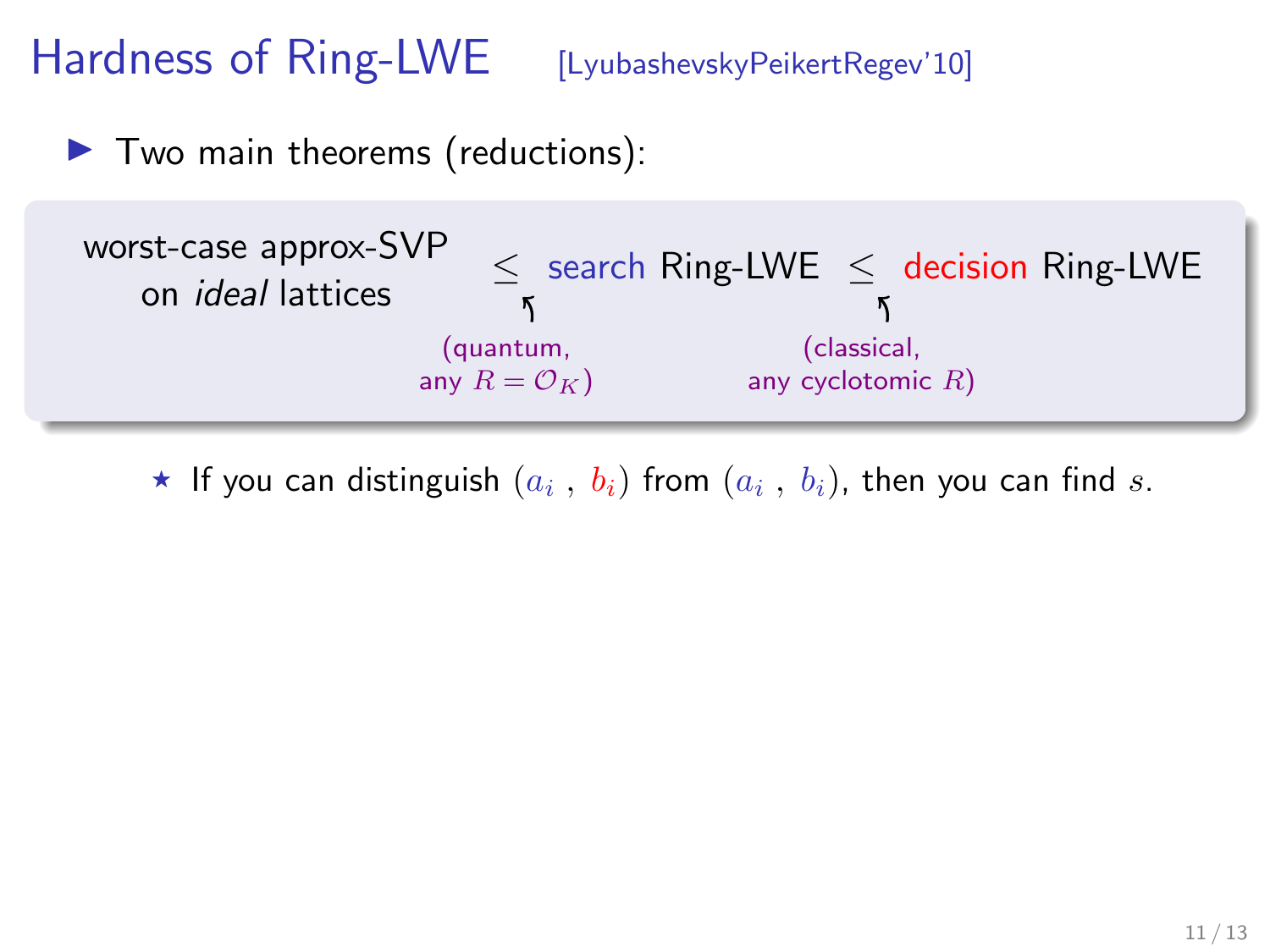$\blacktriangleright$  Two main theorems (reductions):



- $\star$  If you can distinguish  $(a_i\;,\;b_i)$  from  $(a_i\;,\;b_i)$ , then you can find  $s.$
- $\star$  If you can find s, then you can find approximately shortest vectors in any ideal lattice in  $R$ , using a quantum algorithm.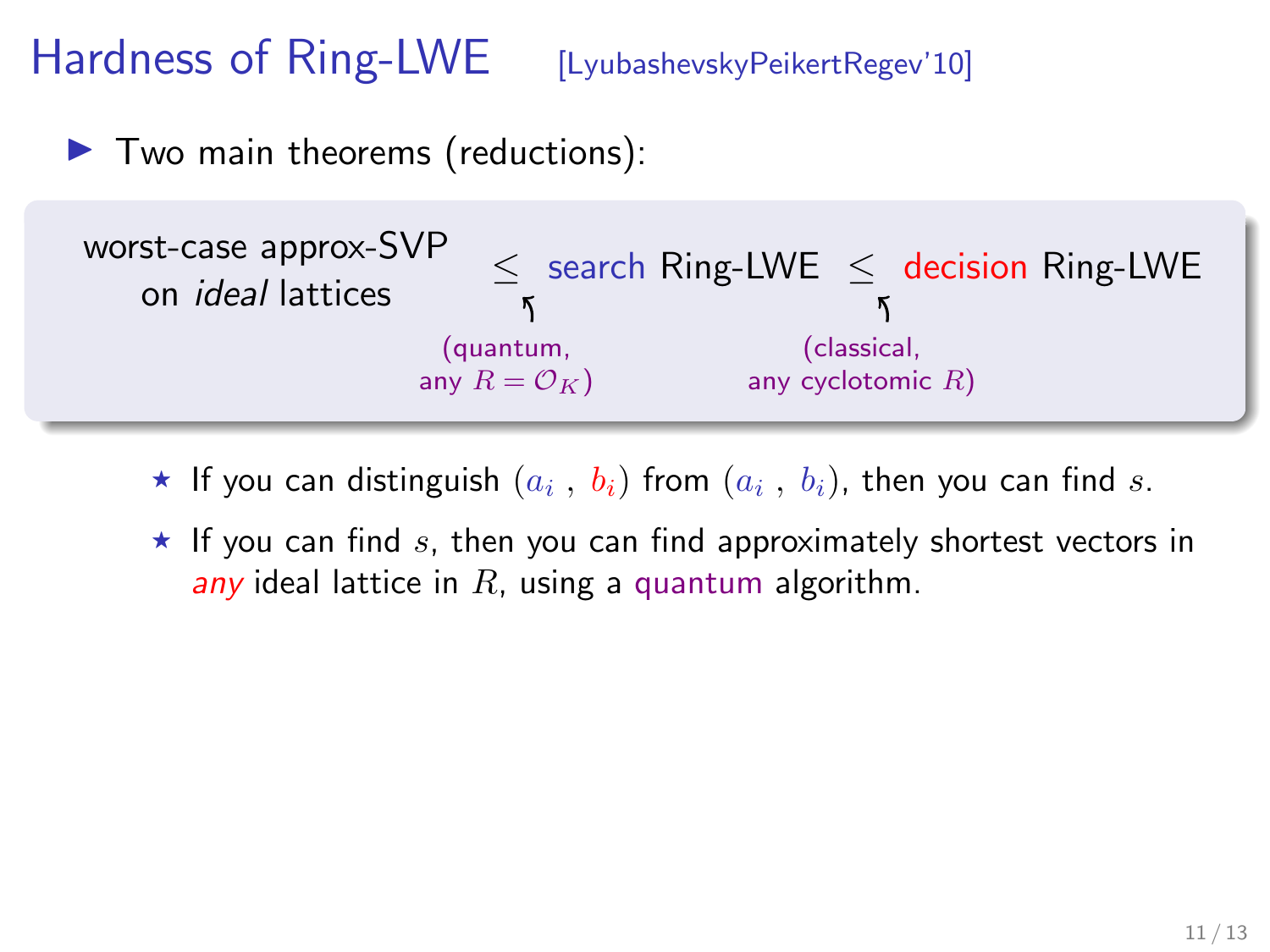$\blacktriangleright$  Two main theorems (reductions):



- $\star$  If you can distinguish  $(a_i\;,\;b_i)$  from  $(a_i\;,\;b_i)$ , then you can find  $s.$
- $\star$  If you can find s, then you can find approximately shortest vectors in any ideal lattice in  $R$ , using a quantum algorithm.

 $\blacktriangleright$  Then:

#### decision Ring-LWE  $\leq$  tons of crypto!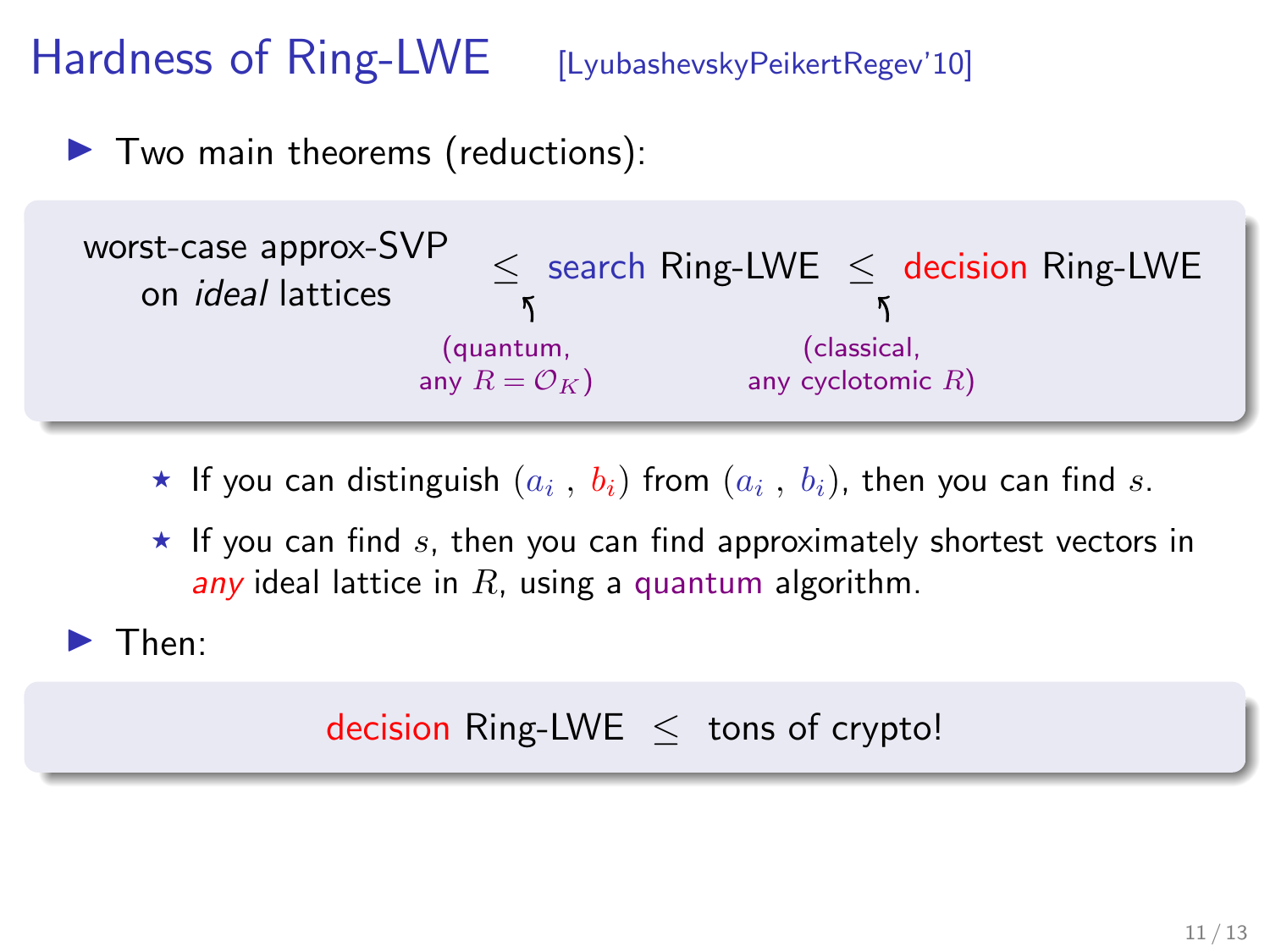$\blacktriangleright$  Two main theorems (reductions):



- $\star$  If you can distinguish  $(a_i\;,\;b_i)$  from  $(a_i\;,\;b_i)$ , then you can find  $s.$
- $\star$  If you can find s, then you can find approximately shortest vectors in any ideal lattice in  $R$ , using a quantum algorithm.

 $\blacktriangleright$  Then:

#### decision Ring-LWE  $\leq$  tons of crypto!

 $\star$  If you can break the crypto, then you can distinguish  $(a_i$  ,  $b_i)$  from  $(a_i, b_i)$ ...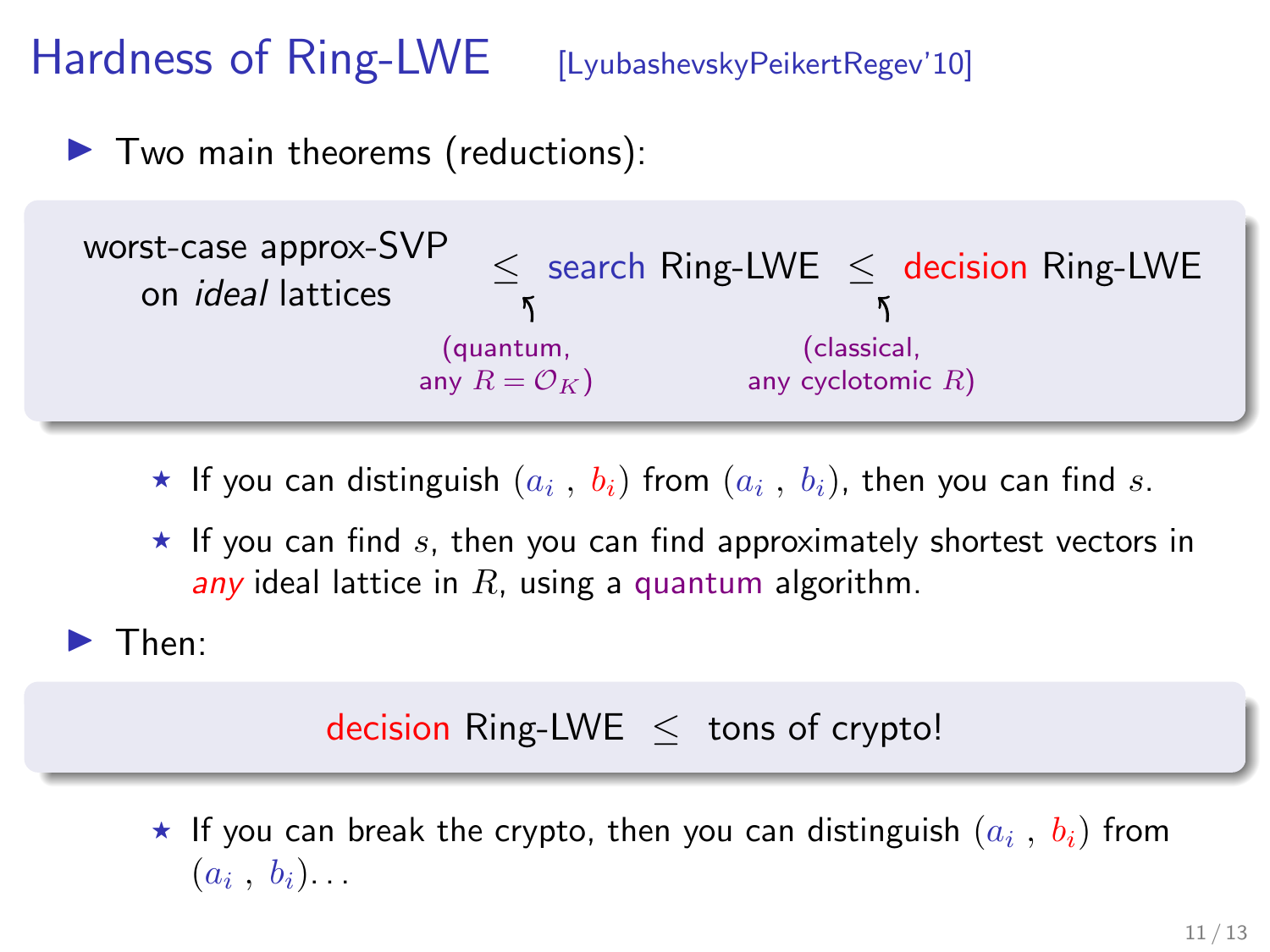Secret key:  $s \leftarrow R_q$ .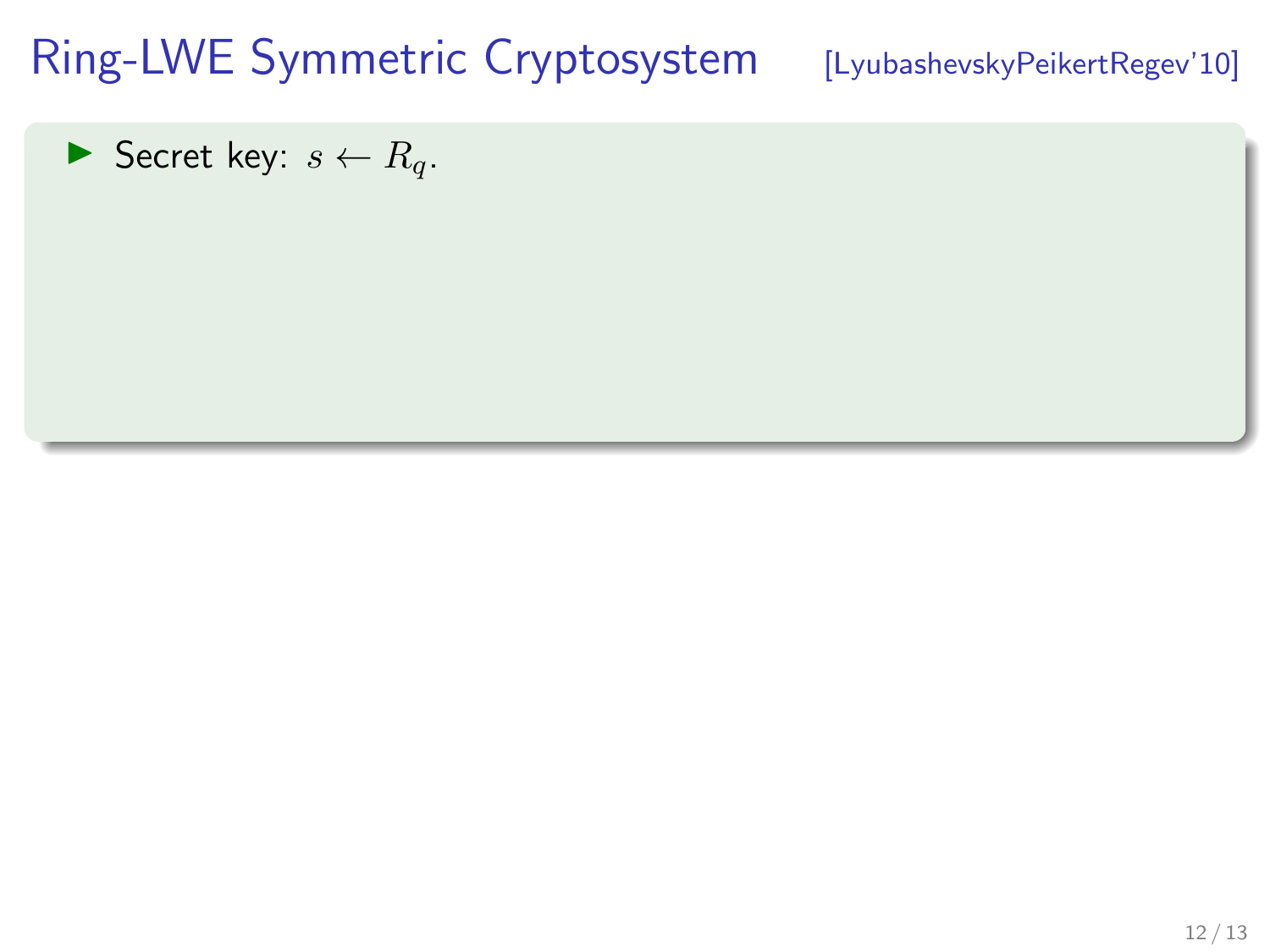Secret key:  $s \leftarrow R_q$ .

 $\blacktriangleright$  Encrypt  $\mu \in R_2$ : choose error  $e \in R$  s.t.  $e = \mu \mod 2R$ . Output

$$
(c_0, c_1) = (a \cdot s + e, -a).
$$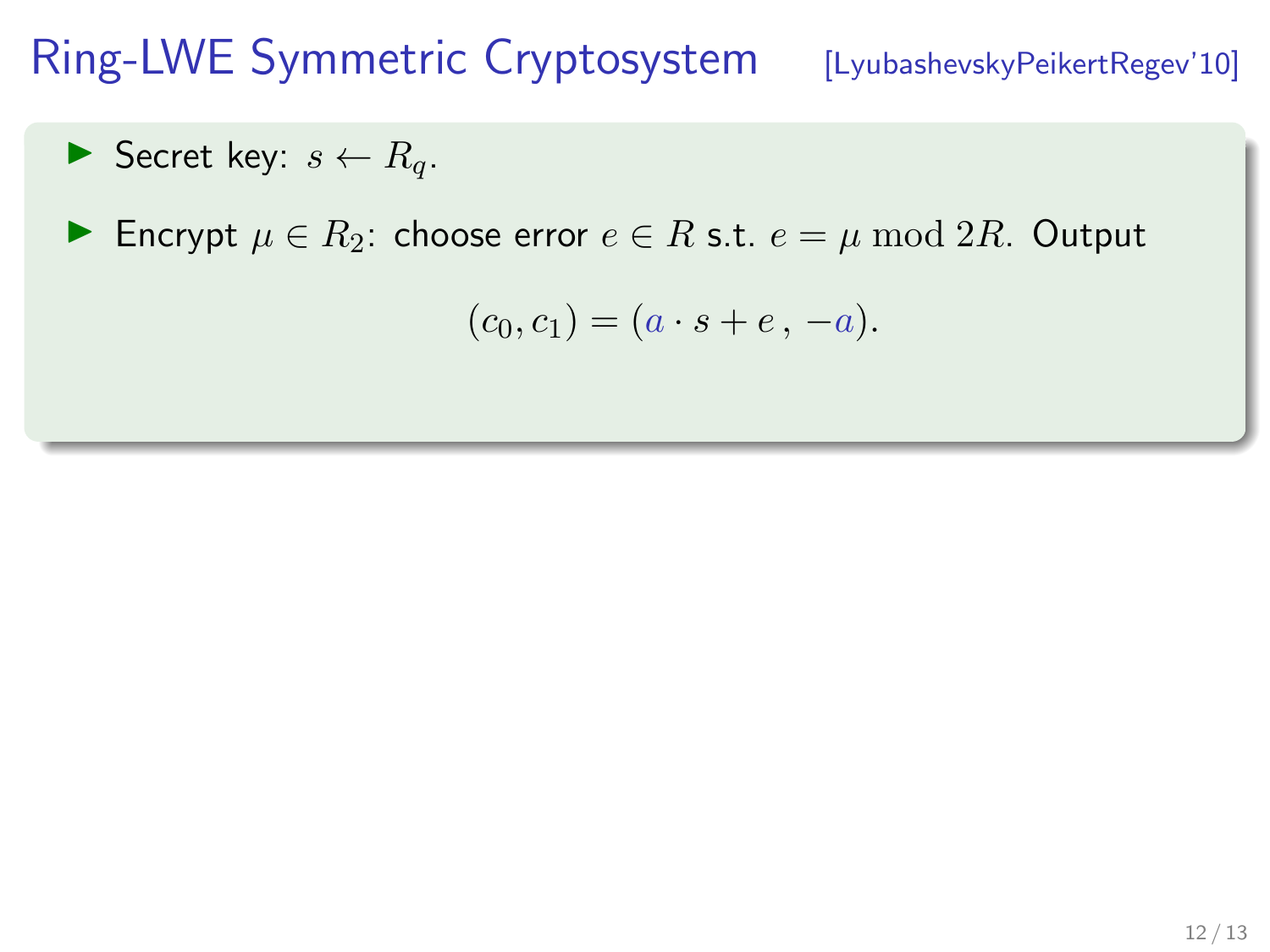$$
\blacktriangleright \text{ Secret key: } s \leftarrow R_q.
$$

► Encrypt  $\mu \in R_2$ : choose error  $e \in R$  s.t.  $e = \mu \mod 2R$ . Output

$$
(c_0, c_1) = (a \cdot s + e, -a).
$$

 $\triangleright$  Decrypt: 'lift'  $c_0 + c_1 \cdot s \in R_q$  to  $e \in R$ , output  $\mu = e \mod 2R$ .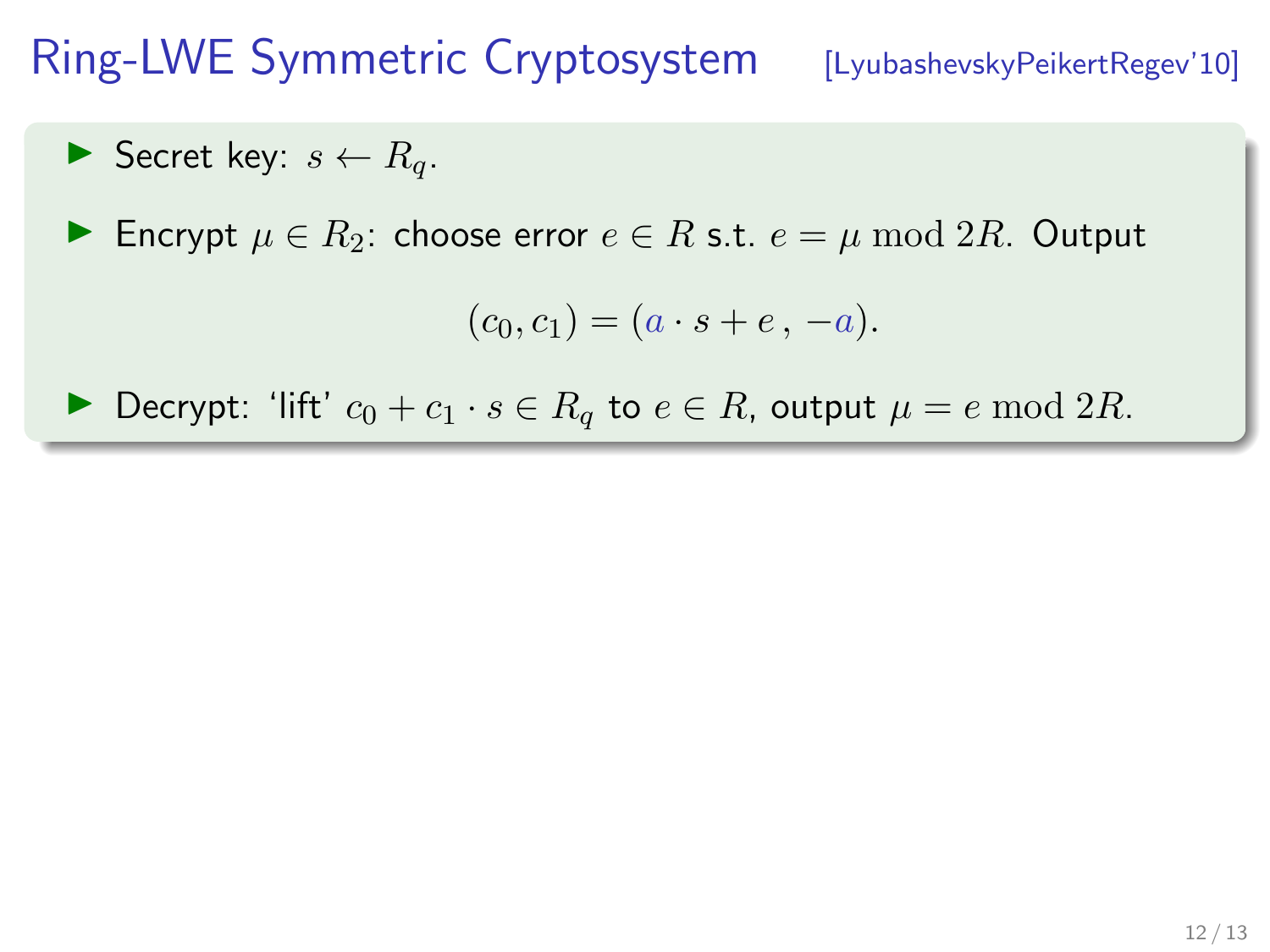$$
\blacktriangleright \text{ Secret key: } s \leftarrow R_q.
$$

Encrypt  $\mu \in R_2$ : choose error  $e \in R$  s.t.  $e = \mu \mod 2R$ . Output

$$
(c_0, c_1) = (a \cdot s + e, -a).
$$

 $\triangleright$  Decrypt: 'lift'  $c_0 + c_1 \cdot s \in R_q$  to  $e \in R$ , output  $\mu = e \mod 2R$ .

#### **Security**

 $\triangleright$  Ciphertexts are RLWE samples, so can't distinguish them from uniform  $(c_0, c_1)$ , so message is hidden.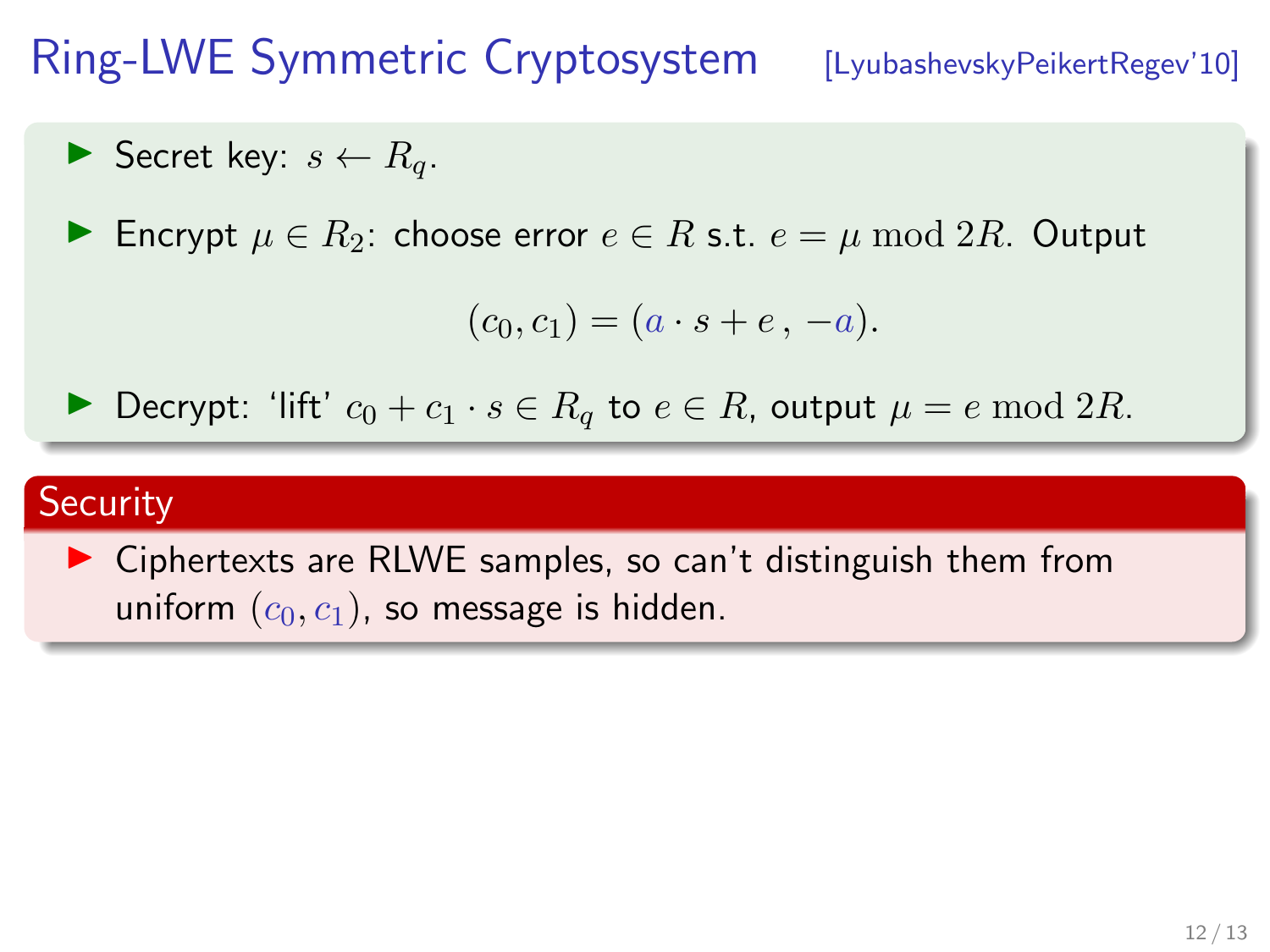$$
\blacktriangleright \text{ Secret key: } s \leftarrow R_q.
$$

Encrypt  $\mu \in R_2$ : choose error  $e \in R$  s.t.  $e = \mu \mod 2R$ . Output

$$
(c_0, c_1) = (a \cdot s + e, -a).
$$

Decrypt: 'lift'  $c_0 + c_1 \cdot s \in R_q$  to  $e \in R$ , output  $\mu = e \mod 2R$ .

#### **Security**

 $\triangleright$  Ciphertexts are RLWE samples, so can't distinguish them from uniform  $(c_0, c_1)$ , so message is hidden.

#### Alternative Interpretation

Encryption of  $\mu \in R_2$  is a linear polynomial  $c(S) = c_0 + c_1S \in R_q[S]$ :

$$
c(s) = e \approx 0 \bmod qR
$$
, and

 $e = m \bmod 2R$ .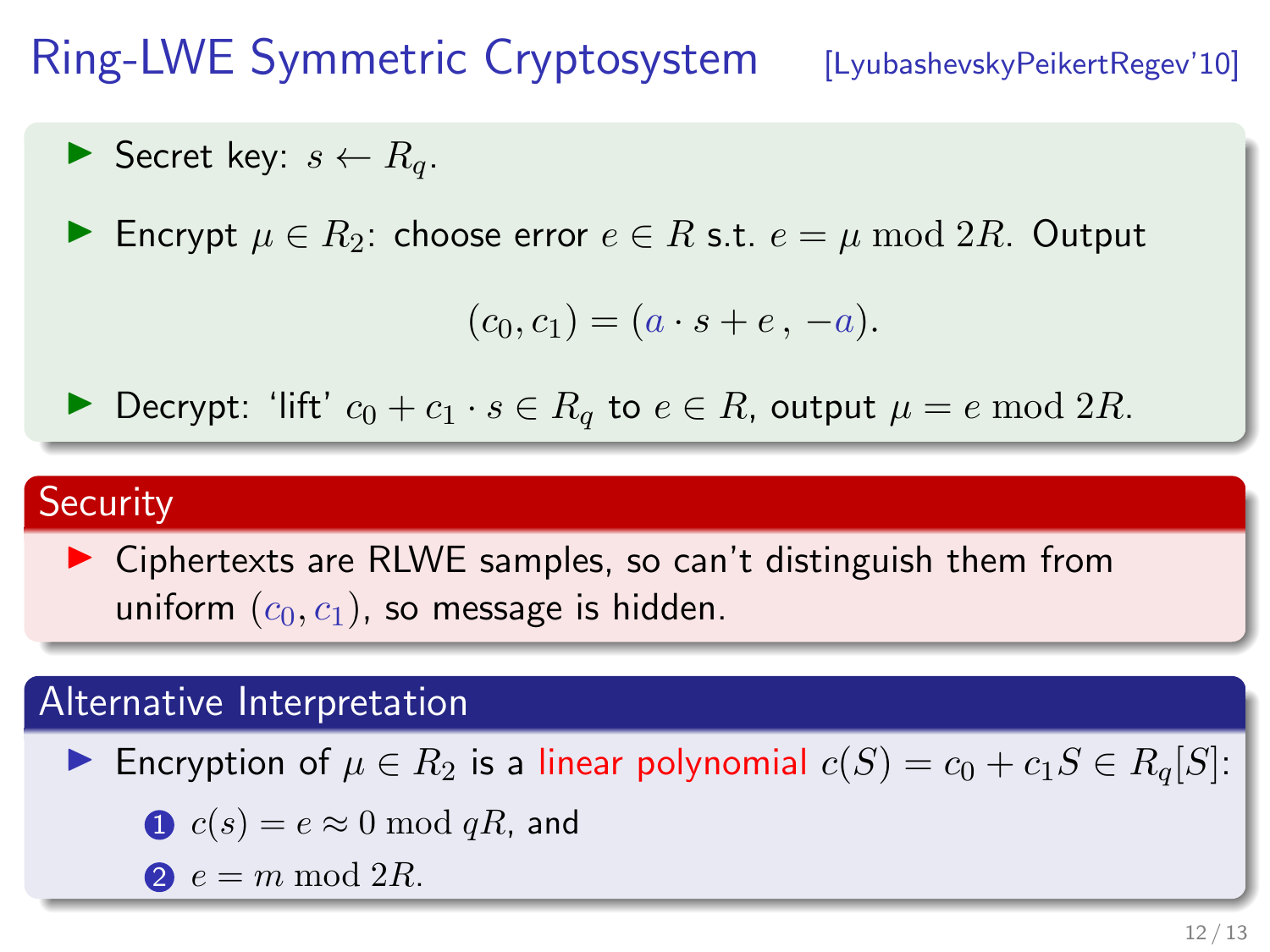Need a system where: if  $c, c'$  encrypt  $m, m'$ , then  $c \boxplus c'$  encrypts  $m + m',$  $c \boxdot c'$  encrypts  $m \cdot m'.$ 

### Symmetric Cryptosystem

Encryption of  $m \in R_2$  is a linear polynomial  $c(S) = c_0 + c_1S \in R_q[S]$ :

$$
c(s) = e \approx 0 \bmod qR
$$
, and

$$
e = m \bmod 2R.
$$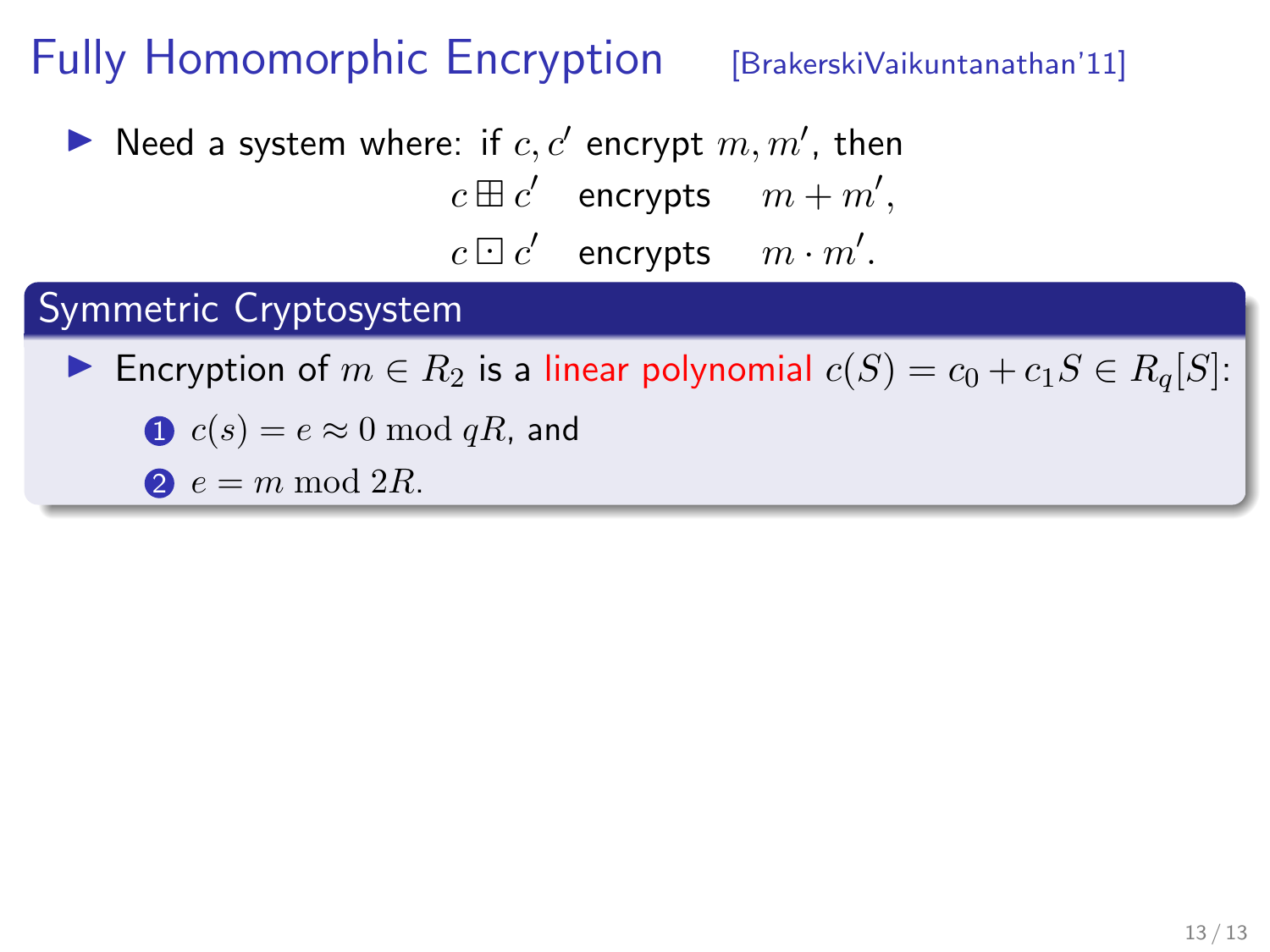Need a system where: if  $c, c'$  encrypt  $m, m'$ , then  $c \boxplus c'$  encrypts  $m + m',$ 

 $c \boxdot c'$  encrypts  $m \cdot m'.$ 

### Symmetric Cryptosystem

Encryption of  $m \in R_2$  is a linear polynomial  $c(S) = c_0 + c_1S \in R_q[S]$ :

 $\bullet$   $c(s) = e \approx 0 \mod qR$ , and

 $e = m \bmod 2R$ .

### Full Homomorphism

 $\blacktriangleright$  Define  $\boxplus$ ,  $\boxdot$  to be simply  $+$ , · in  $R_a[S]$ :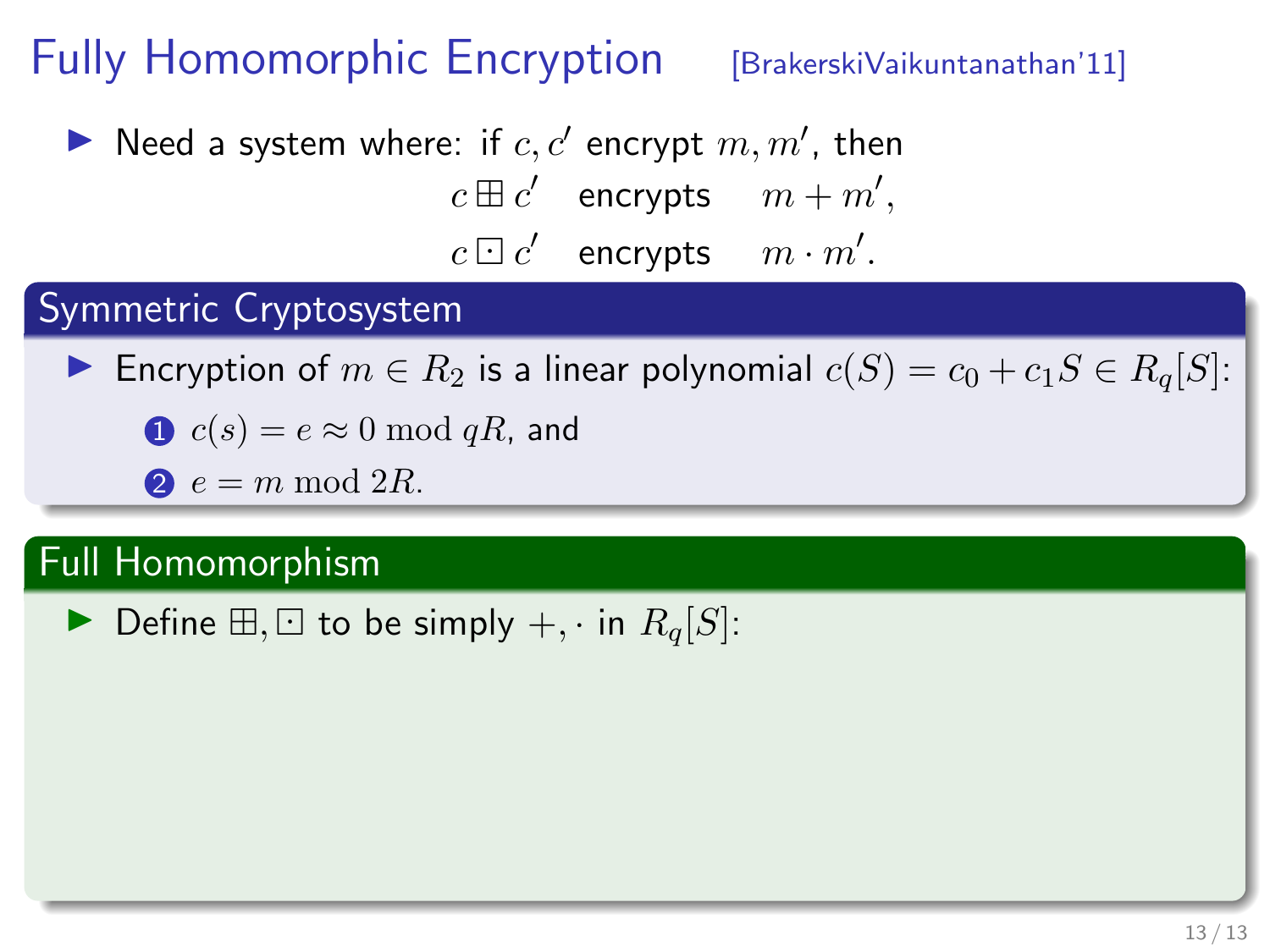Need a system where: if  $c, c'$  encrypt  $m, m'$ , then  $c \boxplus c'$  encrypts  $m + m',$ 

 $c \boxdot c'$  encrypts  $m \cdot m'.$ 

### Symmetric Cryptosystem

Encryption of  $m \in R_2$  is a linear polynomial  $c(S) = c_0 + c_1S \in R_q[S]$ :

 $\bullet$   $c(s) = e \approx 0 \mod qR$ , and

 $e = m \bmod 2R$ .

### Full Homomorphism

 $\blacktriangleright$  Define  $\boxplus$ ,  $\boxdot$  to be simply  $+$ , · in  $R_a[S]$ :

$$
(c + c')(s) = c(s) + c'(s) = (e + e') \approx 0 \mod qR
$$
  
 $(e + e') = (m + m') \mod 2R.$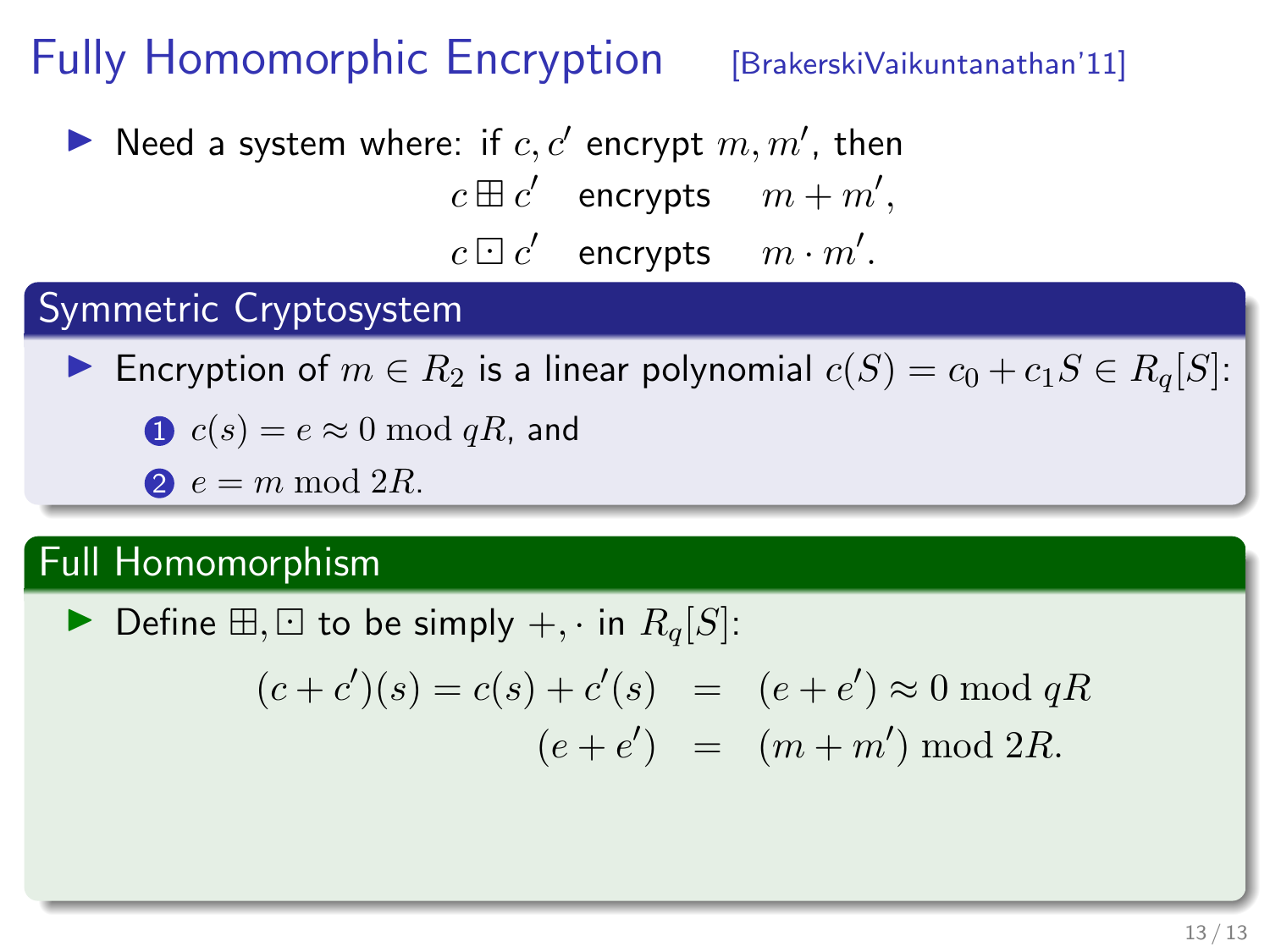Need a system where: if  $c, c'$  encrypt  $m, m'$ , then  $c \boxplus c'$  encrypts  $m + m',$ 

 $c \boxdot c'$  encrypts  $m \cdot m'.$ 

### Symmetric Cryptosystem

Encryption of  $m \in R_2$  is a linear polynomial  $c(S) = c_0 + c_1S \in R_q[S]$ :

 $\bullet$   $c(s) = e \approx 0 \mod qR$ , and

 $e = m \bmod 2R$ .

### Full Homomorphism

 $\blacktriangleright$  Define  $\boxplus$ ,  $\boxdot$  to be simply  $+$ , · in  $R_a[S]$ :

$$
(c \cdot c')(s) = c(s) \cdot c'(s) = (e \cdot e') \approx 0 \mod qR
$$

$$
(e \cdot e') = (m \cdot m') \mod 2R.
$$